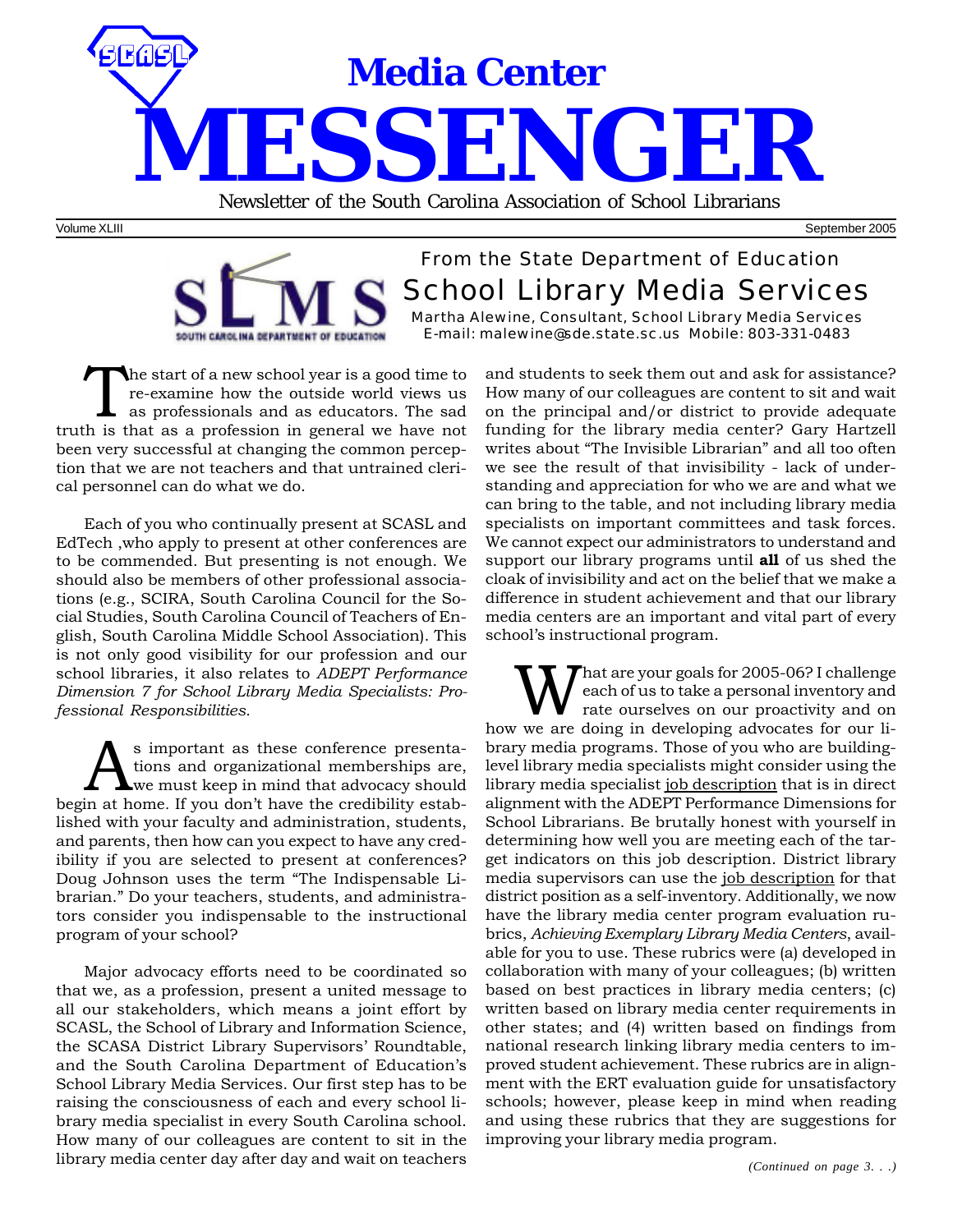

# From the President...

Lauren Hammond, SCASL President *lhammond@aiken.k12.sc.us*

**AS** I sit to write my first article for our *Media*<br>Center *Messenger*, I feel very much like a young<br>man writing his first love letter and trying to *Center Messenger*, I feel very much like a young man writing his first love letter and trying to say just the right thing in just the right way. I'm very proud of this organization and feel inadequate at times to be its leader. For the trust you have bestowed upon me, I thank you. I will always depend on you for my support and inspiration.

The past year had so much to offer – ETV's teleconferences and the town meetings that Martha Alewine provides, our first summer institute which was a big success, and, as always, our conference where the best of our state shared their program successes and we had the opportunity to learn from experts who come from all parts of our nation. We have a lot to be proud of in South Carolina's school media centers and with SCASL!

here is much ahead of us in 2005-2006. SCASL is embarking on two new ventures that will help us become an even more productive organization. One will help our membership and conference attendance to grow and one will help our influence in the state to grow.

For our members, the Executive Board, which met in late July, has approved the use of credit cards for conference registration and purchases of various SCASL and Book Award merchandise. It is anticipated that all required materials will be purchased and the necessary training completed this fall so that you can begin using this service to register for conference this year. This is a real step into the future and something that members have been requesting for several years. Look for more details on the listserv and on the SCASL Web site, *www.scasl.net*.

Our other big venture is a joint one with the<br>South Carolina Library Association (SCLA) and<br>the Association of Public Library Administra-South Carolina Library Association (SCLA) and tors (APLA) to employ a lobbyist who will work at the state level to promote libraries across South Carolina and to keep SCASL abreast of pending legislation at the state and national levels that impacts our school library media center programs. Jim Johnson, who recently retired as head of the South Carolina State Library System, will fill that bill as our legislative consultant. Jim has worked very successfully in this capacity within the state library system and now will be helping all of our state's libraries with his knowledge and expertise. He plans to conduct regional workshops to help us learn how to be more proactive with our legislators and other political leaders. Be sure to take advantage of these sessions when they are offered and learn how to help our students and our school media centers by gaining the support of decision makers.

Another important issue for SCASL is maintaining a strong relationship with the American Association of School Librarians. I hope you will read the article on the AASL Affiliate Assembly in this issue and seriously consider joining AASL this year. What better use of the \$200 or \$250 given to us at the beginning of school than to use part of that amount to join AASL? You will receive a full year of 2 professional journals – *American Libraries* from ALA and *Knowledge Quest* from AASL, as well as discounts on ALA promotional materials and seminars/ conferences...and you'll still have money left over! I know we want to spend it all on our libraries, but consider spending it to improve or support yourself professionally. Won't that have a much greater impact on your media center and your students in the long run?

I would also like to encourage you to join or rejoin<br>the SCASL listserv if you haven't already. So much<br>important and useful information is posted there! I<br>know we can get off on tangents at times, but if we re would also like to encourage you to join or rejoin the SCASL listserv if you haven't already. So much important and useful information is posted there! I member our netiquette (the SCASL web site has guidelines) and identify the interest level in our subject lines (HS, ELEM, MS, AR, Budget, Periodicals, etc., etc.), everyone will find the service it provides even more beneficial.

Remember that I am here if you need me. Feel free to contact me, or any of your Executive Board, with your concerns as well as your accomplishments. We want to share your challenges and your triumphs. Both help us to grow as an association.

Have a wonderful and productive new school year. God bless you all.

#### **Check out what happened at the Executive Board Meeting on July 23rd, 2005.**

- 1. The 2005-2006 budget was approved.
- 2. The board approved an increase in conference registration fees to stay in line with other professional conferences.
- 3. The board approved the use of credit cards.
- 4. SCASL will have a float in the Carolina Carillon Holiday Parade.

Valerie Byrd Fort, SCASL Secretary vbyrd@lex5.k12.sc.us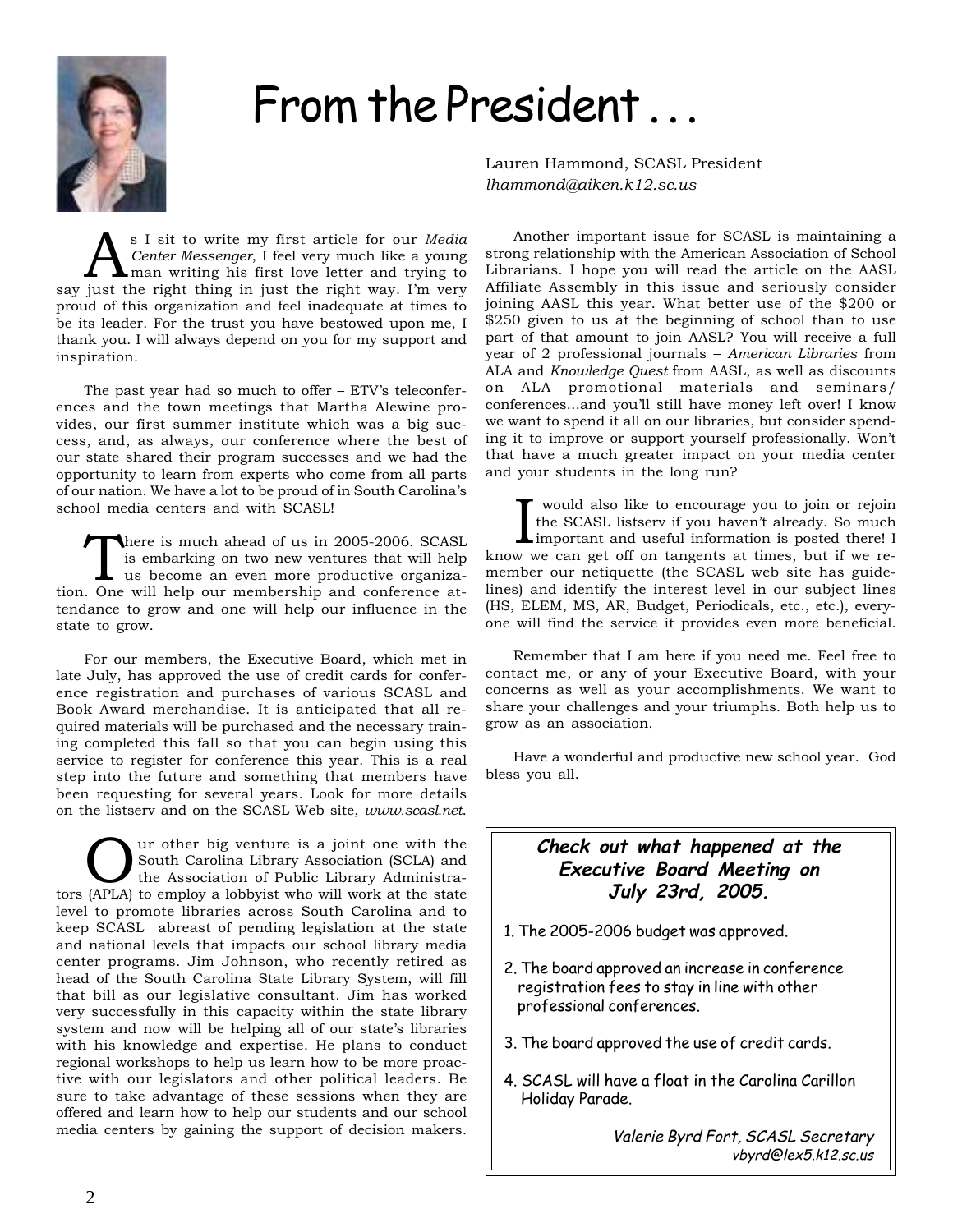# **Keep in Touch**

#### **SCASL:**

Email: ksutusky@sc.rr.com Write: Kathy Sutusky, Executive Secretary, SCASL, P.O. Box 2442, Columbia, SC 29202 Phone: 803-782-3956 Web Page: SCASL.net

#### **SCASL listserv:**

To subscribe: Address: listserv@listserv.sc.edu Subject: Leave blank Message: Subscribe SCASL-LS yourfirstname yourlastname To send a message: Address: SCASL-LS@listserv.sc.edu Type: your subject Type your message and send.

#### **The** *Media Center Messenger***:**

Send all suggestions, corrections, articles, and ideas to *jmoggles@direcway.com*

#### *Other important addresses:*

**SC Dept. of Education:** www.state.sc.us/sde/ **SCLA:** www.scla.org **SC State Library:** www.state.sc.us/scsl **ALA:** www.ala.org **AASL:** www.ala.org/aasl

# **CONTENTS**

| School Library Media Specialists+Public              |    |
|------------------------------------------------------|----|
| Librarians=Successful Collaboration  8               |    |
|                                                      |    |
|                                                      | 11 |
|                                                      |    |
| SCASL 2005-2006 Elections Committee  13              |    |
| Unitedstreaming: Videos on Demand 14                 |    |
| A Series of Unintended Calamities  15                |    |
|                                                      |    |
| DISCUS: Welcome, Amy Duernberger  18                 |    |
| Student Media Volunteers in the Elementary School 19 |    |
| If You Welcome Them, They Will Come  20              |    |
|                                                      |    |
|                                                      |    |
|                                                      |    |
| International Reading Assn. Celebrates 50 Years  24  |    |
|                                                      |    |
| School Cafe's Not for the Fainthearted  26           |    |
|                                                      |    |
|                                                      |    |
|                                                      |    |
| Proposal to Present: Exploratorium 30                |    |
| SCASL Board & Regional Network  31                   |    |
|                                                      |    |

#### CALENDAR

September 24 - October 4, 2005: Banned Books Week September 28 - 30, 2005: EdTech, Myrtle Beach October 5 - 9, 2005: AASL Conference, Pittsburgh, PA October 16 - 22, 2005: Teen Read Week November 14 - 20, 2005 : Children's Book Week January 20 - 25, 2006: ALA Midwinter Meeting, San Antonio March 1 -3, 2006: SCASL Conference, Charleston April 2 - 8, 2006: National Library Week June 22 - 28, 2006: ALA Annual Conference, New Orleans, LA

#### MISSION STATEMENT

The South Carolina Association of School Librarians advocates professional excellence, facilitates collaboration, and develops leadership to ensure that school library media programs are integral to teaching and learning in every South Carolina school.

*(Continued from page 1. . .)*

After you've conducted an informal evaluation of yourself and your program, you can then create your professional plan for the 2005-06 school year concentrating on raising awareness about school libraries in general, marketing your program, and creating advocates in your local school community. If we can establish a cadre of advocates for each school library media center across South Carolina, then everyone, including the policymakers and administrators, will hear the message that school libraries are important and that school librarians should and must be included in every important initiative directed at improving student achievement.

May you have a safe, productive, and invigorating school year.  $-Martha$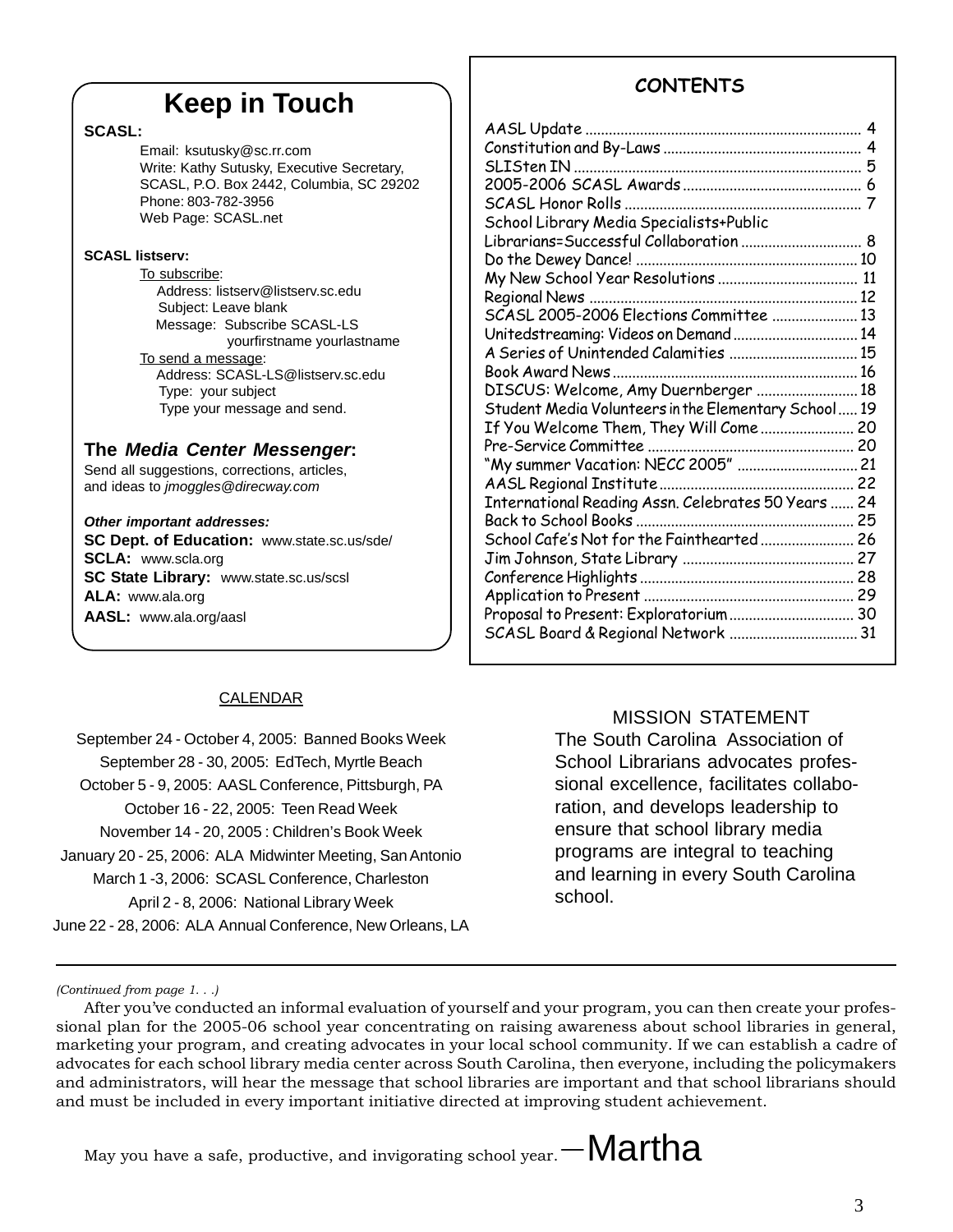# **AASL UPDATE Chicago 2005**

The Affiliate Assembly has the responsibility of advising AASL and ALA of grassroots issues and concerns so that the larger organizations can act more effectively on our behalf. From the Assembly's input the top three goals recommended to AASL were increased advocacy, updates of our standards and guidelines, and increased opportunities for professional development.

Past President Martha Taylor, Vice President Carolyn Jenkins and President Lawren Hammond attended AASL Affiliate Assembly in June as SCASL's representatives. Both of SCASL's commendations were included for recognition this year. They are the Book Award Program with its newly added fourth level, the Picture Book Award, and the *Design by the Book* Contest that Martha Alewine and the Department of Education created and that SCASL helps fund. AASL also announced that an Advocacy Toolkit is being prepared and will be posted to its Web site for everyone to use.

AASL's 12th conference is coming up soon! Join thousands of school media specialists from across the country in Pittsburgh October 6-9. It's not too late to register. Go to AASL's Web site for more information. *http://www.ala.org/ala/aasl/aaslindex.htm*

More good news from ALA is the creation of a new taskforce on SCHOOL libraries. Noted school media specialist and author Barbara Stripling will be the chair. Now is the time to join AASL and get involved if you haven't before. You can have a voice through your membership that can influence both AASL and ALA in positive ways for our school children and our media centers.

Looking ahead – AASL's Fall Forum for 2006 will focus on assessment, and participants will develop their own toolkits of materials to take home and use to evaluate and assess their own library programs. Look for more details after the first of the year.



# **Constitution and By-Laws**

The Constitution and By-Laws was adopted by membership in December 2000 and was last amended March 2005. The Constitution and By-Laws Committee is responsible for making constitutional revisions to facilitate the proper functioning of the association. The Constitution and By-Laws may be found on the SCASL Webpage at *http://www.scasl.net* Each member is encouraged to review this document, offer input, and recommend changes. Please communicate all input and recommended changes to a committee member or to me. Thank you for your assistance.

Sally W. Hursey, Chair *sally.hursey@spartanburg2.k12.sc.us*

Committee Members: Brenda Milton *brm47@yahoo.com* Charlene Zehner *czehner@knology.net* Katie Hughey, *Katherine.hughey@spartanburg2.k12.sc.us*

**Ready, Set, Present…**

Greta Flinn, SCASL Advocacy Committee, mflinn@acsd.k12.sc.us

Are you a library media specialist and a member of SCASL who plans on presenting at a South Carolina education related conference? If so stay tuned for details about monetary grants. Details will be coming your way soon through the SCASL listserv and via the regional network.

# **NEW! ALA/APA**

The ALA-Allied Professional Association was created by ALA as a service to the entire library community, though it does not have a membership. ALA-APA has two missions:

1. Certification of individuals in specializations beyond the initial professional degree, and

2. Direct support of comparable worth and pay equity initiatives, and other activities designed to improve the salaries and status of librarians and other library workers.

Further information about APA can be found at http:// www.ala-apa.org/news/news.html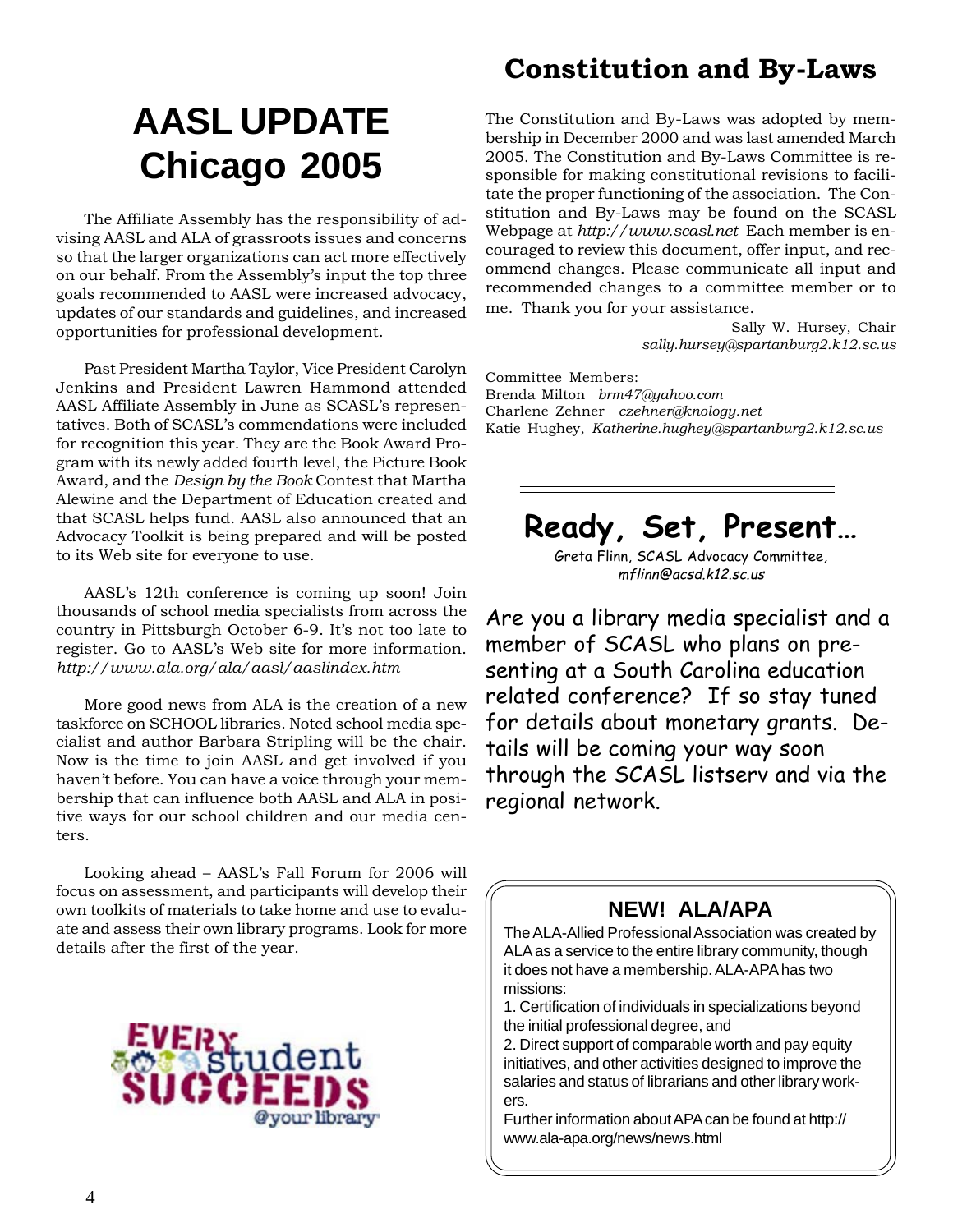# **SLISten IN**

Welcome to a new school year! Summer seems to have been so short, but beginning the year, like a fresh sheet of notebook paper and new pen, has always been an exciting time for me. I hope you share that feeling and that it keeps you pumped the rest of the year!

Thanks to Laura Jackson, SLIS will have a regular short feature in the MCM, "SLISten IN." Our online student newspaper is called SLISten UP and provides our community with news, stories, and events directly related to SLIS. We want you to be aware of what is going on in the School, so we would like for you to SLISten IN. As I have said before, SLIS is YOUR school whether you are a graduate of the program or not, a principal, teacher, or parent, we want to help you to continue to make South Carolina school library media programs the best in the US!

We have some really neat things going on at SLIS. Anne Perrault has joined our faculty this fall. She has been a classroom teacher, school library media specialist, and district coordinator before receiving her doctorate in Education this year. We were able to get this appointment because of the course that the College of Education requires of all its undergraduate education majors, Information Literacy which we teach (SLIS 220). We believe that we are one of the few, if not the only program, that requires such a course. We know for sure we are the only library school that is teaching this type of course in collaboration with an education program. Anne will be the primary course architect and will work with the College of Education faculty to continue to improve the course, integrate the concept as well as the course into the curriculum, and pursue research in the area. She will also work with our Adjunct Faculty members who are teaching sections of the course. (If you can teach a traditional on campus course in Columbia, let us know if you would like to be one of our Adjunct Faculty.) Anne also will teach sections of School Library Media Program Development (720) and the Education Function of Libraries (741).

SLIS also offers SLIS 325: Children's Literature for undergraduate education majors. Nancy Zimmerman has designed this course specifically for future teachers who used to take 525 and 526 with our master's degree folks. We believe that both will get a better experience with courses designed specifically for them.

We continue to work with the Education Leadership folks in the COE and many of the principals, superintendents, and other administrators who are pursuing the doctorate take at least 3 SLIS courses as a part of their cognate. As you can see, we are doing our best from this side to help spread the word about school library media programs and the good work that school library media specialists do for their schools.

On September the 29th, we will make a major announcement about an initiative called Children, Libraries and Literacy. We can't tell you much more other than it involves the BEST center (to be renamed) and the Augusta Baker Chair in Children's Literature (funded by the SC legislature this past session.) I think you will be most impressed with what we will be doing to help focus attention on libraries. We will provide more details at a major celebration on the evening of 30 September with a presentation by E.B. Lewis on the Columbia Campus. Please put this on your calendar and plan to attend (7 p.m., 30 September). He makes a great presentation. We'll provide more details later.

I hope you have a wonderful, beautiful, productive, exciting, and fulfilling year. Keep up with what is going on at SLIS in Monday Matters (*http://www.libsci.sc.edu/Dan/mondaymattersblog.htm*), and let us know if we can be of any assistance to you.

We hope you will *SLISten IN* and we will certainly *SLISten to you!*

Dr. Dan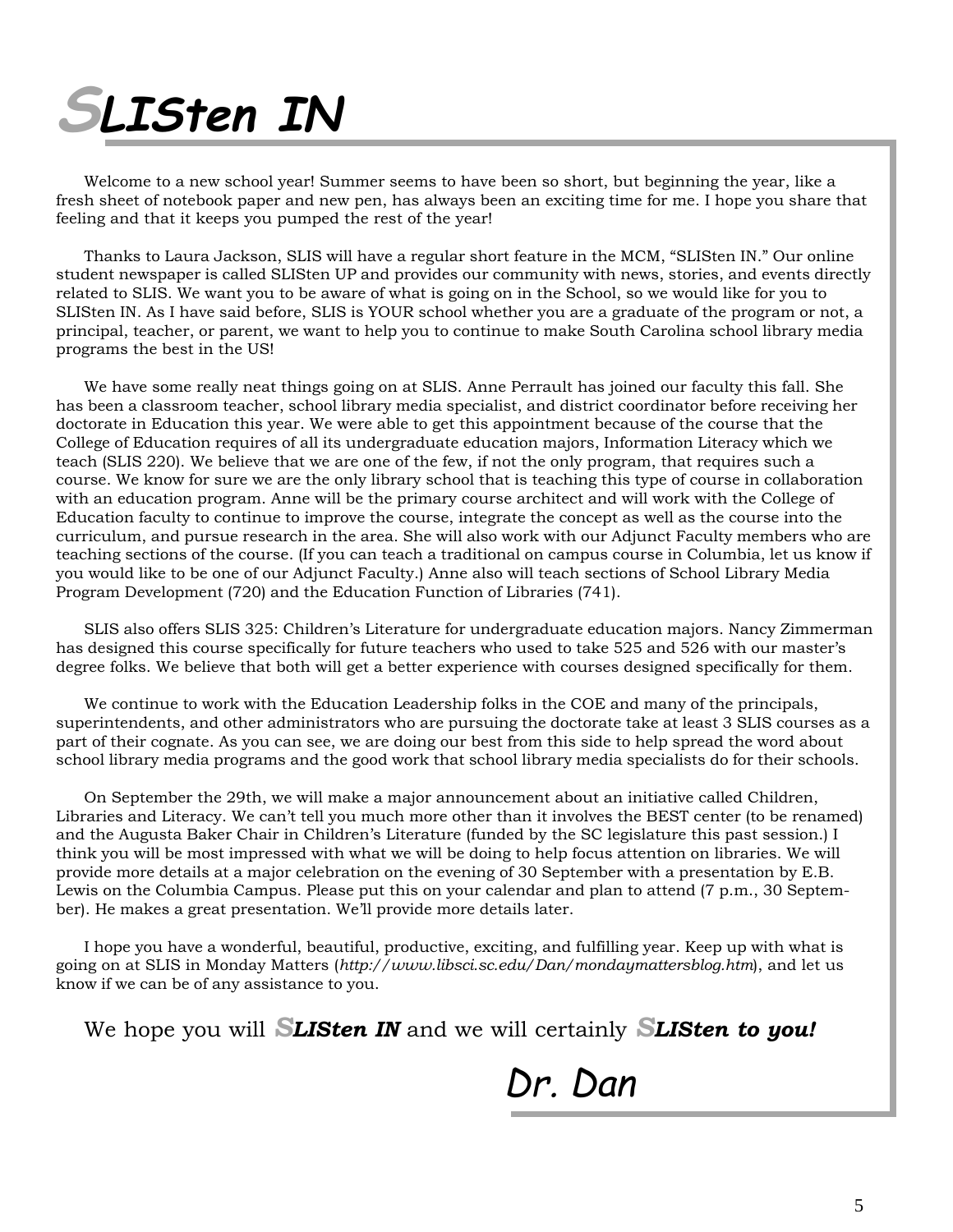# **2005 - 2006 SCASL Awards**

Patty Bynum, Awards Committee Chair, *pbynum@greenville.k12.sc.us*

*SCASL's Awards Program includes four awards: one to recognize an outstanding media specialist annually, another to recognize and thank exemplary administrators, a third to recognize and thank those who have long supported SCASL and its goals, and finally a scholarship award to encourage further study in the field. These awards will be presented at the SCASL Conference in Charleston, March 1-3, 2006. The Awards Committee of SCASL is currently accepting nominations for these Awards to be presented in 2006, including Administrator of the Year, the Distinguished Service Award, Media Specialist of the Year, and the Nancy Jane Day Scholarship.*

*Download the award packet with full information from the SCASL Website at <http:// www.scasl.net/awards.htm>. Completed applications must be mailed and postmarked no later than December 1, 2005*

#### **Administrator of the Year**

The award for Administrator of the Year was first presented in 1979. SCASL annually honors a school administrator who has made a unique and sustained contribution toward furthering the role of the library media center. Building level principals as well as state, county, or district school superintendents are eligible for nomination. District administrators responsible for broad instructional leadership, such as assistant superintendents, directors of curriculum and instruction, and directors of education are also eligible. Membership in SCASL is not required for nomination.

#### **Distinguished Service Award**

The Distinguished Service Award recognizes an individual or an organization for contributions to SCASL and/or school media programs throughout the state of South Carolina. Business professionals or organizations, authors, illustrators, educators, and media specialists who have given sustained and/or outstanding service at the state level may be nominated. Membership in SCASL is not required for nomination.

#### **The Nancy Jane Day Scholarship**

The Nancy Jane Day Scholarship is awarded to an SCASL member to reimburse the cost of one successfully completed college course taken for credit to improve job performance or to complete a graduate degree in library science. The scholarship honors Nancy Jane Day who was the Supervisor of Library Services for the South Carolina State Department of Education for twenty-four years.

#### **Media Specialist of the Year**

The Media Specialist of the Year award honors a fulltime media specialist on the basis of exemplary quality library media programs as well as service to and active participation and leadership in SCASL and related professional organizations. Exemplary library media programs are those defined as reflecting the themes of collaboration, leadership, and technology integration as outlined in *Information Power: Building Partnerships for Learning* (American Association of School Librarians), including outstanding and effective support of student learning through well-rounded, innovative, and comprehensive program administration, learning and teaching, and information access. In accepting this award the Media Specialist of the Year agrees to make presentations throughout the state to share his/her methods of best practice, including presentations at the annual SCASL Conference and the South Carolina Administrators' Conference. The Media Specialist of the Year also agrees to write at least one article for the *Media Center Messenger,* serve on the SCASL Awards Committee, and represent SCASL in Columbia on South Carolina Legislative Day.

*Completed applications must be postmarked no later than December 1, 2005. The committee cannot consider any application postmarked after the deadline. Applications by email or fax will not be accepted.*

*Completed applications should be mailed to:* **Patty Bynum, Awards Committee Chair, 6 Holgate Drive, Greenville, SC 29615.**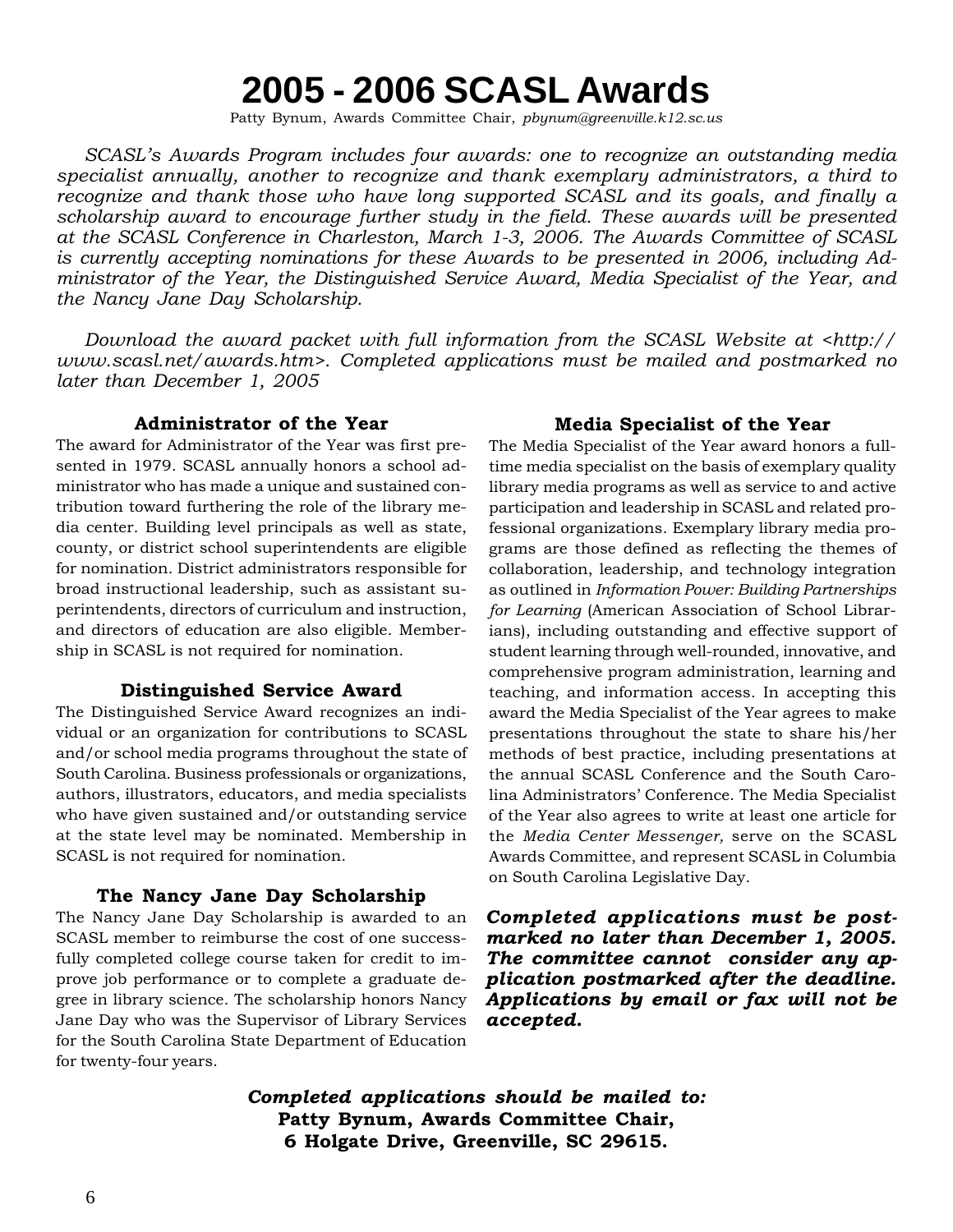

# SCASL HONOR ROLLS

Public relations and advocacy are important parts of every school library media program. Showing our appreciation for those who help us is one simple way that we can promote our programs. A word or note of thanks is often all it takes to win an advocate. Our administrators and paraprofessionals are some of the people who are often missed when it comes to showing our appreciation. Here is the perfect opportunity to distinguish these special people by nominating them to their appropriate Honor Rolls. They will be recognized in the *Media Center Messenger* and the conference program, their names will be sent to the State Paper as well as their local newspapers, they will receive a certificate of merit, and a letter of commendation will be sent to their supervisor, superintendent or school board. This program is ongoing throughout the school year and nominations may be sent in at any time. However, the December 2, 2005 deadline makes sure names can be published in the conference program.

## **Honor Roll of Administrators**

To submit a nomination to the Honor Roll of Administrators, please include the following in your application:

- Your name, position, and address
- Name of nominee and position
- Name and address of school
- Names and addresses of superintendent and chairperson of the school board

On a separate sheet please include the following:

- Description of the activity for which nomination is being made
- One or two sentences for publication purposes summarizing the reason for nomination
- Verification: e.g., agendas, programs, photos, clippings, letters of commendation, etc.

### **Honor Roll of Paraprofessionals**

To submit a nomination to the Honor Roll of Paraprofessionals, please include the following in your application:

- Your name, position, and address
- Name of nominee and position including number of years at current position
- Name and address of school
- Name of supervisor or media specialist and principal

On a separate sheet, please include the following:

- A short description or tabular list summarizing the reasons for the nomination (consider responsibilities, work habits, strengths, and interaction with media patrons)
- At least one letter of recommendation from someone other than the person making the nomination (example: a teacher, principal, media patron, etc.)

#### **Send the completed nomination no later than** *December 2, 2005* **to: Deborah Cooper, 8 Lady D Lane, Winnsboro, SC 29180**

From Martha Alewine: REMEMBER to complete their LMS Annual Survey by September 30. Directions for accessing the survey are online at *http:// www.myscschools.com/offices/tech/ms/lms/default.cfm*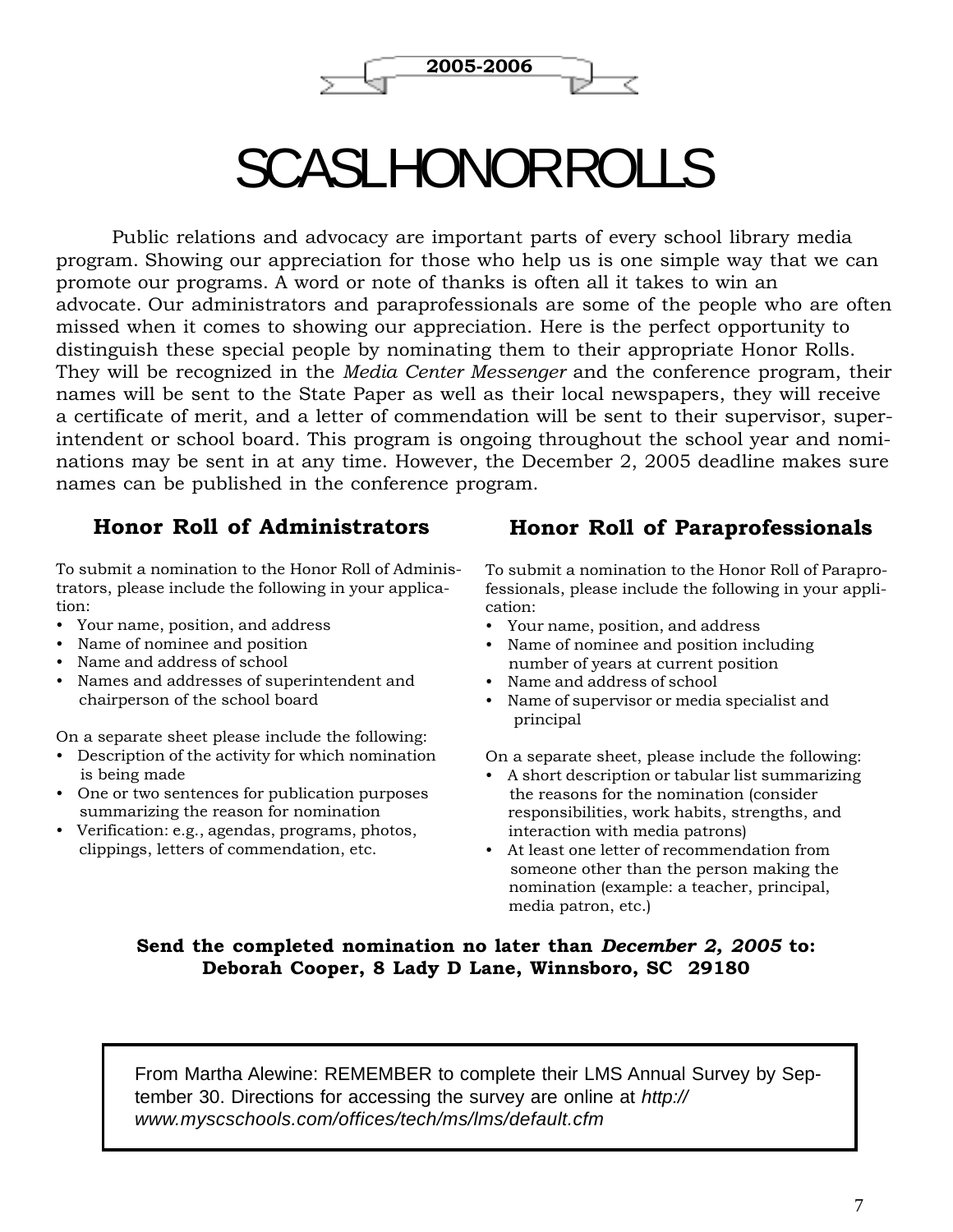# **School Library Media Specialists + Public Librarians** <sup>=</sup>  **Successful Collaboration**

Janice P. Mahoney, School Liaison Librarian, Kershaw County Library, *schooliaison@kershaw.lib.sc.us*

In 2004 the Kershaw County Library Director, Penny<br>Harvey, wrote and received an *LSTA Grant (Library*<br>Service and Technology Act; funds administered by Harvey, wrote and received an *LSTA Grant* (*Library Service and Technology Act;* funds administered by the *Institute of Museum and Library Services* and the *S. C. State Library*) for a Children's Services Upgrade. The oneyear grant, \$103,970, includes funding a 15-hour per week School Liaison Librarian position. In this position I establish my own schedule, determine the outline and scope of the position and its activities. Previous experience as a public library children's coordinator and as a retired school LMS is a plus. I work with the KCL Library Director, the Children's/YA Coordinator and the branch library staffs. The Kershaw County Library has 3 branches: the Main branch located in downtown Camden and 2 other branches serving the Bethune/North Central and the Elgin /Lugoff communities.

The Kershaw County School District has 18 schools (11 elementary, 4 middle, and 3 high schools) served by 20 library media specialists, who have a long, effective and collegial working relationship. They meet monthly to share information and ideas. Also in attendance is District level Administrator, Linda Shaylor, Director for Gifted Education/Instructional Technology who supervises the LMS's. The Director for Operational Technology, and the *DELC* Coordinator attend to share important information or answer questions.

Tublic schools and public libraries traditionally<br>have a collaborative and cooperative relationship.<br>This includes support of the public library's an-<br>livection reeding program: public librarions' visits to have a collaborative and cooperative relationship. nual vacation reading program; public librarians' visits to school classrooms; school class visits to the public library for tours and programs; and informal requests for resources from a school's teachers, LMS and students. The public library provides extensive research resources, homework help, and access to its many print and non-print resources.

To determine how to enhance the working relationship between the schools and the public library, I brainstormed with others, including the KCL staff and my former LMS colleagues, about how our traditional roles could be expanded to better serve our students and their families, school faculties and staff. Also, I tapped the resources of Jane Connor, Youth Services Consultant, South Carolina State Library. And what librarian wouldn't read professional material or utilize the Web to find out about other public school-public library collaborations?

Here are a few examples of how our collaboration is working and what we expect to undertake in the future:

• We have created a master directory of both the LMS's and KCL staffs with names, positions, phone and fax numbers, email addresses for each group.

• I attend the LMS monthly meetings, each held at a different school.

• We hosted one of the monthly meetings at the KCL and served lunch (food always works!) It was an opportunity for the KCL staff and the LMS to meet, share experiences, answer questions, and make suggestions. I prepared a packet of information for the LMS's.

• A monthly online newsletter is sent to the LMS's. This includes information about KCL programs, events, classes, and other related library topics.

• In September, KCL hosted a "Welcome Back" for School Administrators and Teachers; an opportunity to have school personnel visit the KCL.

• A survey of the LMS's was taken; what are their school curriculum demands, major projects and research topics, reading incentive programs, school communication tools, etc. The survey results will help utilize grant funds to purchase approximately 5,500 new titles and non-print resources.

• KCL's standing purchase order now includes the annual *S.C. Book Award* nominee titles (several school use these lists for required summer reading.)

• An *Assignment Alert!* form has been added to each school's *eChalk* web site. A teacher or LMS can fax this form to the library. It will soon be possible to submit it online.

• This school year all KCSD schools use *eChalk*, a Web based communication source, for individual school/teacher Web sites. We have requested that the KCL online catalog be added to each Web site. Also, that the link to the school's media center be on their main Web page.

*• Quiz List Interactive (www.quizlistinteractive.com)* is available for every school using *AR*. It is now possible to search online an individual school's *AR* database list by titles and reading level.

• A training session for the KCL staff was held in August for instruction in using *echalk* and *Quiz List.*

• Wireless compatibility is established between the KCL and the KCSD allowing all high school students to use their wireless laptop in any of the KCL branches. A wireless laptop initiative called *iCAN* was launched by the KCSD in 2005-06. Now all 9th graders in the KCSD receive their own district purchased wireless laptop at the beginning of the school year to keep until their graduation. KCL's free computer instruction is available to their parents.

• We re-established a working relationship with the KCSD's *SEAGUL* classes, the gifted program for grades 2-8. One location for SEAGUL classes is within walking distance of the KCL.

• KCL hosted a joint meeting with the *SEAGUL* instructional staff (14 teachers). They were introduced to effective use of the KCL online catalog and our databases. We discussed how we can best serve these students during their instruction time in the KCL.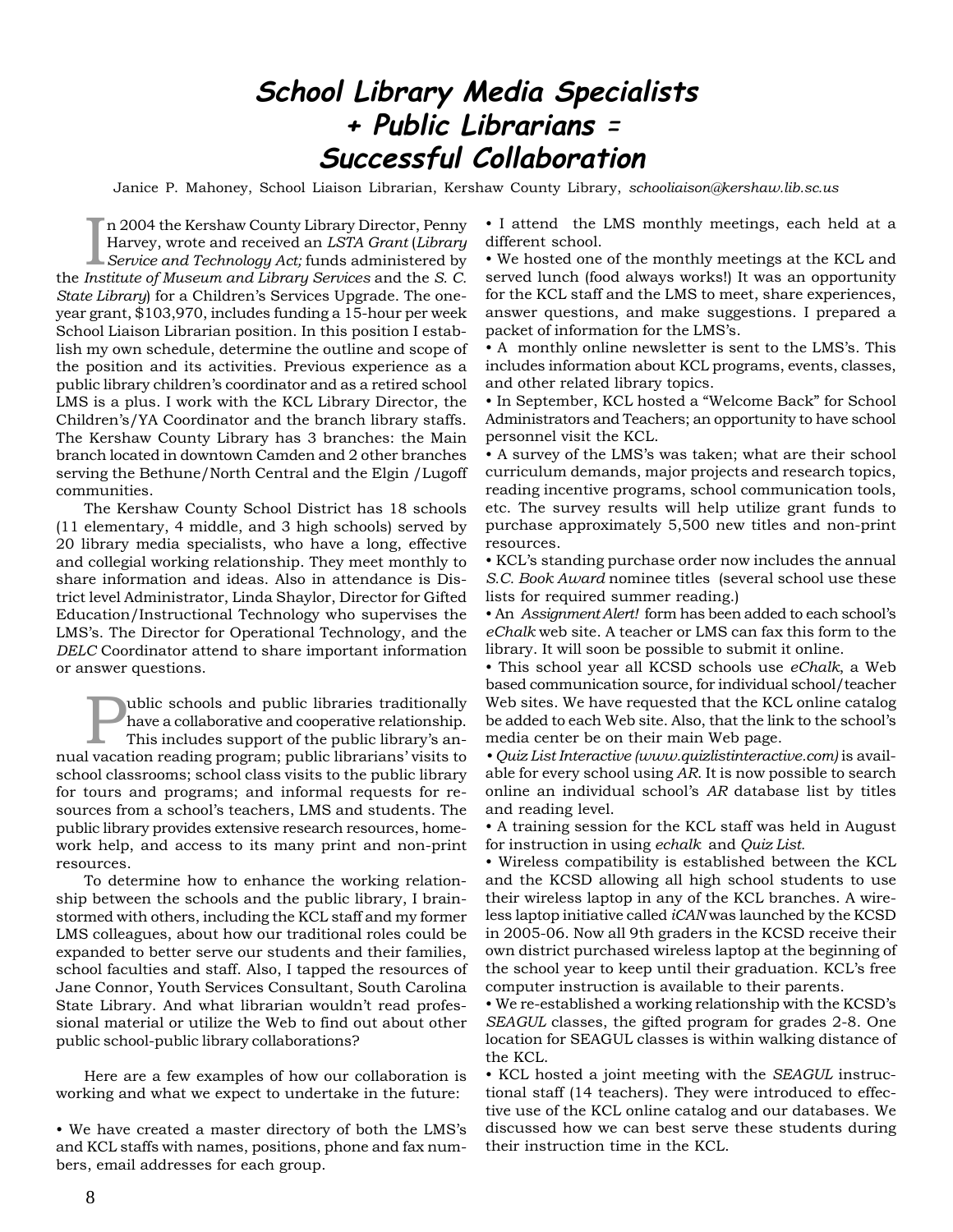• I completed a bibliography for each *SEAGUL* grade level unit of study. *SEAGUL* teachers made suggestions for additional resources, print and non-print, for library purchase.

• SEAGUL teachers receive an online newsletter and have a KCL Teacher card.

• Two joint proclamations were written, one signed by the Kershaw County Council and the other by the Kershaw County School District Board, recognizing April as School Library Month and April 11-15, 2005 as National Library Week.

• KCL Vacation Reading events were promoted through school newsletters. The DELC helped distribute the Vacation Reading promotional video provided by the South Carolina State Library to each school for broadcast during AM news programs. We included a suggested daily script. • Working through the LMS's, we received the required middle and high school summer reading lists. A master list was printed. We pulled available titles, and ordered additional or new titles as needed. Each branch displayed the selections which were available for a one-week checkout.

• Because of heavy demand we requested each middle and high school library lend the KCL additional copies of their required reading titles. We created a temporary bar code entry for the borrowed titles and added a paper band over the book's front cover to identify it as a school library book. David Hardee, LMS, Leslie M. Stover Middle School, lent the KCL 225 copies of their required summer reading titles! We replace any lost school copies.

• In May, LMS's helped us sign-up teachers for a KCL Teacher Library Card, which allows for an extended checkout time. Non-resident requirement fees were waived. Each

school library received several registration cards and prebar coded KCL cards and the LMS's held the card sign up in their LMC's. Another Teacher Library card sign up will be help in September. A new database bibliography is printed for teachers to promote access from the classroom or from home.

• The KCL Web site is "under re-construction" and we will expand it to include additional pages for Children, Teens, Teachers, Parents, and Home School families, with links to resources and library activities of interest to each group. • We sent a letter in July to all school principals requesting that the KCL participate in any school open house or family night events hosted at their school. A stamped response card was enclosed to encourage a reply. We take the Bookmobile and have a promotional table display board to encourage library card sign-up and promote KCL activities.

• During August-September 2005, the KCL kicked off a Library Card Sign-Up promotional for every child and adult to have their own KCL card.

• Doby's Mill Elementary School LMS, Betsy Long, is planning a Family One-Mile Walk/Run to the Elgin Branch Library during a school sponsored October Saturday Family Fun Festival. The Walk-Run entry fee will be donated to the KCL.

chool and Public Libraries are in a joint adven ture to promote literacy. Take time to work with your public library both from the district and the individual school level. Get to know those who share your skills and interest. It's amazing how many ideas will come together. So plan a joint event. Don't forget to B.Y.O.B. (Bring Your Own Book)

# Calling all SLIS Alumni

As you know, the College of Journalism and the College of Library and Information Science have merged to form the College of Mass Communications and Information Studies. To better join the two schools, CMSIS is forming our very own Alumni Society (the first of its kind at USC.) The mission is "to build and sustain an active and engaged group of alumni from both schools who will work together to establish camaraderie and loyalty while, at the same time, support both ongoing and new goals and objectives that benefit and enhance the College."

Our Kick-off will be Friday, October 21st at 5 p.m. near Davis College. enjoy food, music, friends and join us in forming the first ever Alumni Society.

For more information, contact Elaine Taylor at etaylor@sc.edu

## **RETIREE ROUNDUP**

In April 2005 MCM retirees were asked, "Let us hear from you and tell us what you have been doing since you have 'retired'." We received an interesting note from Sue Hardin. As you can tell, Sue is anything but "retired"!

Sue is the Director of Libraries at First Baptist Church in Columbia. She oversees not one but two libraries there and both are completely automated. She is also serving as church library leader for the SC Baptist Convention and helps other church librarians learn how to start and run a church library. Sue also attends meetings and conferences (She is going to New Mexico in August) and will be teaching a couple of courses at a local conference. Sue says that if you know anyone who is trying to start a church library and needs some help to contact her. (Sue Hardin, 803-791-5218.)

We would love to hear from you other retirees about what you are doing. Anything interesting, unique or special you'd like to share? You can send info to Laura Jackson (MCM Editor) at *jmoggles@directway.com* or mail to me, Joan Kruger, 2450 Mineral Springs Rd., Lexington, SC 29072.

Remember, retirees can stay active in SCASL. We have a place on the SCASL Board and can still be of service to our organization. Hope to hear from you soon!

> *Joan Kruger, Retired Section Chair mjk2450@att.ne*t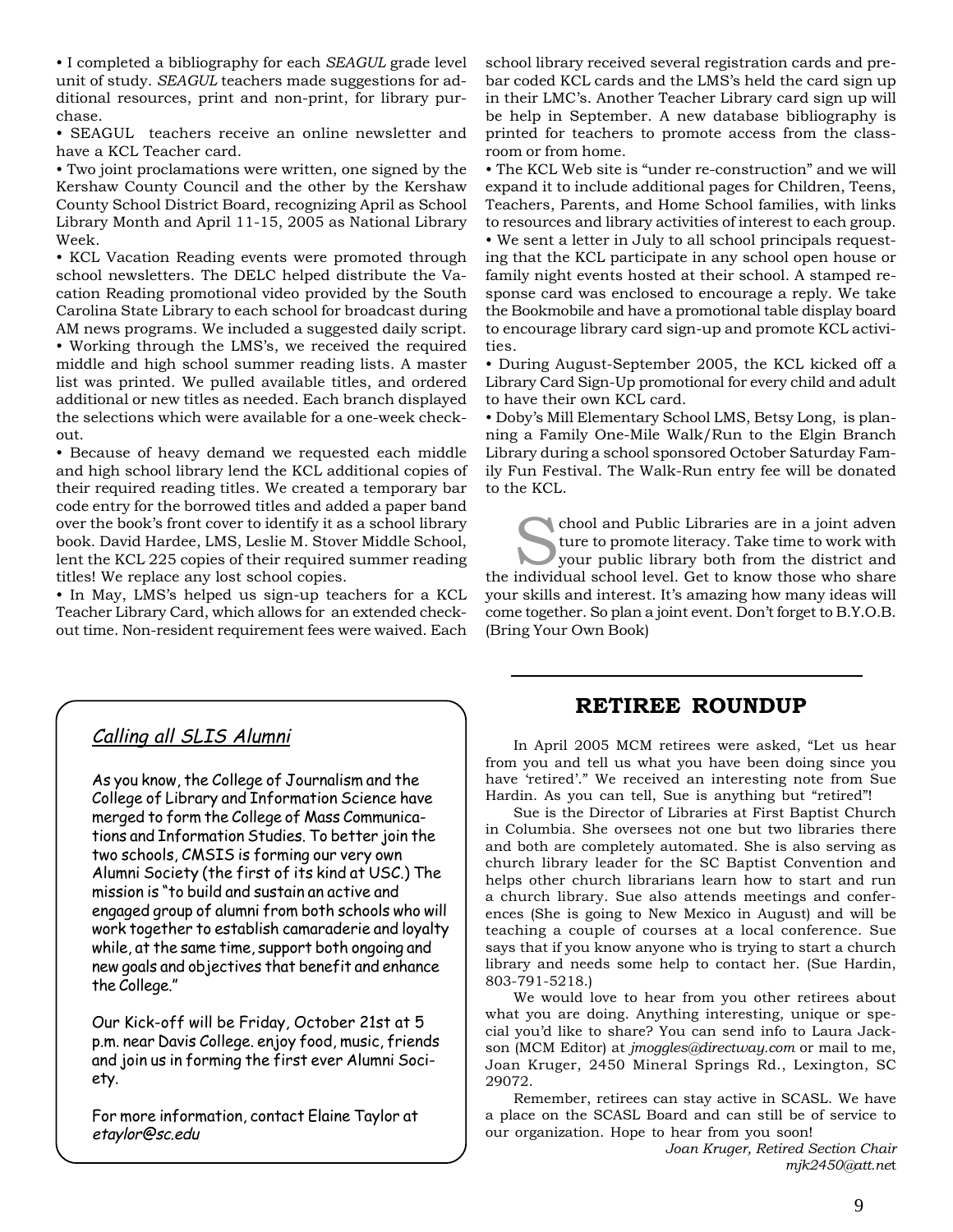# Do the Dewey Dance!

Jill Quattlebaum-Altman, Saluda Primary School, *JAltman@saluda.k12.sc.us*

Making the DDS fun, interesting and something kids will remember, sounds like an oxymoron, but I really want my second graders to start understanding how books are categorized. Isn't our goal as librarians to make lifelong learners who can go out and find information for themselves. Understanding how information is organized is a major step in the process of being a lifelong learner.

I've tried worksheets (hate 'em) and sorting activities (not very exciting) and even a grade-wide poster project which was slightly fun but not memorable—it's hard to find magazine pictures expressing concepts like Philosophy when all you have are discarded copies of Disney Magazine and Boy's Life. Making Dewey fun had been at the forefront of my mind for months (really, it was!) when one day, at a faculty meeting, my principal said he wanted us to use more hands on activities for different learning styles.

I totally tuned out of the rest of the meeting (actually that's pretty normal) as the names of different learning styles floated around in my head. Kinesthetic floated to the forefront of my mine and introduced itself to Dewey. "Care to dance," said the ever suave Dewey. What a charmer he was.

#### This is how it's done.

*Important point #1:* An initial lesson or several explaining the DDS is essential. Students need to be familiar with the DDS to a basic degree. The lesson I'm explaining is used as a culmination of all we've learned over several weeks but it is one that will help them remember over the long term.

*Important point #2:* Choose your music carefully. Classical doesn't really work (my kids were too stunned by it), nor rap or music that is too familiar because they will sing the words. It can't be too great for dancing because even in kindergarten you'll have that great little dancer who'll get the whole class carried away before you even get to the 100's. I like Big Band Jazz but I did have to take a little time to explain it.

*Important point #3:* Go over the sections without the music first and plan ahead.

Let's get started. I use this lesson mainly with my 2nd graders but I'm thinking of trying it late in the year with the 1st grade. It is a one class session taking about 25 minutes but be prepared to do it again the next visit because they like doing it.

Tell the kids you and they are going to create a dance about the DDS. Go over what each section (100's, 200's, etc.) covers and for the ones with lots of good topics like the 600's choose one or two of them to focus on. For example, in the 600's (Science and Technology) you have astronauts, food, pets, machinery, farm

stuff, etc. All good stuff but you aren't doing a dance about the 600's. Poll the class and pick the top two favorite topics and work them both in when you are dancing about that section. Everyone must work together and compromise or your dance will turn into chaos. Let them decide which one or two topics to stick with for each section but you will probably have to prod them along a little to make a decision. This brings me to:

*Important point #4:* Have a good Dewey chart handy for them to see. They won't have remembered what's in each section, hence the reason for the dance.

Now we're ready to start dancing. Everyone has to stand in a square of space at least arms length apart. **RULE:** They can't get out of their individual squares. Arms and legs must stay in the square and they can't lie on the floor. (This is important when they are pretending to be animals.) Start with the first section you can either choose to do the 000's first or last. I always teach the 000's first so we do it first. Go through each section, telling the students about that section and that you want them to think of a movement to describe that section. Everyone will do their movement at the same time and you get to judge which one will become part of the dance. Remember to have a movement ready if you don't see a good one in the crowd. When I did this I pretended someone in the back came up with it. Kids are quick to take ownership. This is really important for the 100's because it is about very abstract concepts.

Do this with all 10 sections and review frequently because you might forget yourself. My students really tried hard to think of good moves because they wanted to be chosen. Try to choose from as many students as possible and you'll be surprised who will get into this. Hence, why we're doing it; you'll reach the ones not turned on by lecturing.

Once the moves are chosen practice with the music. My goal was to be done in time for us to check out books and do a performance for the teacher when she arrived.

*Important point #5:* Warn teacher ahead of time.

 Here is a quick rundown of the movements we typically do. (Remember I'm not a professional dancer.)

 The 000's: This section is a catch-all, I explain. Then I explain catch-all. Usually (*read all the time*) we make a big sweeping arc with our hands over our heads. "The 000's are everything," I say in a mystical voice. Oddly enough, each time we do this the class will say, "Everything" at just the right moment.

**The 100's:** I explain this is philosophy, feelings and thinking. We "tap" our brains or you could do the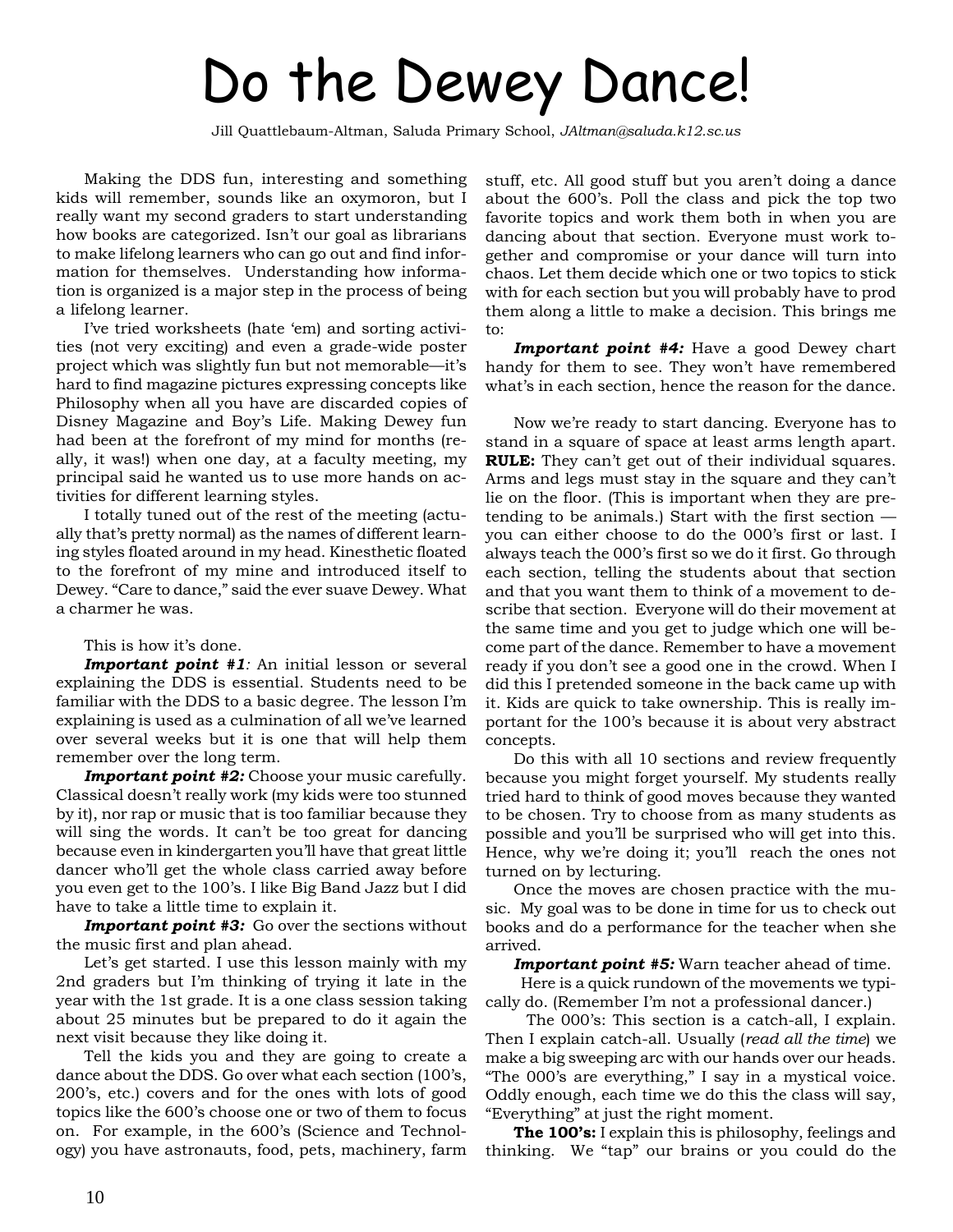"Thinker" pose.

**The 200's**: Religion—We typically do a prayer pose.

**The 300's:** There's lots in here but in a primary school the focus is Fairy Tales. Princesses curtsy and Knights bow or go down on one knee.

**The 400's:** Languages—There are many variations, but I like the turning from side to side and pretending that we're talking to someone.

**The 500's:** Be your favorite animal (within limits). Remind them to stay in their squares and even if a jaguar jumps on its prey to attack, we don't.

**The 600's:** Useful arts—We are often farmers, hoeing, digging, or cooking. Some boys like to pretend they are driving trucks.

**The 700's:** Sports or dance—After we settle on a favorite sport, one side does that movement (like bouncing a basketball) and the other side are dancers twirling (even boys). I know art is in this section also but by now they've learned where the I Spy books are and we've never thought of a good movement to express the act of making art.

**The 800's:** Poetry and Jokes—Big belly laughs,

soundless. (I know poetry is a dance of words but really, can you think of a movement to express it? Write me in care of the *Messenger* if you do.)

**The 900's:** History or Biography—I tell them to choose a favorite history event or famous person.

One thing that was initially hard for me was to let go of my natural shyness and act silly with them. But I soon found out that the students didn't care and were so enthusiastic. It was fun. The greatest thing about this lesson was that it really seemed to help my students remember what kinds of books are in the different sections of DDS. It does help kinesthetic learners. My triumph was when one of my students, a kid in special ed. with lots of behavior problems who never pays attention, knew what was in each section during a review weeks later. When I would call on him during the review he still remembered the movement that went with the section. He's great in PE and music and now he's made achievement in the library.

Don't be afraid to do the Dewey Dance!

# **My New School Year Resolutions**

Greta Flinn, Calhoun Falls High School, *mflinn@acsd.k12.sc.us*

Being a second generation library media specialist, I operate off school calendars. This often gets me in trouble as August does not mean the beginning of the year and May the end of the year to everyone. I am sure you can empathize with the confusion that often ensues. Somewhere along the line I have run into an educator who embraces the new school year using a "Happy New Year!" bulletin board and decorations. Unfortunately I can't remember to whom credit is due for this idea. I love this approach to welcome students and faculty back to a fresh start. I have a habit of creating new school year resolutions. This year I am taking it one step further by putting them in writing.

- 1. Advocate  $(n)$ , advocate  $(v)$ , advocate  $(v)$  the library media center and the library media center program— According to Merriam Webster an advocate is "a person who actively supports or favors a cause" and an advocate advocates by "pleading in favor of" and/or "promoting the interests or cause of". I intend to model each of these three definitions.
- 2. Get out the press—this means actually turning in all those photographs of library media events I collect throughout the year to the newspaper and really utilizing our school Website.
- 3. Count the beans—to do so, I will keep records of all the times I meet with teachers, get a handle on my student sign-in data, and tally every instance of technology assistance I provide by type.
- 4. Connect—this year I will build professional relationships with our new faculty and reinforce professional relationships with our returning faculty.
- 5. Use my ears more than my mouth—I will listen, really listen, to my students and my faculty. I am going to heed the advice about having two ears and one mouth. Listening will yield a better understanding of my patrons and a better understanding will lead to better service.
- 6. Lure them in and keep them hooked—I will not only entice my patrons with special displays, programming, materials, etc. I will redouble my efforts to keep them interested in using the library media center and participating in library media programs.

Resolutions are always easier to make than to keep. These six resolutions for 2006 are well worth the effort. The dividend for success is a library media center that is central to our school and truly beneficial to our patrons.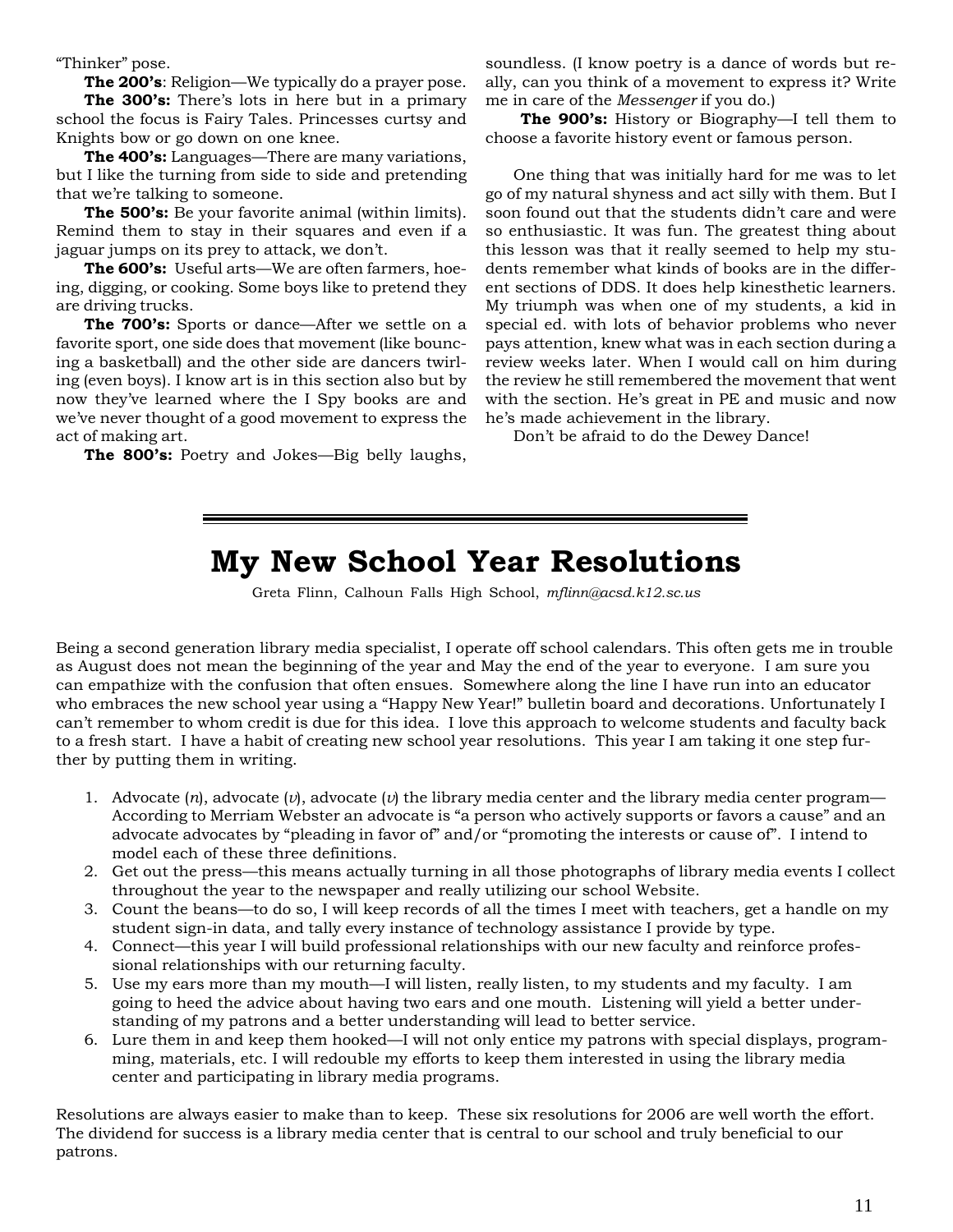# *Regional News*

#### **Region 1A.**

**ANDERSON COUNTY. DISTRICT 1. MaryAnn Kohl** moved from Midway Elementary to Hunts Meadow Elementary. **DISTRICT 3. Tracy Burel** will be the new media specialist at Starr-Iva Middle School. **DISTRICT 5. Sally Wimberly**, media specialist at Westside High School, has taken a position as Testing Coordinator for Westside. **Carol Tatum**, media specialist at Westside High School, has retired. **Charlotte Bryant** has transferred from T. L. Hanna to Westside as co-media specialist. **Carol Goodwin** will be the other media specialist. **Jerri Poole** has left Centerville Elementary, and is being replaced as media specialist by **Stacey Trent**.

#### **Region 1B.**

**SPARTANBURG COUNTY. DISTRICT 3. Sheila Oliver**, Broome High School and **Beth Patterson**, Middle School of Pacolet, both won \$2500 Best Buy technology grants. The grants enabled them to develop innovative programs that use technology to make research fun. Broome High School students enjoyed using digital cameras and audio recorders to research "Sport: More Than a Game." Click on the link to see their work. *<http:// www.spa3.k12.sc.us/Broome/sport/interview.htm>*

**DISTRICT 6. Judy Troup** has retired from Roebuck Elementary School and **Heather Hembree** will now be at Roebuck Elementary School. **GREENVILLE COUNTY.** During the Salute to Education Banquet in May, **Terry Landreth** was recognized for being selected SCASL's Media Paraprofessional of the Year and **Shannon Pritchett**, media clerk at Northwest Middle School, won the Thomas E. Kearns Innovation Award. **Susan Dicey**, Oakview Elementary, hosted **Crystal Ball O'Conner** and **Valerie Hollinger** in May as they presented their book *Jake and the Migration of the Monarch*. Oakview also hosted **David Greenberg**, in April. He performed his poetry for all students then held writing workshops for the 4th and 5th grades. Changes in Greenville: **Robbie Van Pelt** has been rehired as Media Coordinator after an extended leave. Transfers: **Susan Dicey** to Southside High School, **Thelma Gossett** to Alexander Elementary School, **Jan Bonner** to Bethel Elementary School, **Karen Grimwood** to Buena Vista Elementary, **Miriam Chamberlain** to Lakeview Middle School, **Sherer Reid** to Mitchell Road Elementary, **Jennifer Kauffman** to Monaview Elementary, **Stephanie Nichols** to Oakview Elementary, **Mary Ries** to Sara Collins Elementary, **Pam Hill** to Woodland Elementary, **Angela Williams** to McKissick Elementary. **Kelly Knight** will be the second media specialist at Woodmont High School, **Linda McElrath** and **Frances Bolling** will job share at Bryson Middle School, and **Wanda Kiah** will be the second media specialist at Greer Middle School. Media specialists moving into BRAND NEW SCHOOLS!!!! **Marilyn Murphy**, Sevier Middle School; **Anne Edge** and **Cheryl Walker,** Wade Hampton High School; **Malinda Edmonston**, Pelham Road Elementary School; **Toni Heckman**, Tigerville Elementary School; **Roberta Hance**, Tanglewood Middle; **Ada Campbell**, Washington Center; **Aliene Herrin,** West Greenville; **Yvette Allen**, Grove Elementary School; **Pam Huntley** and **Kelly Knight**, Woodmont High School; **Jennifer Kauffman**, Monaview Elementary School; and **Matthew Strickland**, Brook Glenn Elementary School.

> **Vickie Brown**, Woodruff Primary School, Spartanburg 4, was selected Teacher of the Year in the 2004-2005 school year.

#### **Region 4A.**

**FAIRFIELD COUNTY. Brenda Boyd** is LMS at Fairfield Intermediate School. **LEXINGTON 1. Teri Puryear**, Lake Murray Elementary media specialist, reports a special honor for her school. **Dr. Anthony Fredericks** has dedicated his latest book, *Near One Cattail: Turtles, Logs, and Leaping Frogs* to the faculty, staff, and students of Lake Murray Elementary School. In celebration, Dr. Fredericks will be the special guest at Family Reading Night on October 14. He will also conduct two days of grade level presentations. **NEWBERRY COUNTY. Brenda Crooks**, Little Mountain Elementary, retired in June. **Julie Haltiwanger** will be the new media specialist at Little Mountain . **Derryl Satterwhite** will be the new media specialist at Reuben Elementary.

#### **Region 5B.**

**CALHOUN COUNTY.** Calhoun County High School and John Ford Middle School hosted a visit from **Dori Sanders** in March. **Julia Fanning** and **Mary Jo Springs** are the media specialists. A luncheon was prepared by the Culinary Arts students using Dori's recipes from her cookbook. The cafeteria staff prepared a delicious dinner for faculty, students, and guests from the community using Ms. Sanders' recipes as well. Dori spoke about the personal flavor of many of the recipes, her experiences as a student, writer, and celebrity, and fielded questions from students.

#### **Region 7.**

**DILLON 1. Liz Herlong** at Lake View High School hosted author **Jo Ann Burroughs** in March. **DILLON 3. Jan McKenzie** is the new media specialist at Latta Elementary. **Esther Rogers** is the new Technology Coach as part of a grant. Her primary focus will be helping Latta Elementary School and Latta Early Childhood Center with technology. **FLORENCE 1. Cliff Hintson** has returned to Delmae Elementary School as the media specialist after an interval as a high school music instructor. **MARION 2.** The new media specialist for Mullins Early Childhood Center (MECC) and North Mullins Primary School is **Shirley Lewis** from Horry County. **DARLINGTON. Laura Newman** retired from Carolina Elementary. New media specialists for Darlington County include **Priscilla Adams** at Cain Elementary, **Patricia Chamberlin** at Carolina Elementary, and **Deloris McKnight** at Darlington Middle.

#### **Region 9.**

**BERKELEY COUNTY.** New media specialists: **Chris Matthews** at Macedonia Middle School; **Laura Linder** at Sangaree Intermediate School; **Lisa Baugh** at Bonner Elementary School; **Denise McDougal** at Strafford High School; and **Joanne Suzara** at Goose Creek High School.



**Paige Cochrane** , Gateway Elementary, Greenville, has a son, Alexander Matthew Cochrane, born on June 13, 2005.

**Martha Taylor**, McCants Middle School, Anderson, and her husband Clinton are the proud grandparents of Shea Marshall Taylor born July 21, 2005.

**Valerie Byrd**, Dutch Fork Elementary, Irmo, married in June and is now **Valerie Byrd Fort**.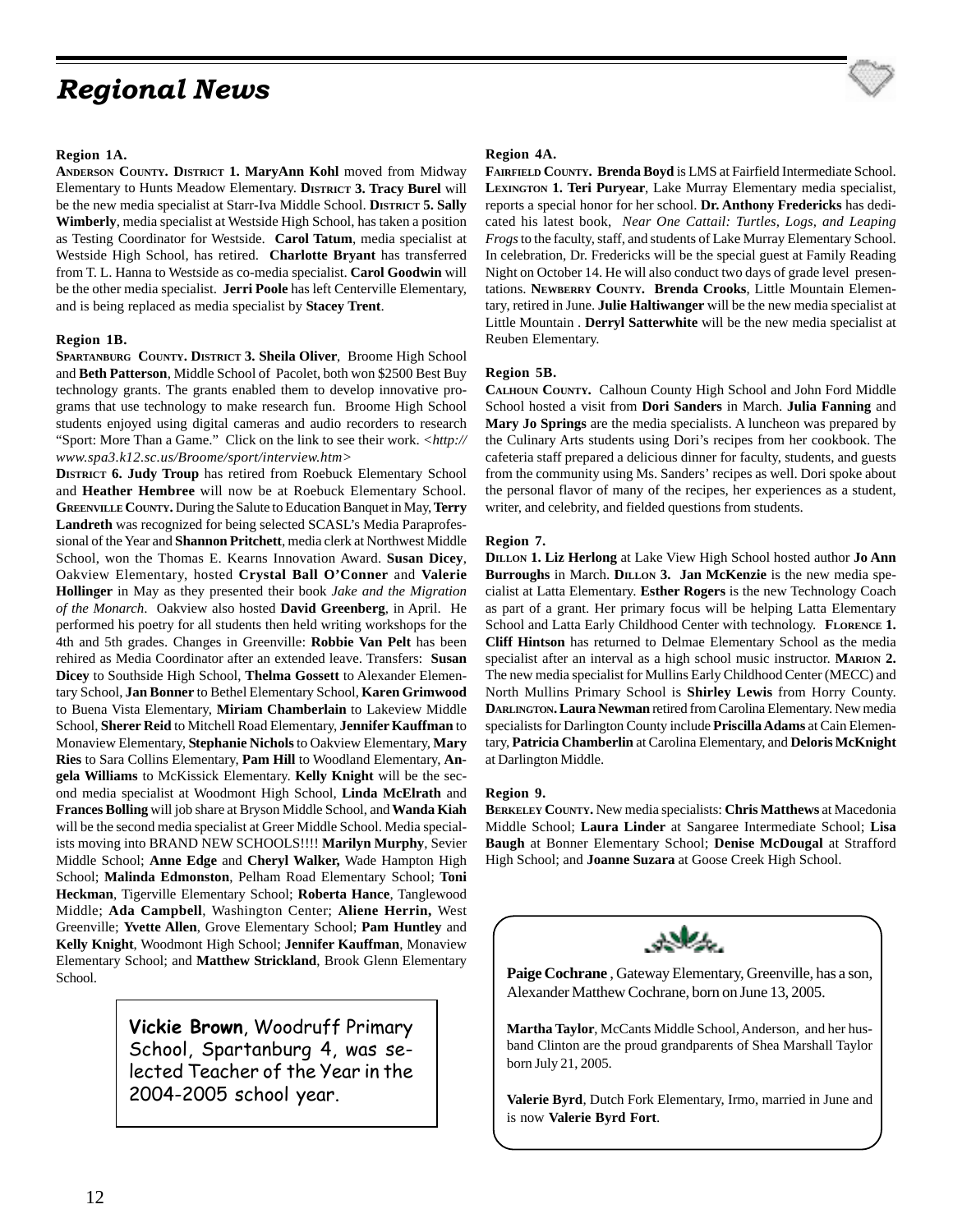SCASL 2005-2006 Elections Committee

Martha Taylor, Elections Chair, Martha\_Taylor@charter.net

The SCASL Elections Committee needs the help of the SCASL membership! Suggestions for nominees are needed for the offices of vice-president/president-elect, treasurer, and secretary. The duties of the offices are listed below. We encourage all members to participate in the nominations/elections process!

#### *Suggestions may be sent via email to <marthataylor@marthataylor.org>. Please include the office, person's name, email, and other contact information.*

The slate of nominees will be published in *Media Center Messenger* prior to conference. Elections will be held during the March 2006 SCASL business meeting at the conference in Charleston. Nominees must reside and/or work in South Carolina and be active members of SCASL.

#### **Vice President / President Elect**

*The vice-president/president-elect's commitment is for three years. This position requires previous Executive Board service.*

#### *Year One duties 2006 -2007*

- · Serves as vice president of SCASL
- · Plans the SCASL 2007 annual conference
- · Attends ALA 2006 Annual Conference to observe AASL Affiliate Assembly meetings
- · Attends ALA 2007 MidWinter Conference as an SCASL delegate to AASL Affiliate Assembly
- · Personal membership in ALA and AASL

#### *Year Two duties 2007-2008*

- · Serves as SCASL president
- · Attends ALA 2007 Annual Conference to represent SCASL at AASL Affiliate Assembly
- · Attends ALA 2008 MidWinter Conference as an SCASL delegate to AASL Affiliate Assembly
- · Personal membership in ALA and AASL

#### *Year Three duties 2008-2009*

- · Serves as SCASL immediate past president
- · Chairs Elections Committee
- · Chairs SCASL 2011 annual conference site selection task force
- · Attends ALA 2008 Annual Conference as an SCASL delegate to AASL Affiliate Assembly
- · Personal membership in ALA and AASL

#### **Treasurer**

#### *The treasurer serves a two-year term from July 1 – June 30.*

The duties of the treasurer shall be to receive and disburse all monies. The treasurer shall keep accurate records of receipts and disbursements, shall present a written report at each meeting of the Association, and prepare the annual report for auditors. The treasurer shall serve on the Budget Committee of the Association while in office and for one year thereafter. No prior Executive Board experience is necessary.

#### **Secretary**

#### *The secretary serves a one-year term from July 1 - June 30.*

He/she is responsible for recording and distributing minutes of Executive Board, Executive Committee, and SCASL Business meetings. No prior Executive Board experience is necessary.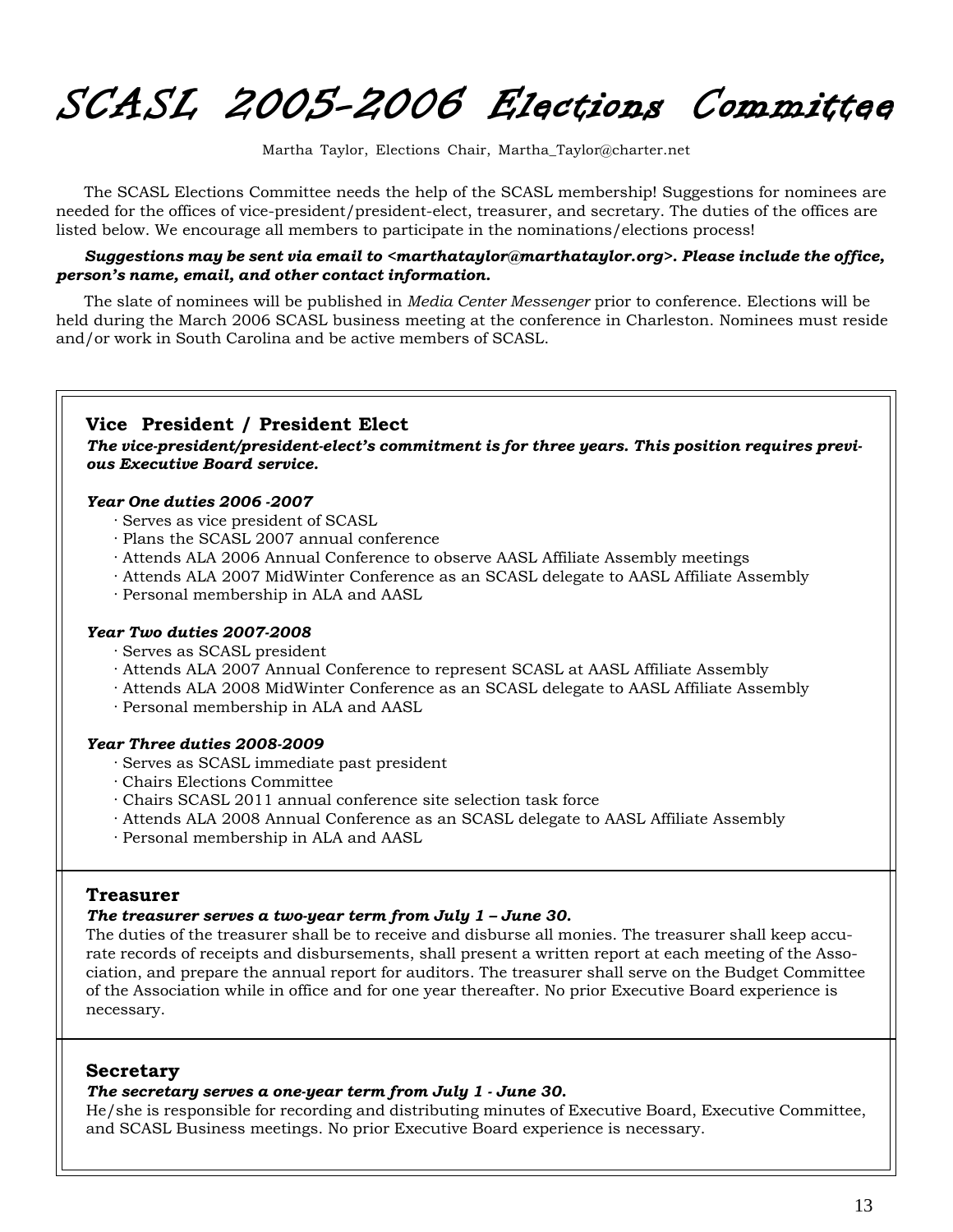# *Unitedstreaming: Videos on Demand*

Betty Gantt Daniels, Douglas Elementary, *bdaniels@edgefield.k12.sc.us*

United Streaming was introduced to us during the last school term. Since its introduction, it has become a vital part of our instructional curriculum. The ease, efficient, and relevancy of the videoclips, images, clipart, and information that we can access is remarkable.

This paper is a salute to South Carolina Educational Television's staff. Over the years they have provided us with wonderful tools to use in our teaching. With Unitedstreaming, they have given us a tool to help build concepts and enhance our teaching. Below are some helpful hints to help you promote and use Unitedstreaming at your school.

 **Sell it to your teachers.** The first step in integrating Unitedstreaming into your school is to sell it to your staff. We are a Pre-K through 5th grade school. One half of our student body is made up of Special Education students. It was easy to hook our special education teachers on Unitedstreaming. The clips are very informative and entertaining and cover all subject areas. They are able to find clips for their students on their level at the time when they need it most. The teachers love how easy it is to use and the students love the videoclips. The regular education teachers love the clips that they can download for Social Studies, Science, and Health.

 **Make it theirs.** I achieved this by letting them know that Unitedstreaming is theirs, and they must take control of this wonderful tool. This may be hard but what really worked for me is cooperative learning. When a teacher views a clip for her class, she is willing to share it with other teachers in her department. And since I advocate downloading over streaming it works really well. I prefer downloading because you are able to eliminate the gaps produced with streaming. Streaming is wonderful for highlighting special episodes in a story.

 **Pull Generic Clips Out**. Videoclips highlighting special holidays and events are placed in a folder on our school server. As teachers reach that part in their curriculum, they can pull it from the server onto their computer. This works really well. Also teachers are encouraged to download onto their computer. If necessary I will burn a CD-R of the clips that they have downloaded.

There are two places you should take the time to visit at the site. They are the Teacher Center and Learning Tools.

**The Teacher Center.** This is where you go to learn about Unitedstreaming and all the resources that it has for you. There you can participate in Webinars, contact SCETV for School based workshops, reinforce your skills with the Trainer's Toolkit, gather lesson plans and ideas, or search for answers in the Frequently Asked Questions site.

 **Learning Tools.** The Learning Tools contains the following: A Monthly Calendar, Image Library, Quiz Center, Newsletter, ClipArt Gallery, and Writing Prompts.

 The **Image Library** has images that relate to Language Arts, Art and Music, Health, Science, Social Studies, and Others. The **Quiz Center** is where you go to create your own quizzes for your students. The **Newsletter** has useful information, new releases, and training. In the **ClipArt Gallery** you can select from over 1200 images to use in your presentation. In the **Writing Prompts** there are 50 writing prompts combined with photographic images to stimulate your students thinking and writing skills.

Last but not least, use it in your plans. I have a presentation area with a LCD projector, pull down screen, and a computer that burns compact disc right in the central part of my media center. The first thing I did when I was introduced to Unitedstreaming was look for stories to use with my PMH students. I found it with Mercer Mayer's videoclips. Then we moved on to other clips. By the end of the year, the younger PMH's students had their favorite clip, *"Here Comes The Cat".*

With my regular education students I downloaded all of the Caldecott clips that were on Unitedstreaming. I was not able to integrate them into my lessons last year but this year they will become a vital part of my teaching strategies during Children's Book Week and National Library Week.

Unitedstreaming is a wonderful supplement to South Carolina Educational Television. It is correlated to our state standards. It can be written up in your lessons plans. And the most wonderful thing about it is that you control it. You decide how far you want to go in implementing it into your plans. I only highlighted some of the parts that I found interesting on the site. There is more, much more!

# **RCPL Launches Web Site Just for Teens**

The **Richland County Public Library** has launched Teen Central, a new section of its Web site just for teens, at www.richland.lib.sc.us/teen. The library's Teen Advisory Board (TAB) participated in the development of the site's layout, content and graphics.

Information on books, colleges and jobs, news and politics, sports and more—all written specifically for teens—is now available online. Teens can also access a list of good reads compiled by RCPL staff, read reviews by other teens and even submit reviews of good books they have read.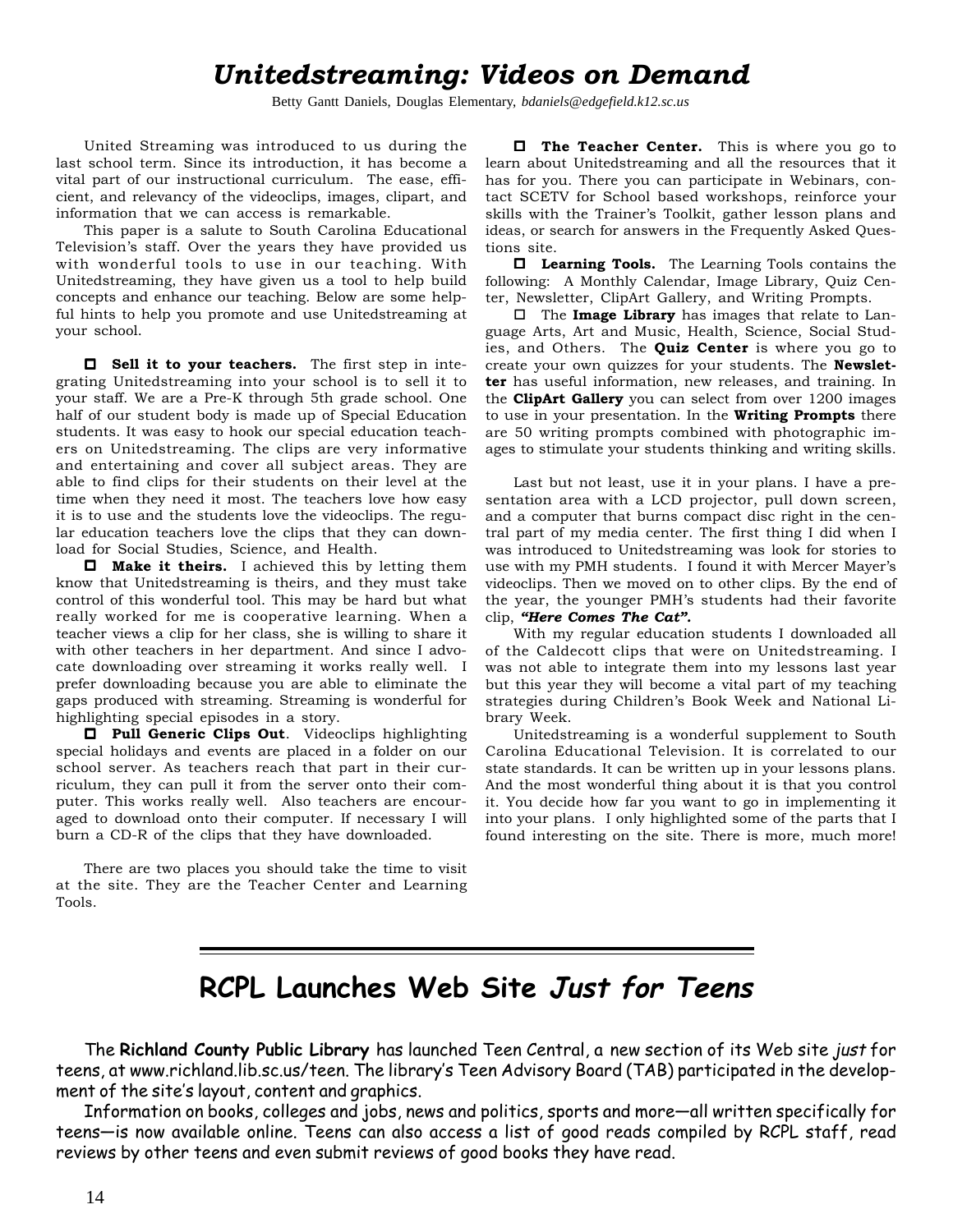# A SERIES OF UNINTENDED CALAMITIES

#### (with apologies to Lemony Snicket)

Peggy Harrison, Brewer Middle School, *harrisonp@mail.gwd50.k12.sc.us*

Like the unlamented boll weevil whose woes were encapsulated and vocalized in the refrain "Just a-lookin' for a home," my facility-orphaned, boxed-up library media resources spent the summer being trucked around and tossed around.

"Why?" you might ask. Well, first the good news: Brewer Middle School, where I work\*, is moving into a brandnew, state-of-the-art\*\* facility. Now, the bad news: my move hasn't been at all the event for which I prepared.

Anticipation has been my state of mood for two years now, since the contractors began grading the new site. I have known about the impending move for about four years. Resourcefully, being true to my profession, I researched and read about library media center moves.

How do you best pack up your collection? Let me recite the ways—some of which were passed on by ever-helpful SCASL colleagues via the listserv. On second thought, I had better not. Most of the suggestions I gathered crashlanded, just as my boxes quite obviously hit the pavement with a thud, too.

The logistics were different from the moves I researched. The old shelves had to be abandoned before the new shelves were ready. That, along with the distance involved, eliminated the chain of book-carrying students walking down the road in perfect Dewey order. (*Sigh!*) Okay, then again, whoever heard of middle school students walking anywhere in order—but that scenario has been mentioned to me by several educators and parents, all regretful that the geography and timing conspired against us.

*Label all boxes clearly in regard to contents.* Of course, when you tape the box closed before you label it, just use your super-librarian vision that can see students when your back is turned and you should have no trouble seeing through solid cardboard.

*Be sure to indicate the order of the boxes.* Use actual Dewey number ranges, or label REF #1, etc. Actually, I did both. My resolution for the new school year: teach more location skills using Dewey and teach sequencing using Arabic numbers (that's number 1 that precedes number 2, which is followed by number 3).

Actually, my students already know this. My students should be teaching the college students hired to move our collection. The only number one I have found has been FIC #1. The beginning numbers for the other sections must be on the bottom of that lopsided box pyramid somewhere. (Here's a riddle. If a tilted square is a rhombus, and a circle that has been stepped on is an oval, what can we call a tipsy pyramid?)

*Trash it; don't transport it.* Of course, the resulting pyramid would have been smaller, due to fewer building block boxes, if I had just adhered more ruthlessly to the throw-it-out advice. (And to think that I was once certain that a pack rat gene was a professional advantage.) My weeding was massive, but already I have decided that some of what was transported will serve no purpose. These items are now being trucked for the final time. Unfortunately, so are the pieces that remain of my globe collection.

*Package properly.* Save all those non-edible peanuts and forego popping all that stress-relieving bubble wrap when you are anticipating a move within the next year or four. Recycle these liberally as you pack, and the globe you save may be the one newly purchased for your collection. Not all library media resources emerge as unscathed as books from close encounters of the concrete kind.

Thus, this terrible tract of trouble and transit terminates. Why? Because calamity is just a companion to change, and change is challenging and energizing. Glitches and casualties aside, I just can't sustain the gloom any longer.

Tunneling inside that pyramid is a daily adventure. King Tut's treasure may not await this explorer, but there is something grand there. I am rediscovering my collection. And since, like the ducks in that poem, my position is inverted as I dive into those boxes, I credit the increased blood flow to my brain for producing plans that, I hope, will provide our students with programs as new and full of possibilities as our new facilities. My resources may be boxed, but I don't intend for my programs to be.

Mishaps occur. Perfection eludes us all. But recreating order out of the chaos of change is really just a metaphor for the library media specialist in the Information Age.

#### *\*Can it really be termed work when you are enjoying yourself this much?*

*\*\*When I hear this term I always think, "Uh-oh! This may mean that everything's so new they aren't making replacement parts yet." Of course, it could also mean "You get to beta test all these new gizmos." Mostly, I wonder who the artist could be.*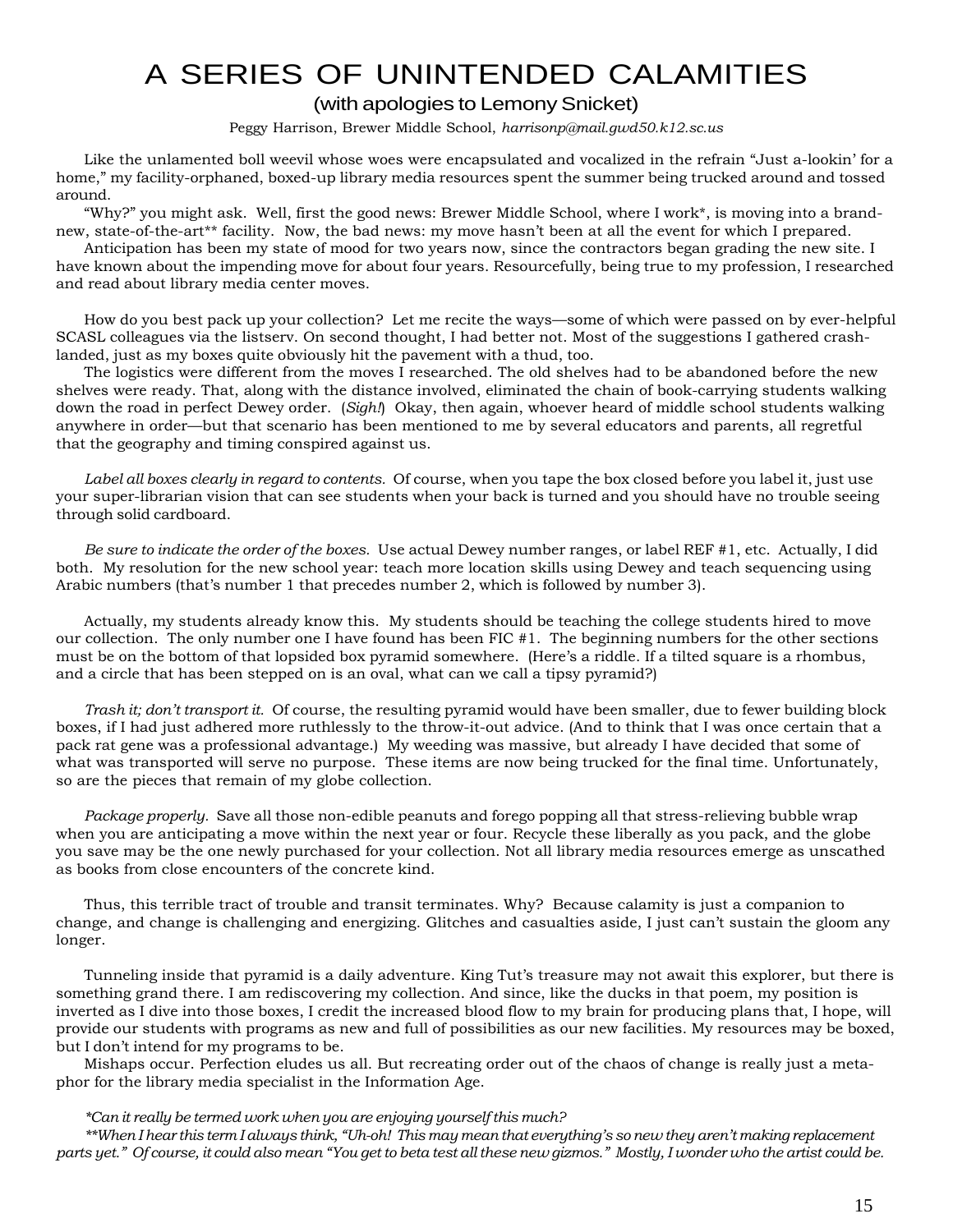# **South Carolina Book Award Program**

Samantha McManus, Book Awards Chair, *Smcmanus215@yahoo.com*

### *Greeting fellow Bibliophiles!*

It is once again time to begin promoting the South Carolina Book Award program and I look forward to serving you this year as facilitator to four wonderful committees. I would like to thank this year's book award chairs and vice-chairs, listed below, for their service and dedication to their committees and the students of South Carolina.

#### **Picture Book Award, Grades K-2**

Chairperson Jana Woods, *jlwood@laurens56.k12.sc.us* Vice-Chair Lisa Conrath, *Lconrath@hammondschool.org*

#### **Children's Book Award, Grades 3-6**

Chairperson Celeste Stone, *cstone@mail.colleton.k12.sc.us* Vice-Chair Teresa Harmon, *tmharmon@lexington1.net*

#### **Junior Book Award, Grades 6-9**

Chairperson Leigh Jordan, *ljordan@mail.lcad.k12.sc.us* Vice-Chair Henry Hall, *Hlhall1971@alltel.net*

#### **Young Adult Book Award, Grades 9-12**

Chairperson Evelyn Newman, *enewman@lex5.k12.sc.us* Vice-Chair Charlene Zehner,*Charlene\_zehner@charleston.k12.sc.us*

We are very excited to have a picture book category this year for our young readers and are hopeful that this new addition will attract even more readers for the wonderful titles our committees have selected this year.

I do want to remind everyone that all votes are due to the **VICE-CHAIRS** by **FEBRUARY 14, 2006**…Valentine's Day for all of you book lovers! *It is vital that you send your votes to the correct person.* If you send them to the SCASL post office box, they probably will not be counted. We want EVERY vote to count, so send them to the right folks! Also, don't forget to visit *www.scasl.net* and click on the Book Awards tab on the left of the screen to access book lists, activity guides, book award logos, and book award banner guidelines.

Now get out there and promote those book awards! Happy reading!

#### **Book Award Banners**

We once again look forward to seeing student interpretations of this year's nominee lists in the form of book award banners. For specifications for creating book award banners, please visit the SCASL Website at *www.scasl.net* and help your students get their creative juices flowing. The book award banners are always a big hit at conference and we look forward to seeing this year's nominees represented in Charleston! **This year's banners are due February 14, 2006.** The shipping information will be available in the December issue of the *Media Center Messenger* and on the SCASL listserv. If you choose to hand deliver your banner, it must be delivered to the appropriate person by 3:00 p.m. on February 14, 2006. Unfortunately, we will not be able to accept late banners.

# **S.C. Book Award Nominees 2005 - 2006**



#### **Picture Books**

Alphabet Under Construction Fleming, Denise And the Dish Ran Away With The Spoon Stevens, Janet Anna the Bookbinder Cheng, Andrea Apple Pie 4th of July Wong, Jane Bear Snores On Wilson, Karma Bippity Bop Barbershop Tarpley, Natasha Bob Pearson, Tracey Book! Book! Book! Bruss, Deborah Christmas in the Country Rylant, Cynthia Daisy Comes Home Brett, Jan Do Like a Duck Does! Hindley, Judy Don't Let the Pigeon Drive the Bus! Willems, Mo The Dot Reynolds, Peter Duck on a Bike Shannon, David Fireboat Kalman, Maira Giant Children: Poems Bagert, Brod How I Became a Pirate Long, Melinda Mr. Tanen's Tie Trouble Cocca-Leffler, Maryann My Lucky Day Kasza, Keiko Muncha! Muncha! Muncha! Fleming, Candace The Recess Queen O'Neill, Alexis Snowmen at Night Buehner, Carolyn Thank you, Sarah!!! Anderson, Laurie Halse Waiting for Wings Ehlert, Lois What Do You Do with a Tail Like This? Jenkins, Steve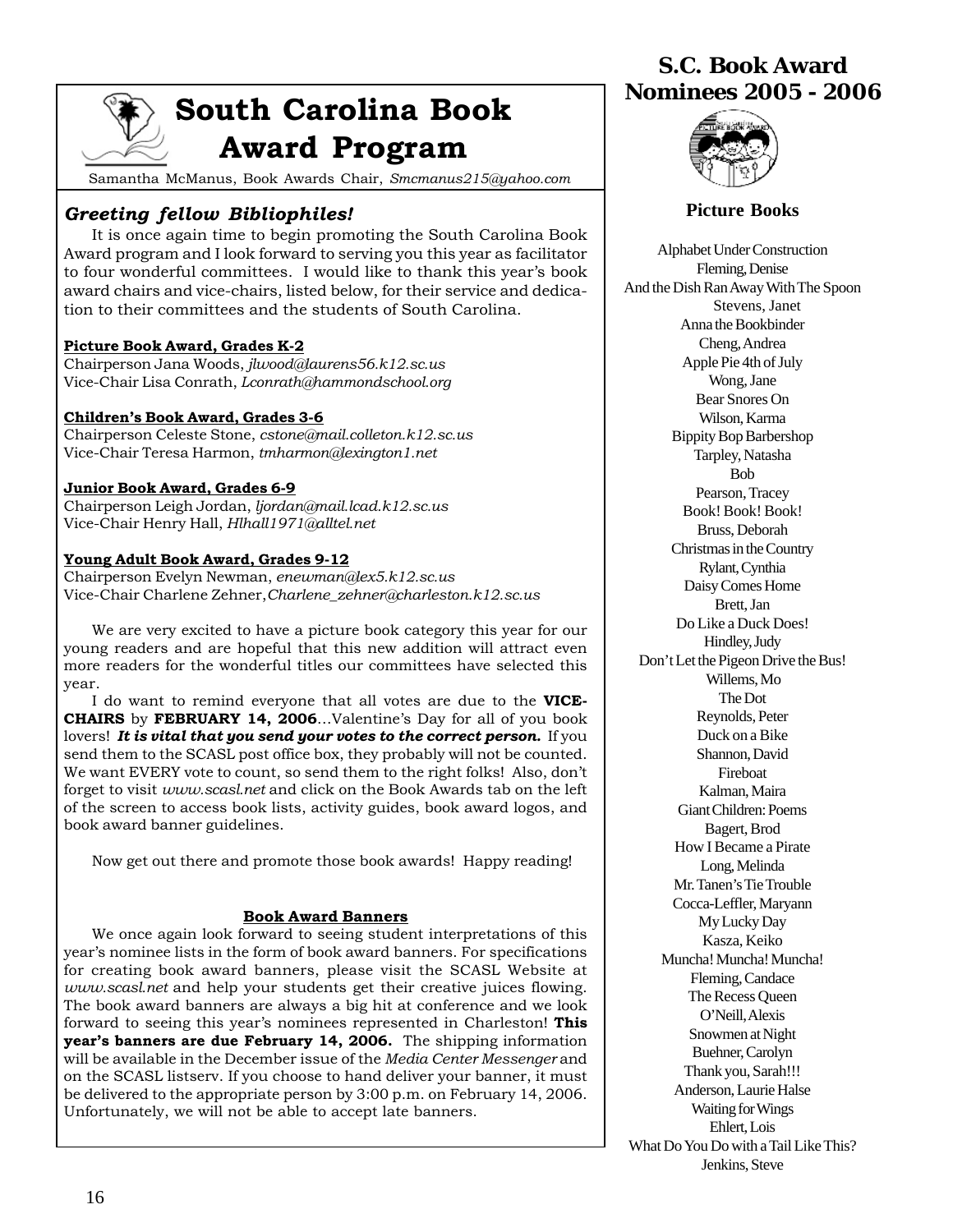## **South Carolina Book Award Nominees 2005 - 2006**



#### **Children's**

Almost Forever Testa, Marie Animal House and Iz Hicks, Betty Belle Teal Martin, Ann M. The Capture Lasky, Kathryn Chief: the Life of Peter J. Ganci, a New York City Firefighter Ganci, Chris Diary of a Worm Cronin, Doreen Doing Time Online Siebold, Jan The Elephant Hospital Darling, Kathy Falling Into Place Greene, Stephanie Fame and Glory in Freedom, Georgia O'Connor, Barbara Fantastic Flights: One Hundred Years of Flying on the Edge O'Brien, Patrick Ghost Girl: A Blue Ridge Mountain Story Ray, Delia Granny Torrelli Makes Soup Creech, Sharon My Brother Martin: A Sister Remembers Growing Up with the Rev. Martin Luther King, Jr. Farris, Christine No More Nasty MacDonald, Amy The Puppeteer's Apprentice Love, D. Anne Ruby's Wish Bridges, Shirin Yim Runt Bauer, Marion Dane Tadpole White, Ruth Disappearing Act Fleischman, Sid



#### **Junior**

Blizzard's Wake Naylor, Phyllis R. Cold in Summer Barrett, Tracy East Pattou, Edith Escape from Memory Haddix, Margaret For Freedom: the Story of a French Spy Bradley, Kimerly Brubaker Hear the Wind Blow Hahn, Mary Downing House of the Scorpion Farmer, Nancy How Angel Peterson Got His Name Paulsen, Gary Inkheart Funke, Cornelia Or Give Me Death: A Novel of Patrick Henry's Family Rinaldi, Ann Pirates! The True and Remarkable Adventures of Minerva Sharpe… Rees, Celia Pool Boy Simmons, Michael Prairie Whispers Arrington, Frances The River Between Us Peck, Richard Spitting Image Crum, Shutta Stravaganza: City of Masks Hoffman, Mary Swear to Howdy Van Draanen, Wendelin Sword of the Rightful King: A Novel of King Arthur Yolen, Jane Tulsa Burning Myers, Anna Wenny Has Wings Carey, Janet Lee



#### **Young Adult**

Alt Ed Atkins, Catherine An Ocean Apart, A World Away Namioka, Lensey **Bittersweet** Lamm, Drew **Comfort** Dean, Carolee The Earth, My Butt and Other Big Round **Things** Mackler, Carolyn East Pattou, Edith Eragon Paolini, Christopher Fat Kid Rules the World Going, K. L. Fault Line Tashjian, Janet The First Part Last Johnson, Angela Full Tilt Shusterman, Neal Hawksong Atwater-Rhodes, Amelia High Heat Deuker, Carl Hollow Kingdom Dunkle, Clare House of the Scorpion Farmer, Nancy New Rules of High School Nelson, Blake Second Summer of the Sisterhood Brashares, Ann Secret Life of Bees Kidd, Sue The She Plum-Ucci, Carol Zigzag Wittlinger, Ellen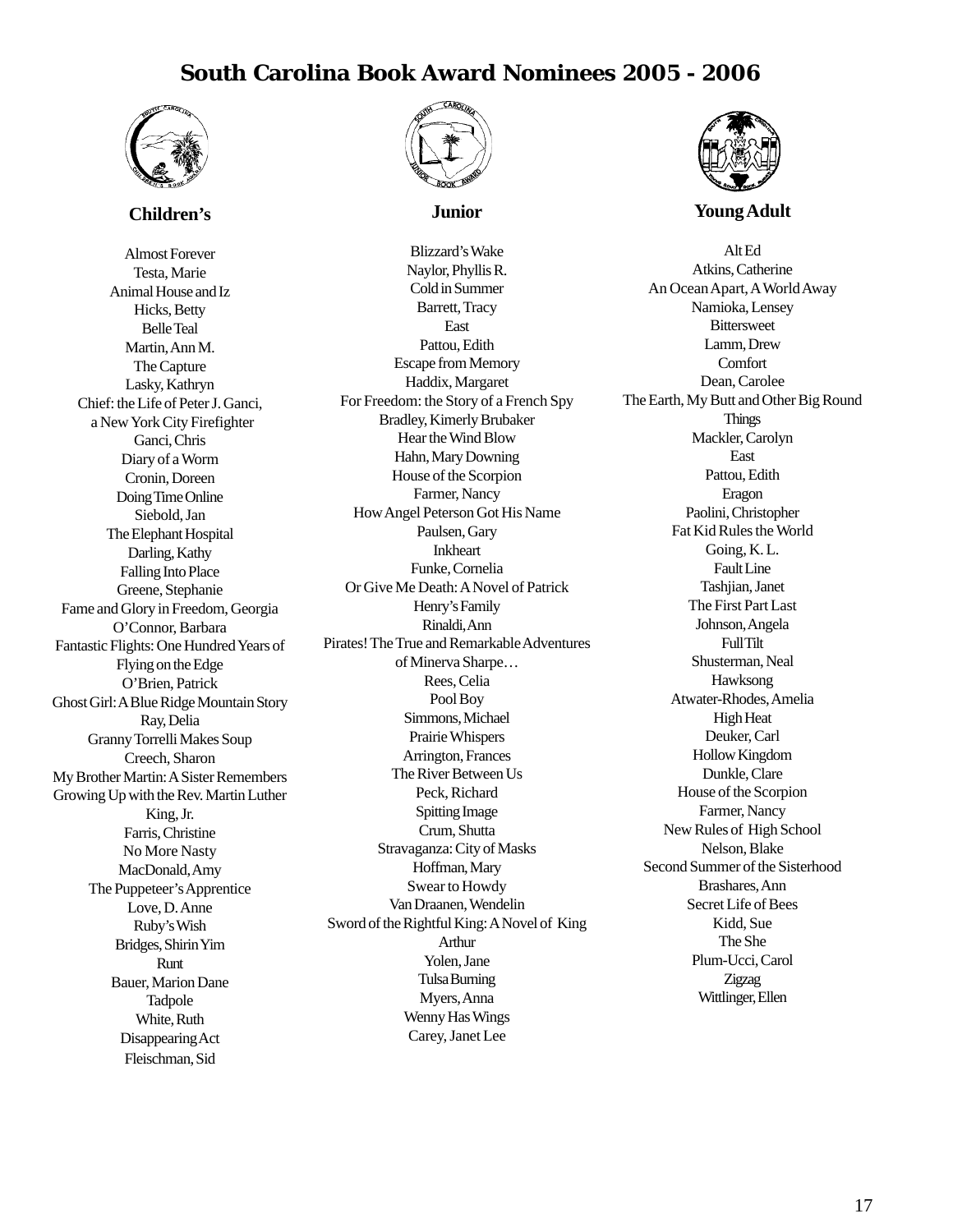

The South Carolina State Library welcomes Amy Duernberger as the new DISCUS Program Director. She will take an active leadership role in the program's continued growth and development. She will also continue to provide overall coordination and management of DISCUS, as well as DISCUS-related consultation and technical support. Previously, Amy held the position of Library Director at Aiken Technical College. She also served as the Reference/Electronic Resources Librarian at the University of South Carolina Aiken. She earned her Masters degree in Library & Information Science from the University of South Carolina and holds a BA in Spanish from the University of South Alabama. She has also served on a variety of statewide committees including the PASCAL Executive Committee.

#### **June 2005 - Grolier Online Launches a New Look!**

Those familiar with searching Encyclopedia Americana, Grolier Multimedia Encyclopedia and New Book of Knowledge will soon notice a new search environment. Grolier Online has replaced its previous interface with a portal offering two new homepages:

Grolier Online Passport (for older readers)

Grolier Online Kids (for younger readers)

According to Grolier, these new interfaces offer "enhanced searching and new age appropriate features." The site is designed so that users can easily "toggle" back and forth between the two homepages. Patrons may search across Grolier resources with one click — finding encyclopedia articles, websites, media, news feature stories and magazine articles. Users still have the option to search each encyclopedia product separately should they wish to do so. The new site went "live" June 15, 2005.

#### **July/August**

The State Library welcomes Carolyn Dunlap as the new DISCUS Administrative Specialist. Carolyn possesses a wide variety of office and communication skills and will be a great addition to the program.

Also the DISCUS staff is busy organizing the training calendar for Fall 2005. Training on the DISCUS databases will be held at the State Library and also in other locations throughout the state. Please be on the lookout for more training information - the calendar should be posted by Friday, August 5th. For more information, contact the DISCUS office at (803) 737-7736 or *discusoffice@leo.scsl.state.sc.us*

#### *This very special note from Marsha Humphreys, Media Specialist at West Florence High School in Florence:*

*Many people devoted much time and effort to make the SCASL Convention a success this past year, but two ladies went above and beyond the call of duty. As a Florence media specialist, I chaired the Office Committee, and I had very little idea of what responsibilities fell upon that committee. The majority of the committee's work is performed at the conference. On Tuesday evening of the conference week, I went to the Civic Center to assist another committee fill conference bags with goodies—a monumental task. Three ladies whom I did not know were diligently working with the committee members. I thought that perhaps they were from a neighboring district and on that committee. Lo and behold, I discovered that they were from Greenville and had arrived for the conference, saw work to be done, and immediately pitched in to help. Terry Landreth and Betsy Chiles work as media assistants in the district media center in Greenville County, and Terry's daughter is a media specialist in Greenville.*

*Betsy and Terry came to the conference not to attend sessions but specifically to work in the conference office, and work they did! Efficient and professional, they knew exactly what needed to be done, and they performed all duties with excellence. Before I could turn around, they sorted all door prizes, organized the office, and had everything running like clockwork! Betsy and Terry made it possible for my committee members and me to attend some of the sessions and visit the vendors.*

*Greenville County is certainly lucky to have such dedicated and efficient para-professionals, and I thank the county officials for allowing Terry and Betsy to come to the conference. Everyone at the conference owes them a big "thank you" for organizing and running the office and for donating their time to do so. They have my gratitude and appreciation.*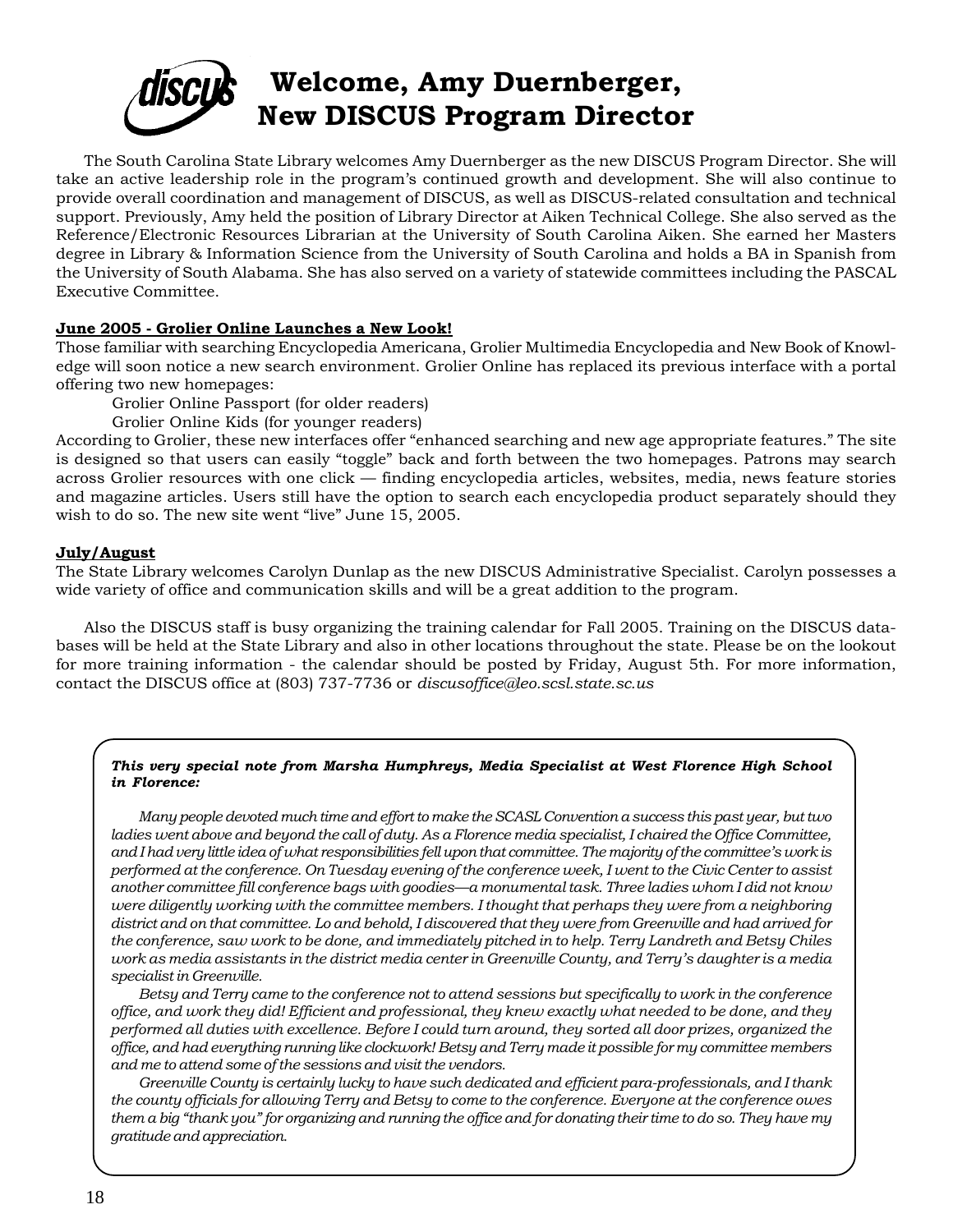# Student Media Volunteers in the Elementary School:

### Selecting, Training and Appreciating

Lynn Scott, Nelson Elementary School, *lscott@lbne.richland2.org*

Welcome to the new school year! I'm sure you will agree there are so many things to do that it is hard to select which should come first! One of my favorites is to secure parent and student volunteers EARLY. I usually put my assistant to work finding parent volunteers while I concentrate on my favorite, Student Media Volunteers.

In my kindergarten through fifth grade school I find the fifth-graders to be mature enough to handle many of the daily jobs that start the media center up in the morning and refresh in the middle of the day. This is a two-way partnership; as I gain time to concentrate on more difficult tasks, they gain by developing leadership responsibilities while practicing skills they have previously learned.

I base my selection of student volunteers on three things:

- · Willingness to serve
- · Good skills
- · Teacher recommendations

Within the first week of school I announce a date on which applicants can apply for the position of Student Media Assistant. The first part of the test is to show up on time on the announced morning. To measure their willingness to serve and the skill level, students are given a short application and a 10-question test. If they don't finish in the 30-minute allotted, they can return during recess. The exam measures in a very simple way, 5 skills:

- · Telephone
- · Online catalog
- · Location of materials on shelves
- · Ability to follow directions
- · Personal expectations

By e-mail to each 4th grade teacher, I send a list of students who applied and passed the first hurdle, the application and exam. In the message I ask for information relating to each student's character, promptness and organizational skills.

To serve, students must be able to arrive by 7:45 a.m. one day each week and they must be willing to give up one recess that same day. I select twelve students, two each day for the 5-day week, and two alternates. The job of the alternate is to check the media center each morning to verify the presence of the regularly assigned student(s). If someone is absent the alternate will fill in. Also, if someone moves or decides not to continue for various reasons, the alternate moves into that position.

I provide a checklist for students describing their jobs. This way they arrive, sign –in, and begin performing tasks in order of importance without needing further instruction.

It is only fair that I reward these students occasionally; after all, they work hard and small rewards can go a long way. Announced group meetings occur about four times a year, usually near a holiday, and we not only review tasks and talk about what they like and don't like about the job, but also I bring snacks! I remind them often of their importance, and they really make me smile when I see them going about their daily duties. At the end of the year, I create a certificate to be presented at Fifth Grade Graduation (signed by our principal, my media assistant and myself). These students are also chosen to help during our Birthday Book Club, as student demonstrators during evening PTO meetings when we highlight technology in the media center, and any other time special events can benefit from the knowledge of our student volunteers.

Tasks I assign to my student volunteers: -Turn on computers.

- -Stamp date due slips.
- -Hang up the newspaper.
- -Sharpen pencils.
- -Alphabetize magazines.
- -Shelve at least ten Everybody and Fiction Books.
- -Help younger students find materials.
- -Answer the telephone.
- -Replenish student supplies on tables.
- -File catalogs.
- -Fill book order lists for teachers.
- -Read assigned shelves. (Each student has a certain Dewey area of the media center assigned to him/her for cleanliness)
- -Deliver newspapers, books, etc. to classrooms as needed.
- -Deliver and pick up VCR's.

*Have a great year with well trained Student Media Volunteers!* If you would like a copy of the application and test please email me; *lscott@lbne.richland2.org*



The School of Library and Information Science will be announcing a new Literacy Initiative on September 29. Consult the news media on that day for details. As part of the kickoff, there will be an event held on the USC campus on Friday, September 30 at 7 p.m. which will be open to the public. (Watch *Monday Matters* for the exact location.) The featured speaker will be children's book illusrator E. B. Lewis, winner of a 2005 Caldecott Honor Medal for *Coming on Home Soon* written by Jacqueline Woodeson. Visit his Website for more information about his books. http:// www.eblewis.com.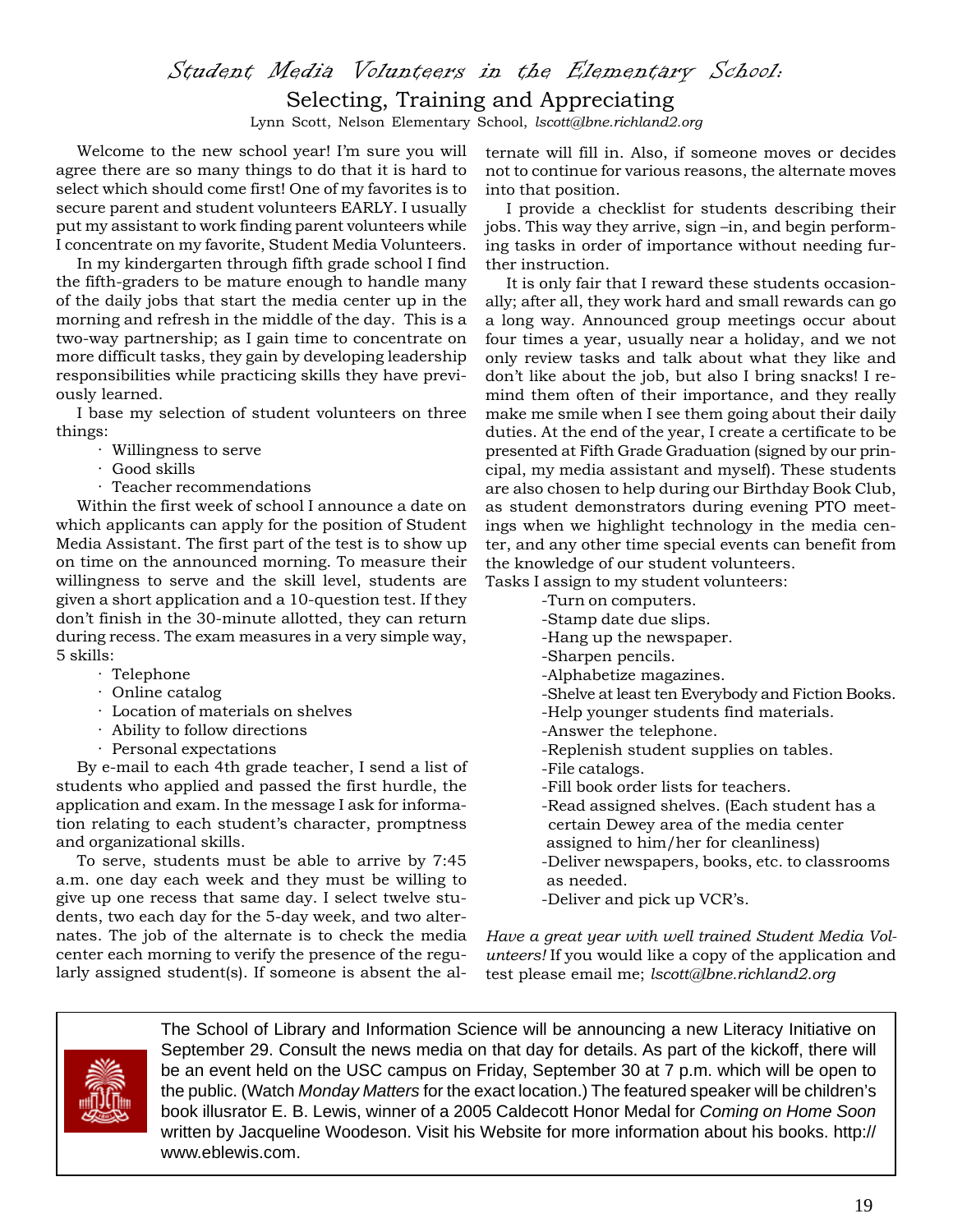# **If You Welcome Them, They Will Come**

Mary Jane Michels, Pauline–Glenn Springs Elementary, *MichelMJ@spartanburg6.k12.sc.us*

That first school bell has rung and it's time to take a look at your welcome factor. Realtors will tell you that homes with an inviting look and feel will sell much quicker than those with a less cozy environment. The same principle applies to the media center. Those LMC's that exude warmth and friendliness always seem to be a hive of activity that students can't wait to visit. So, how do you generate that feeling that draws others in? Here are a few ideas that will help ramp up your welcome factor and create a place that will be the envy of your colleagues.

- Start at your entryway. Could your door use a little sprucing up? Pick up an inexpensive, colorful welcome mat that invites people in and saves your floor from the inevitable mud and debris. Be sure that the names of the media center personnel are clearly posted. Our art teacher used lightweight foamcore board to create flower -shaped nametags for the hallways. Foamcore can be purchased at craft and art supply stores and lends itself to a variety of shapes that can be painted and decorated.
- Once you're in the door, what's the first thing you see? At my school, it's the circulation desk. Use photographs of school events to brighten up a corner. If you have the room, display your media center mascot. We have Bessie the cow for our rural school surrounded by several dairy farms. Thanks to a talented parent, Bessie has a wardrobe that rivals Barbie's. She has cupid wings, a leprechaun hat, even a pumpkin mask. Bessie is a great conversation piece and adds a little color to that long white countertop.
- Next, take a look at the tops of your shelves. Scour yardsales, raid your closets, beg from friends and create display areas that can change with the seasons or themes. Stuffed animals are a perennial favorite. How about an outgrown baseball glove or

soccer cleats in your 700's? Knitting needles and yarn in a basket for those warm and cozy books. An old suitcase displayed with travel books invites dreams of faraway places.

- Look for spaces that aren't utilized and turn them into reading nooks. Take your cue from the large bookstores that scatter comfortable seating, tables and lamps throughout their space. Letitia Moore at Dawkins Middle School used old books to create beautiful lighting in one of her reading areas. Drill a hole in the center of several books, thread the wiring and post through, top with a harp and shade and you've got a book lamp. A creative way to repurpose books that would otherwise be discarded.
- Give your media center the sniff test. If you inhale and start coughing or wheezing, its time for a scent makeover. The sense of smell is one of our most powerful memory triggers. Warm scents like vanilla or cinnamon are generally perceived as calming and relaxing. Citrus and mint smells are more energy inducing. Like perfume, a little can go a long way. One bowl of potpourri or one squirt of scent might be all you need.
- Finally, look in the mirror. Do you have a smile on your face? Are you neatly and comfortably dressed? Does your body language say "I'm glad you're here". The way we look sends a clear signal to our patrons. We all know the stereotype…hair in a bun, disapproving look on the face, frumpy clothing. Well, bust that myth and show your school that not only are you glad that they came through the door but you can also look pretty good, too!

Enjoy the blank slate that this new school year gives you. Take a look at your surroundings and implement one idea that says "Welcome back, come in, we're happy you're here!"

# **Pre-Service Committee**

re you tired of facing another year of trying to dispel the notion that you sit behind a desk and stamp date due cards all day long? Are you interested in making an impact on how future teachers view the **L** role we play in education? Do you want to help on a SCASL committee but you don't have time to attend frequent meetings? Then this is the committee for you! Whether you are new to our organization or if you have years of experience, this is your chance to spread the word about who we are and what we do to future teachers around our state. We will communicate via e-mail and all you will have to do is make at least one presentation some time during the school year to a class of future teachers (or administrators.) We need representation on this committee from each area of the state to cover as many teacher preparation classes as possible. Tip: If you are interested, convince a fellow media specialist from your area to join also and you can present together. I have lots of materials, ideas, and support for you, so let me know ASAP if you would like to help on this committee. Don't pass up this opportunity to make a difference and to feel fulfilled, energized, and to have FUN!

> *Debra Heimbrook, Chair, Pre-Service Committee dheimbrook@fsd1.org*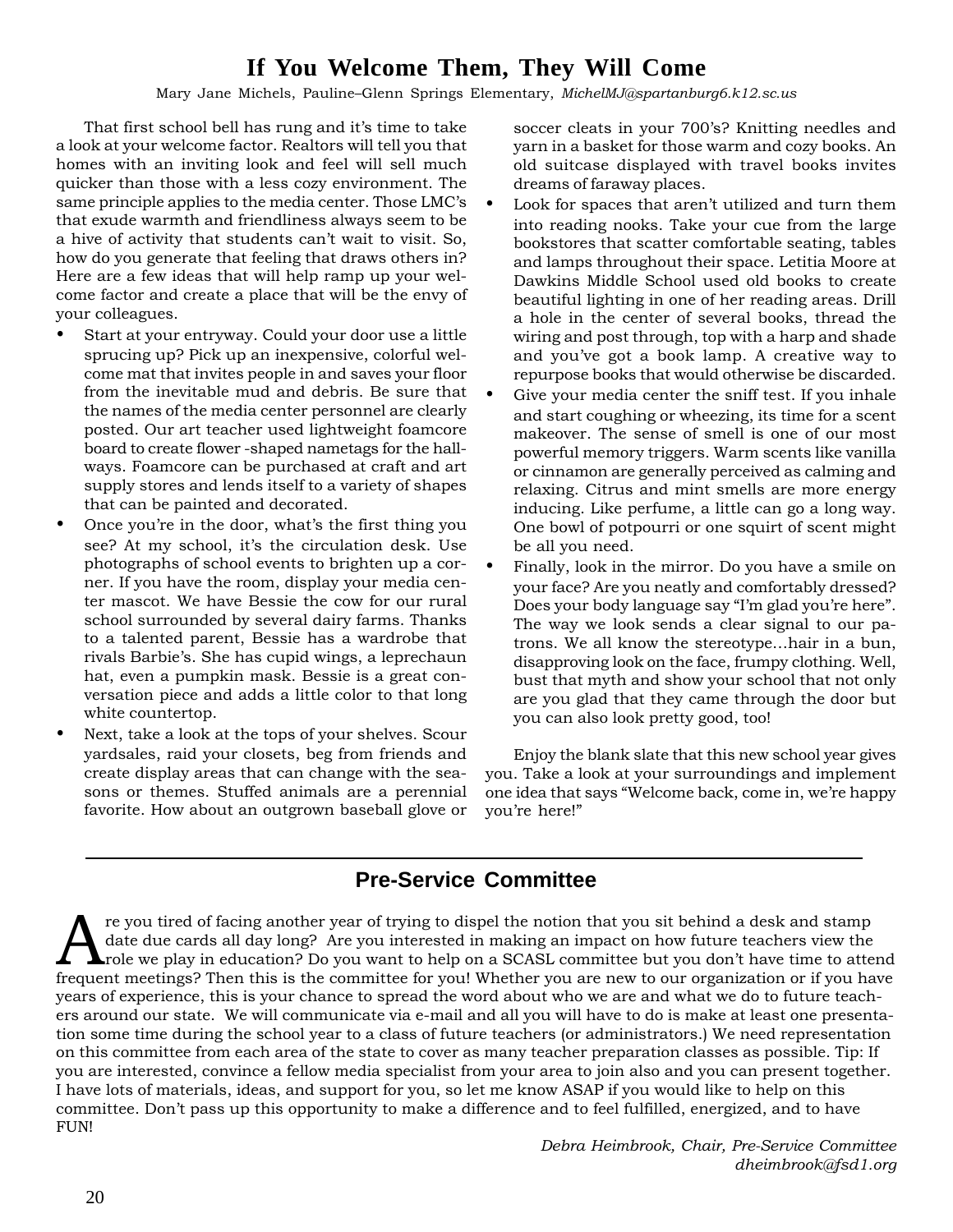# **"My Summer Vacation: NECC 2005"**

Catherine Nelson, SCASL Instructional Technology Chair, cnelson@rock-hill.k12.sc.us

"During my summer break," …doesn't that sound just like the typical English class or journal topic assigned during the first week back at school? Well, believe it or not, I did maintain a journal of sorts while I was in Philadelphia this summer attending my very first National Education Computing Conference. I had friends and colleagues who wanted to know all about it, so I used my palm pilot to maintain a journal of sorts. Since I grew so much professionally (at least educational technology wise) I thought I'd share my conference reflections with SCASL.

#### **Monday, June 27, 2005:**

4:15 p.m.: Newcomers session (boring—didn't learn much, except the purpose of the large number sticking out of my name badge, which also had "match me" on it. If I could find one of thirty other conference participants with that number, we as a pair could go to the CDWG vendor booth and try to win \$500 cash. I did find a match, but didn't win the \$500.

7:00 p.m.: Opening keynote, David Weinberger, Consultant and Entrepreneur: "The New Shape of Knowledge." Somewhat insulting to media specialists in general, but as Dr. Dan Barron always says, "Grow or die." (Truth hurts sometimes.) This one is online and you can view the streaming video. Worth watching.

#### **Tuesday, June 28, 2005:**

8:30-9:30: "Moving from Powerpointless to Powerpointful, or Essential Questions of Multimedia" [Concurrent Session] Great session!! Visit this one online if you can. There are four PDF files of handouts that are worth having.

9:30-11: Poster Sessions. WOW! What great grant writing ideas I stole from here.

12:30-1:30: "Visual Literacy: What You Get Is What You See (WYGIWYS™)" [Concurrent Session] Okay, I confess, I was hoping she would do a better session than our very own SC's Frank Baker. I was a little disappointed, but still came away with great material. She just has a different approach to visual literacy than Frank Baker.

2:30-3:30: "Lions, KitZu, & Windows, Oh My": Video-making, Kits, Windows XP [Spotlight Session] Hall Davidson. He was great. I got many great ideas for videomaking. Now I realize that I have outgrown Moviemaker and must buy Adobe Premier (actually, the whole Adobe suite.) I MUST be a model to my teachers for using WMM for engaging kids. (Thus far I have shown them what I have done with kids—now its time to show them what *they* can do with kids, and let the KIDS DO THE ENGAGING WORK!) Great handouts at *http://www.halldavidson.net/*

4:45-5:45—ISTE-media specialists user group meeting. Interesting. They want more LMS presenters.

#### **Wednesday, June 29, 2005:**

8:30—Keynote, Deneen Frazier Bowen, Educator and Actress. "The Natives Are Restless." Sure wish Rock Hill could invite her for opening day. She was absolutely AWE-SOME and fun! Her session can be viewed online. Worth every minute of watching!!!

11-12:00—"Make Teaching, Not Technology, More Engaging, Enchanting, and More Interactive" [Spotlight Session] Chris Moersch. He discussed a Loti index (levels of technology). Interesting. He invited participants to visit his site for ideas of other ways to kick up engagement and authentic learning. I'll definitely have to visit his site. I liked the loti scale. *http://www.lotilounge.com/*

12:00—got lost in exhibit land...

2:30 - 3:30—"The Good, the Bad, & the Ugly: School Library Media Center Web Pages" [Concurrent] Donna Baumbach. Absolutely the WORST session I attended! Speaker was not able to attend for some reason, but colleagues filled in. They just did not do it justice. Session lasted only 25 minutes. *http://www.sunlink.ucf.edu/presentations/necc2005/* Best part of session was the end when fellow colleague and friend Kim Isiminger and I finally saw a fellow LMS from South Carolina—Judith Parham.

3:30 - 4:30—"Abracadabra: The Magic of Technology Gadgets for Educators" [Spotlight] Kathy Schrock. Wow! I didn't realize how old I was until I recognized many of the electronic gadgets she showcased in her visual memory lane. She showed us some great tools that I want, and even some fun ones too. I got some good advice on buying some of them too. *http://kathyschrock.net/magic/*

4:45 - 5:45—"Discovery Learning, UnitedStreaming, and Windows Movie Maker." Didn't learn anything new, but did get some great web sites for other free video and audio stuff. Also learned how to determine if using the streaming video is something I (or kids) can edit legally. Best of all, I got a free Discovery Education t-shirt.

#### **Thursday, June 30, 2005:**

8:30 a.m.–9:30:—"The Good, the Bad, and the Ugly: Taking Digital Pictures Effectively" [Spotlight] Leslie Fisher. I can't believe how much I learned about fixing photos here. She's a regular comedian too. A lot of the techno-mumbojumbo about the different kinds of cameras, pixels, resolution, image size etc. I knew, but I didn't have a grasp on fixing images. Now I'm convinced I need a good photo editor. Got a great t-shirt door prize. This one taped for video streaming. WATCH IT!!!!

*http://center.uoregon.edu/ISTE/NECC2005/program/ search\_results\_details.php?sessionid=9168134* & *http:// www.lesliefisher.com*

9:30-10:30: Exhibit Hall. Freebies in the exhibit hall. Everywhere I went I said "you really don't want to pack all that up to go home today, so what can I take off your hands?" Believe it or not I got a lot of neat software mostly demos, some more t-shirts, and plenty of free stuff. A gold mine at the close of the conference! Tip for the day—visit the vendors at closing. They become VERY generous when the conference is nearing the end...

10:30 - 11:30 "It's Not Your Daughter's Internet: Internet2 & Learners." [Concurrent Session] Joyce Valenza and a panel from her school district in Springfield, Philadelphia. I went to this one because I knew Valenza is an extremely reputable LMS who is a tech guru. I had no idea about the Internet2 Initiative. I am certainly planning to become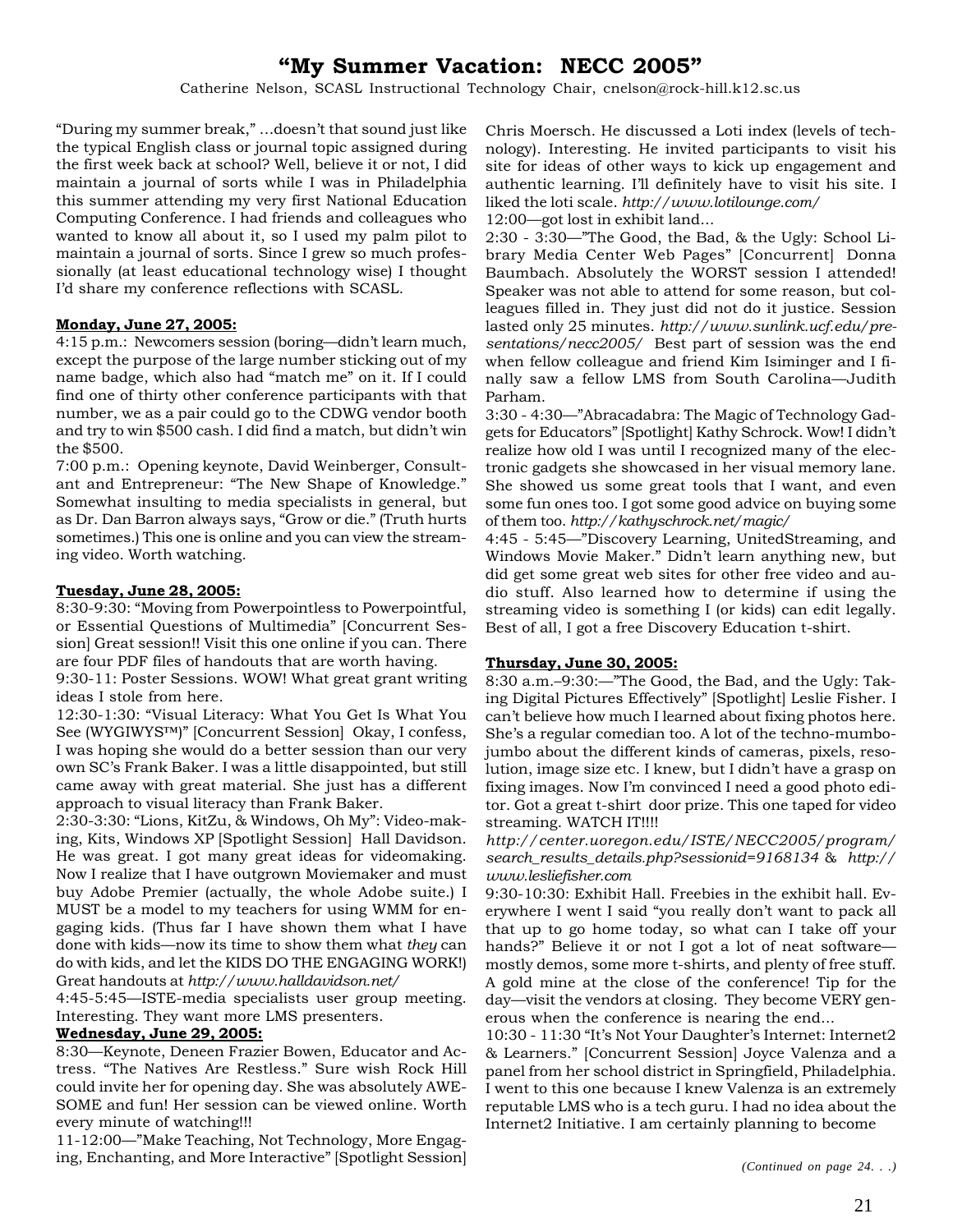# AASL Regional Institute: Leading Through Collaboration

*Beth Hale, Betsy Long, and Cathy Nelson were among those who attended the first-ever AASL Regional Institute held in Columbia in June. From their following articles you will see that the institute served them well. They each came away with personal goals and plans and want to share their response to the institute with all of you. Their enthusiastic reports will surely encourage you to attend any future institutes!*

## **Leading Through Collaboration: Reflections on the AASL Leadership Institute**

June 16, 2005 Beth Hale, James Island Elementary School, margaret\_hale@charleston.k12.sc.us

I left Columbia on June 16th with a binder full of resources, a handful of colleagues' business cards, a brain full of ideas, and a plan of action! The AASL Leadership Institute was a day full of self-reflection, discussion, and goal setting! After muffins and OJ, we all got right down to business, setting the tone and goals for the day. We delved immediately into what makes a leader, sharing thoughts on a number of quotations about leadership. I connected with the words of Donald H. McGannon: "Leadership is action, not position." Those words resonated throughout the day. We were there to start action. It was time to be proactive. We all knew of the challenges facing us as media specialists, but as our facilitator shared, it was time for us to STOP admiring the problem! What a concept – we spend so much of our time together discussing the problems we face. Imagine if we put that energy into brainstorming solutions to these problems. Enter the Leadership Institute. After briefly addressing the challenges—or perceptions we need to overcome—we moved quickly into the strategies possible to solve these problems. It was time to prove our worth and become more visibly integrated in our schools. The essential strategy was to tie the media center program into the larger educational goals. This will automatically link the media program to student achievement. Several activities were discussed to help make this connection. Below are a few ideas that stuck with me.

• Make visits to the classrooms and schedule introductions of new assignments there.

- Set specific program goals in the summer and meet with the principal to bring them into the goals.
- Give potential users what they didn't know they needed.
- Cultivate relationships with district curriculum di rectors.
- Ask a colleague or mentor to help you evaluate your media program.
- Figure out who the leaders are in your school and build relationships with them.

Now it was time to get even more specific! Armed with new knowledge and enthusiasm, we were each challenged to create our own goals. We were told to make S.M.A.R.T. Goals, a concept from Paul J. Meyer's "Attitude is Everything." Our goals must be **S**pecific, **M**easurable, **A**ttainable, **R**ealistic, and **T**angible. We created a Leadership Action Plan. We identified 3 challenges in our media program and were asked to develop goals to address each one. Taking it even further, we listed potential staff development partnerships; specific strategies to meet the goal, and finally measures of success.

This day was the most professionally productive of my whole summer. I plan to attend any other AASL institutes that SCASL brings our way. I hope to also attend an AASL conference in the future! Thanks for bringing such a great learning opportunity to South Carolina.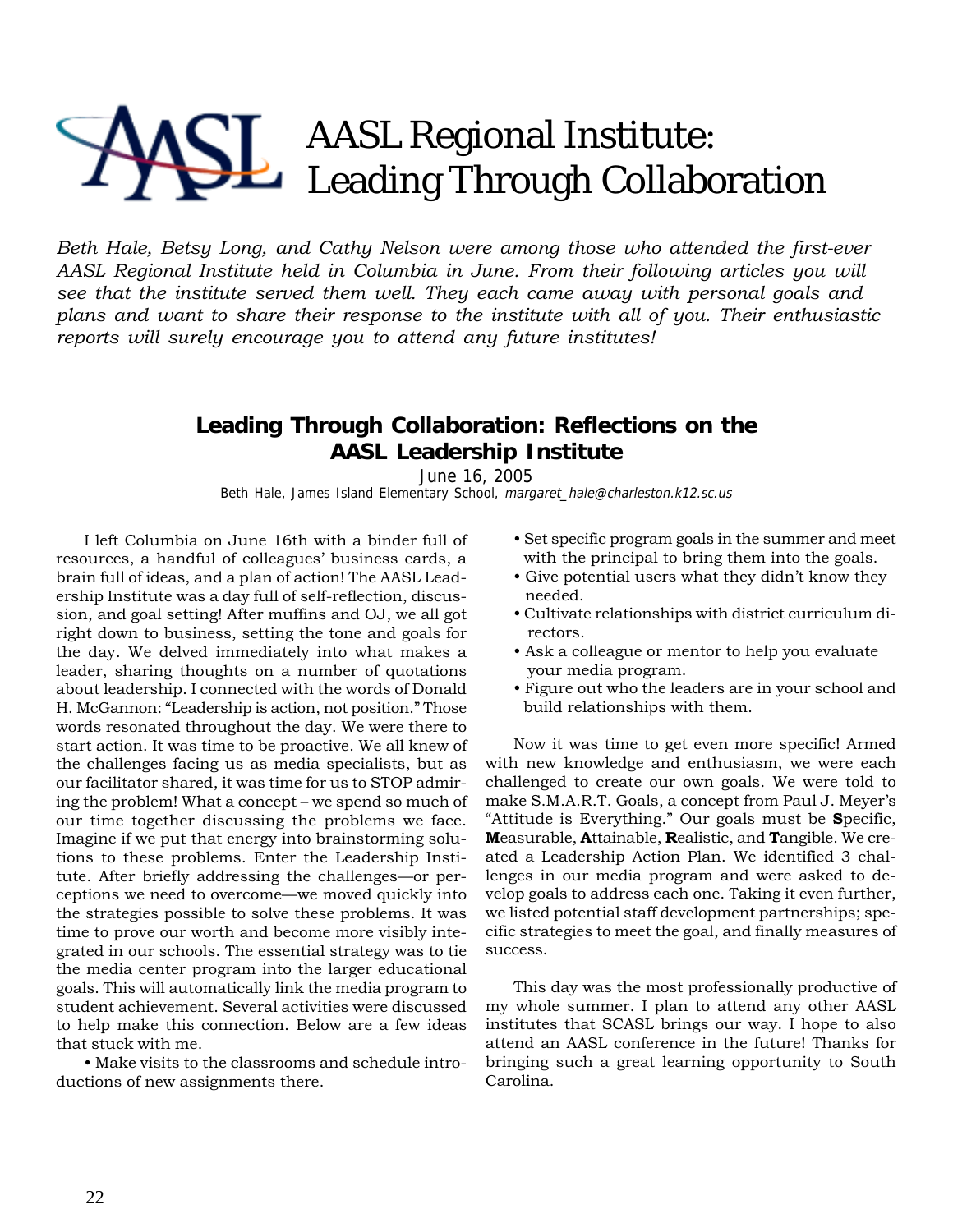### **Leading Through Collaboration: AASL Regional Institute**

Betsy Long, Doby's Mill Elementary School, *longb@kcsd.k12.sc.us*

*"Never doubt that a small group of thoughtful, committed citizens can change the world. Indeed it's the only thing that ever has." -Margaret Mead*

The above quote is probably familiar to most of you, but it serves as an eloquent reminder of the power and influence that we as educators have over the students whom we teach. A key point of the "Leading Through Collaboration" Institute was the importance of being an advocate for your school's library media program. It was further impressed that media specialists must demonstrate the link between our programs and student achievement. Through the Institute, participants were encouraged to continually analyze the direction of their media programs and to plan and prioritize personal and professional goals on a regular basis. Techniques for program advocacy and meeting various professional challenges were shared amongst program participants.

Certainly, the ideas presented above were helpful and timely. However, I'm sure most attendees will agree, the most constructive exercise of the day was the opportunity for each media specialist to create an "Action Plan" for the 2005-2006 school year. We all do this mentally, I am sure. But, most of us probably don't always take the time to write these ideas down, analyzing each step in detail, and leaving a concrete reminder of their existence and plan for achievement. After recording our individual goals, we also wrote down the partnerships that could be developed through the goal, the strategies for achieving that goal, and how we would measure the success of the goal. Small groups then met to discuss each other's goals, brainstorming additional ways to ensure successful completion of the goals. The collaboration amongst fellow media specialists was invaluable.

I know I'm not alone in saying that I felt a great sense of accomplishment upon completion of this Institute. After all, the previous school year had just ended, and I already had a road map for tackling my goals for the upcoming school year. Now the summer's over and it is time to put this plan into action!

--------------------------

#### **Let's Shake on It! Partnership Opportunities in Your School**

Catherine Nelson, Northside Elementary, *clnelson@comporium.net*

I attended the AASL Institute at the Columbia Metro Convention Center this summer. The focus was on "leadership" and how to work on your leadership opportunities at the school level. One of the tips for becoming a leader was to "partner" with classroom teachers, and that could be easily accomplished through participation in classroom teachers' affiliates and organizations. I have been to many pre-conference sessions and keynote addresses at our annual SCASL Conference, and a reoccurring theme is that we, as media specialists, are preaching to the choir. It's time to start preaching to the congregation, and what better way to advocate our role in our schools than to join, attend, and, yes, even present at conferences that teachers attend.

Below is a listing of some of the organizations that support classroom teachers and dates and locations of their conference. Be proactive and join their associations. Many are reasonable, costing as little as \$10 (SCIRA). Many have mini-grant opportunities too. If we are all about collaborating and partnering with our teachers, then we have a new market to address. We need to attend and present to make all teachers aware of what the potential of the library media center is!

Plan to attend and see what these organizations offer. Then plan your own session for these conference participants. What better way to inform teachers about what today's library media program looks like? And who knows? Maybe that principal attending one of these conferences, (you know the ones—the principals who schedule their media center for teachers' planning times), will see the real value of making a change for better use of the library media specialist and the library media program. Consider this today.

> **SC Council of Teachers of Mathematics** Greenville, October 27-28, *www.scctm.org/*

**SC International Reading Association (SCIRA)** Myrtle Beach, August 30, 2005, *www.scira.org*

**SC Science Council (SC2)** Myrtle Beach, Nov 2-4, 2005,*www.scscience.org* NOTE; Featured speaker is Bill Nye

**SC Council of Teachers of English** TBA, *www.sccte.org/*

**SC Council for the Social Studies** Columbia, Sept. 30-October 1, 2005. *www.sccss.org/*

**SC Middle School Association** TBA, Myrtle Beach. *http://scmsa.org/*

**SC Association of School Administrators** Annually in June, Myrtle Beach. *www.scasa.org/*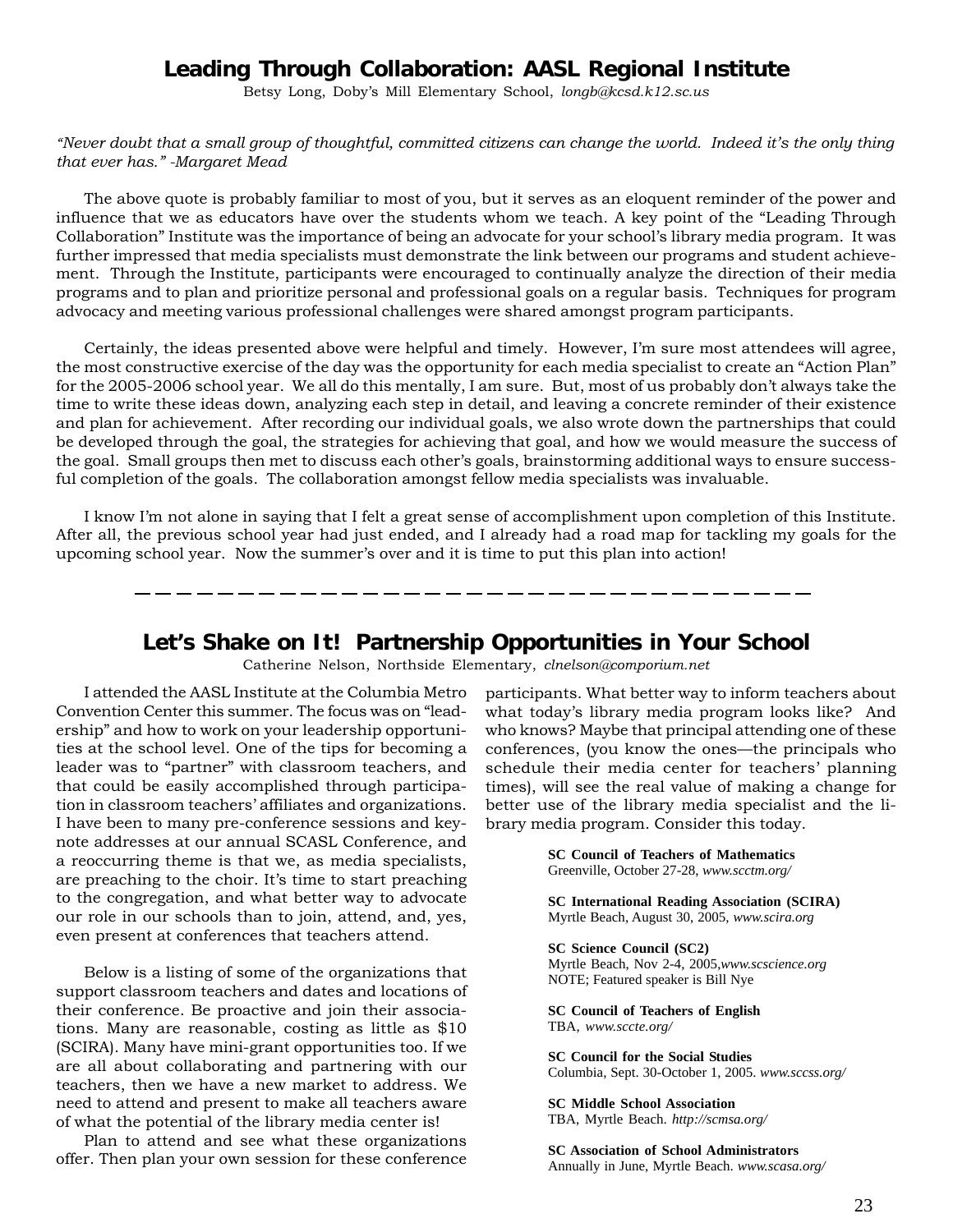# **International Reading Association Celebrates 50 Years**

Samantha McManus, Orangeburg-Wilkinson High, *smcmanus215@earthlink.net*

ost of us know the impact that the Inter national Association of Reading has had on literacy, but, in May, I had the wonderful opportunity to experience it all first hand. I was thrilled when Orangeburg Consolidated School District 5 gave me, a first year employee, the chance to travel to San Antonio, Texas and become a part of IRA history. What a thrill it was to be a part of their fifty-year celebration, and what better location could they have chosen than a state where bigger is always better. And big it was! There were over 22,000 teachers, literacy coaches, administrators, library media specialists and other educators from all over the WORLD and over 1,000 vendors milling around the convention center and attending sessions in local hotel meeting rooms.

From the conference kick-off where attendees were inspired and awe-struck by the powerful words and regal presence of screen star and children's book author Julie Andrews to columnist Dave Barry's donning of a pirate hat to read from his and Ridley Pearson's novel *Peter and the Starcatchers*, there was more to see and learn that I could have imagined. People lined up hours ahead of time to catch a much desired session, authors of children's and young adult novels were everywhere, and no matter what corner of the convention center you found yourself in everyone was interested in one thing…LITERACY! There were sessions offered on topics from how the brain learns to read, to best practices, to reader's theater, but my favorite sessions were the sessions with the authors. As any of you who have ever attended the book award luncheons at SCASL conferences or hosted an author in your school know, there is nothing like hearing authors talk about why they write, how they write, and learning the nitty gritty details of their craft. I laughed along with Jerry Spinelli as he shared letters from his young fans and critics, I gaped in silence as Christopher Paul Curtis read from

*The Watsons Go to Birmingham*, and I found a new favorite in illustrator Wendell Minor whose beautiful paintings for *Reaching for the Moon* about famed astronaut Buzz Aldrin and details of his interactions with his subject left me wanting to know more.

While the sessions were wonderful, inspir-<br>did spend a good deal of my time with the<br>dors in the exhibit holl Why? All the EREE stuff of ing, and educational, I must confess that I vendors in the exhibit hall. Why? All the FREE stuff of course! All educators love free stuff and the vendors were well aware of this lure. I stood in line to get my free Junie B. Jones doll, which I promptly handed over to my five-year-old neighbor when I returned to South Carolina. I dutifully listened to folks talk about the latest in literacy programs, to receive a free rolling cart. I even had the opportunity to become an artist and create a dinner plate for my new daughter. Another attraction in the exhibit hall was all the wonderful authors signing their books and actually talking to us…they even took photos. You have never seen a more gracious group of men and women than the authors who were dragged from one book seller to another to smile, chat, and sign away their wonderful creations. Absolutely fabulous!

The fiftieth year celebration of the International<br>Reading Association was a wonderful week-<br>long party that I will not soon forget. I am Reading Association was a wonderful weekgrateful to my new school district for their willingness to send me so far from home at the end of the school year, and I still smile recalling all I learned and experienced in San Antonio. I encourage each of you as educators to try to attend a large-scale conference such as this at some point in your career. In fact, mark your calendars now because in 2008 our neighbors in Atlanta, Georgia will host the conference. I'm planning now to at least go visit the vendors!

*(Continued from page 21. . .)*

more knowledgeable about it, though I am sure bandwidth is a concern...at least in my district. Is Internet2 replacing the plain old cu-c-me webcam and v-tel labs for virtual field trips? I am so there—if I can afford the hardware and the district will assist.

Once I returned home, I spent weeks re-visiting the NECC 2005 site to glean information, handouts, and watch videos of the sessions I attended and missed. I even visited previous years' material still available since I decided it was a gold mine of resources. Visit the NECC 2005 site to scan through the wide array of resources available. Its well worth the time. *[http://center.uoregon.edu/ISTE/ NECC2005/]* If attendance at this national level conference is not feasible for you, visit the website so you can attend virtually. If you are considering a great conference to attend, I highly suggest this one. Next June it is in San Diego, and, oh yeah! I AM SO THERE!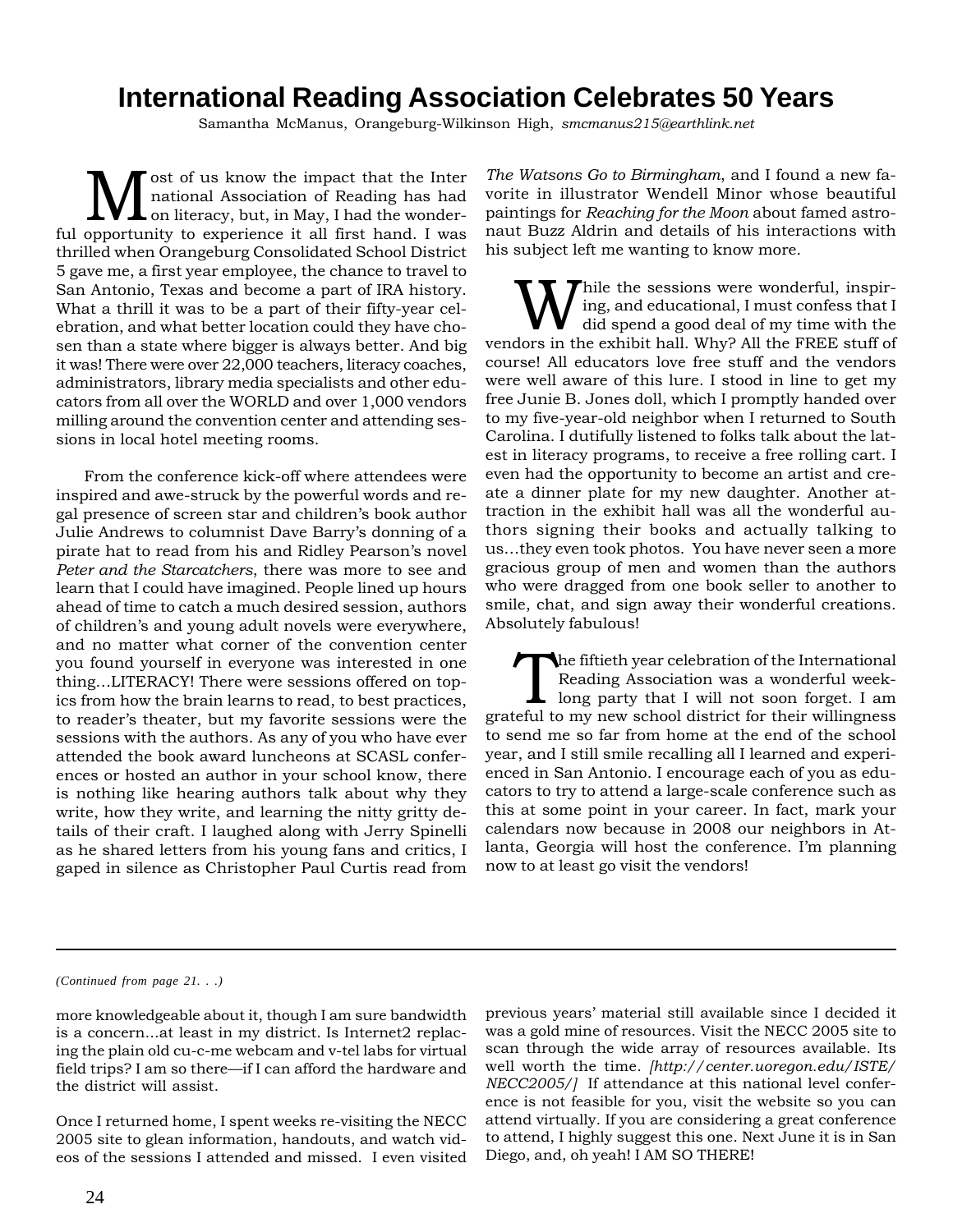# **Back to School Books**

Valerie Byrd Fort, Dutch Fork Elementary School, *vbyrd@lex5.k12.sc.us*

Paper, pens, and pencils are on sale in the stores, summer is winding down, and everyone is getting ready for the start of the new school year. Before you know it, you will be surrounded by classroom teachers and literacy coaches searching for the perfect "back to school" read aloud. Never fear! I have gathered a list of fairly new "back to school" books just for you (along with some old favorites, of course). If you do not have these titles in your library media center, try checking them out from your local public library.

#### *Read Anything Good Lately?*

#### *By Susan Allen and Jane Lindaman; illustrated by Vicky Enright*

This is a great book for the library media specialist, SOAR teacher, or literacy coach to read on the first day of school. *Read Anything Good Lately?* is an alphabet book that introduces all things "literary." Reading this nicely illustrated book aloud is a great way to highlight topics you will be going over throughout the year. For example, you can point out biographies, magazines, and tall tales as well as newspapers, fairy tales, and the dictionary. After reading this book, have students create their own "bookish" alphabet book.

#### *On the First Day of Grade School by Emily Brenner; illustrated by Bruce Whatley*

A clever, fun read-aloud for the first day of school. Written like "On the First day of Christmas," you will feel like singing while reading this one aloud (a good suggestion for the music teacher!). This book could serve as an excellent ice breaker when the students first arrive or even as a great prompt for writing…have students suggest crazy things they might bring to school.

#### *What Did You Do Today?: The First Day of School*

#### *by Toby Forward; illustrated by Carol Thompson.*

This is a charming story that shows a little boy's first day of school on one side of the book and a mom's day at work on the other side of the book. Each illustration gives a glimpse as to what is going on throughout their day and shows that much of the day for the boy and the mom is the same! They both have time for writing, eating lunch, and listening to stories. This is a perfect title for kids brand new to school. I think this book would help kids understand that even if mom and dad are not there WITH them, they are certainly THINKING about them.

#### *Our Principal Promised to Kiss a Pig*

#### *by Kallie Dakos and Alicia DesMarteau; illustrated by Carl DiRocco*

This book is not about the first day of school, but about a year-long reading incentive at an elementary school. The principal has promised to kiss a pig if students read 10,000 books. The pig is not looking forward to kissing the principal, but by April, the kids aren't even close to their goal. Find out if the kids can read 10,000 books in time and if the pig will kiss the principal! This is a great book for the library media specialist to read as a kick off to a year long reading incentive. (Maybe YOUR principal will kiss a pig?).

#### *This is the Teacher by Rhonda Gowler Greene; illustrated by Mike Lester*

*This is the Teacher* is a cumulative story written like "This is the House that Jack Built." This would be a great book to read to students at the END of the first day (or the first week) of school. Students will laugh and yell "ewwww" at many of the events: a hamster breaks loose, a tooth gets stuck down a drain, and a kid gets sick near the water fountain…stuff kids LIVE for in a good book. And, it is fun to read aloud, stuff library media specialists LIVE for in a good book!

And, don't forget about these great first day read alouds:

*Look Out, Kindergarten, Here I Come!* By Nancy Carlson *First Day Jitters* by Julie Danneberg; illustrated by Judy Love *Wemberly Worried* by Kevin Henkes *Chrysanthemum* by Kevin Henkes *Froggy Goes to School* by Jonathan London; illustrated by Frank Remkiewicz *First Day, Hooray!* By Nancy Poydar

#### **I hope you have a fantastic school year! Welcome back!**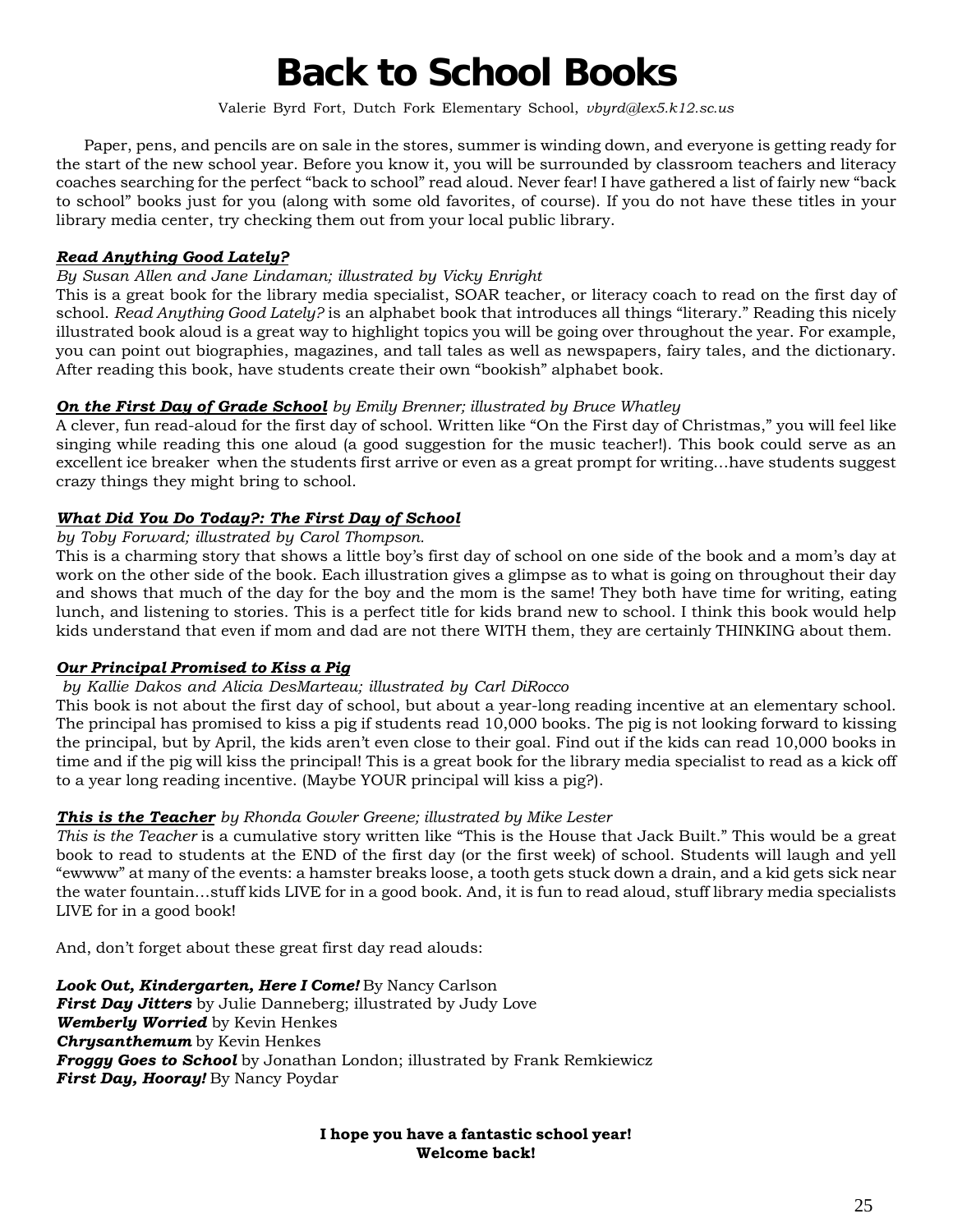# **School Café's Not for the Fainthearted**

Carole H. McGrath, Wade Hampton High, *cmcgrath@hampton1.k12.sc.us*

Last year I moved from the comfort of an elementary school library where I had worked for 8 years to my alma mater, Wade Hampton High School. With no previous high school experience I knew that I needed all the help I could get, so I attended the 2004 SCASL Conference eager for high school ideas. I went to a wonderful session about a high school with a café that sounded very interesting and when I found myself in a high school library media center that needed a bit of a boost I decided it might just be worth a try.

The media center although pleasant was not being used by the students. With budget cuts and personnel changes it seems the library had a reputation for being somewhere our students did not want to be.

During the first few weeks of school I investigated other libraries with a library café and looked for possible start-up funding. I wrote a Palmetto Electric grant for the "Windows to the World Café" and we were fortunate enough to receive funding. Using one corner of the media center I created a space for the café with bistro tables and chairs. I found several "windows" to hang on the walls depicting a variety of different locations and I painted a large window to look like the view of my favorite place, the beach. When removing an old bulletin board we discovered a large square hole from a no longer used heating system. I had a window "box" insert created for this hole and now it is the perfect spot to display new books or art from our art classes. We also moved the magazine collection over to this area of the library.

The next step was to meet with grade level leaders to determine the rules for the café. We decided that students would be able to come in before school and during lunch. They would be able to take items out to the courtyard during lunch. We also decided that we would sell school supplies in addition to the coffee and honey buns. Since we were trying to boost library usage we decided to only charge slightly more than our cost for example 50 cents for a 25 cent coffee and 50 cents for a 40 cent honey bun.

With our café set up we were now ready to find student workers. I found the help I needed with our Beta Club students who volunteered to work in return for service points. I set up a sheet for them to sign in on and keep up with their time and I created an inventory sheet so that they could tally what they sold. I had the students turn in their sheet at the end of the lunch period with the money they had collected. We started out selling plain coffee and honey buns. The café was an immediate success, we started having 20-30 students come in during lunch every day and before long they were trying to come in during all hours of the day.

During the first month we took in more than \$700. In January we added a cappuccino machine supplied by US Foods and began selling cinnamon rolls and a few other pastries. Our sales soared to more than \$1000 per month and with the rise in sales came a tremendous amount of traffic in the library. By April, our last month for the café, we had cleared around \$1200 in profit to be spent on books and other equipment for the library.

Although the café was a tremendous success overall, it was not without its problems. The increase in traffic posed a problem during one of the lunches, when there was also a class signed up to use the library. During that period it was often difficult to tell who was the "lunch student" and who was the "class" and some teachers were adamant that students not eat or shop when their class was using the library. With so many bodies in the library it wasn't always the quiet place it had been in the past. At one point trash on the campus became such an issue that we closed the café for two weeks to make the point that trash had to go in the trash cans. Sometimes lunch time would be so hectic that I would realize at 2:30 that I never had taken a lunch break myself.

In spite of these problems, I believe the positives outweighed the negatives. Our circulation increased after we added the café, we were able to purchase new materials and by displaying them near the entrance we had students check out books who had not previously. In fact one young man checked out a new book and when he returned it he said, "This is the first book I've read for fun since I was in the 6th grade". He became a regular library user.

We also purchased a small selection of graphic novels and saw increased circulation from that purchase. Our teachers loved the school supplies we sold including things like project boards, dry erase markers, notebooks, pens, and paper. If a student forgot a needed item there was a place to send them to get it. Finally, we were able to use some of the profits to purchase much needed equipment for our school news program.

If this sound interesting to you, just remember "School café's aren't for the Fainthearted". If you build it they will come, but with a lot of planning and a lot of patience your library café can be a great addition to your school and your library.

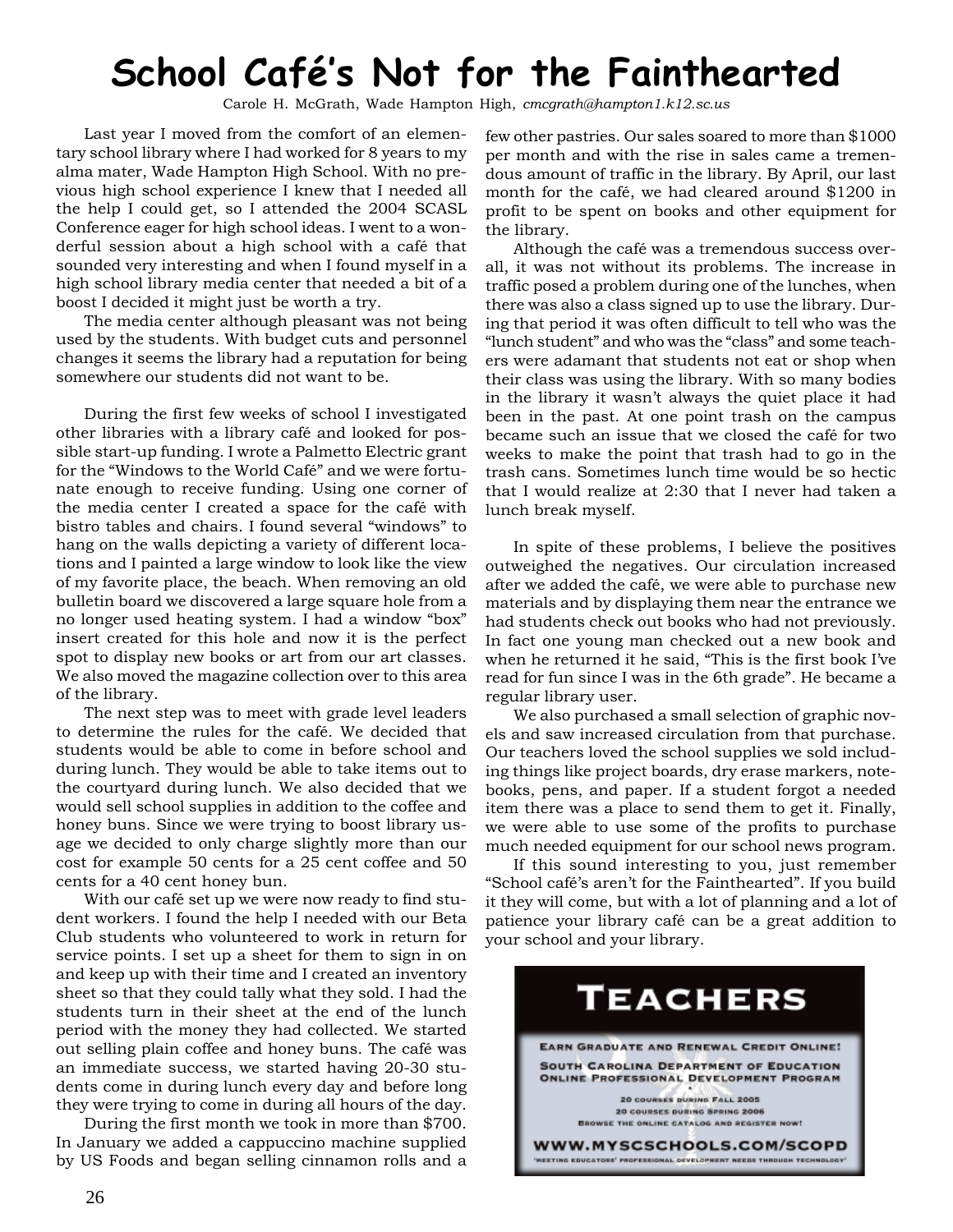## **A CONCURRENT RESOLUTION**



TO COMMEND JAMES B. JOHNSON, JR., DIRECTOR OF THE SOUTH CAROLINA STATE LIBRARY, UPON HIS RETIREMENT AFTER MORE THAN THIRTY-THREE YEARS OF SERVICE AND TO WISH HIM BEST OF LUCK IN ALL OF HIS FUTURE ENDEAVORS.

**Whereas**, Mr. Johnson was hired in 1972 as a consultant for the State Library and worked with hospitals, prisons, and handicapped programs and their library services; and

**Whereas**, Mr. Johnson became deputy director of the South Carolina Library in 1979, and has served in his present position as director for over fifteen years; and

**Whereas**, under his leadership South Carolina was the first state in the country to provide internet access to all public libraries as well as being one of the first states in the country to offer database access of magazines, periodicals, and newspapers to public libraries, K-12 schools, colleges, and universities; and

**Whereas**, it is with great pleasure that we commend Jim Johnson for the outstanding job he has done as Director of the State Library, let him know how grateful we are for the progress he has made on behalf on our State, and wish him well in his retirement. Now, therefore,

**Be it resolved** by the Senate, the House of Representatives concurring:

That the members of the General Assembly, by this resolution, commend James B. Johnson, Jr., Director of the South Carolina State Library, upon his retirement after thirty-three years of service and wish him best of luck in all of his future endeavors.

**Be it further resolved** that a copy of this resolution be forwarded to Mr. James B. Johnson.

# **Patti Butcher the New State Library Director**

Patti Butcher, Library Development Coordinator for the Northeast Kansas Library System since 1997, and longtime MPLA member was appointed South Carolina State Librarian, effective July 1, 2005. Patti served NEKLS an the Kansas library community with intelligence, dedication,



and good humor for more than 10 years. About her new position, Patti said: "I am really excited about the possibilities waiting in South Carolina. The state library board and current state librarian, Jim Johnson, have worked very hard to increase state support for public libraries. Visibility of libraries in the state is at an all-time high. While I regret having to leave Kansas in order to pursue this opportunity, I am hopeful that I will find an equally wonderful group of librarians, trustees and friends to work with in South Carolina. Working with Kansas librarians has been a great joy and honor!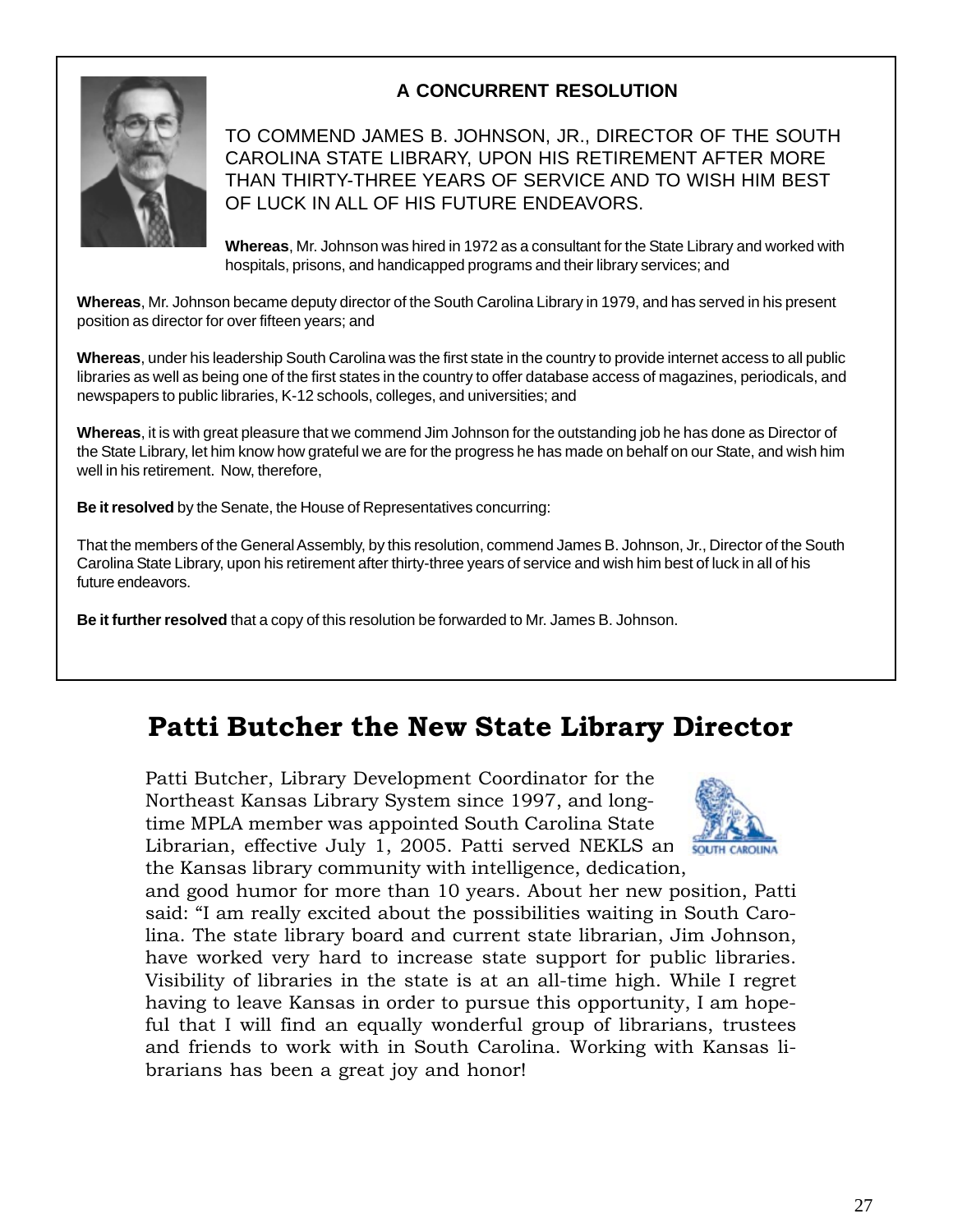

Join the South Carolina Association of School Librarians at our annual conference to be held at Embassy Suites Charleston Convention Center, Charleston, South Carolina on March 1-3, 2006. The theme is "Building Bridges to Student Achievement @ Your Library®." Expect keynotes to include Gail Bush, Director of School Library Media Services at Dominican University, who will also present concurrent sessions on collaboration and advocacy, look forward to a special session on poetry along with the anticipated possible return of David Loertscher for a continuing focus on research. Also expect …

- Author sessions
- Tours ( schools and possibly a Hunley tour)
- New payment options to include Master Card and Visa
- Pre-conferences on action research and video production
- Dinner with a Local to include a Charleston Harbor Cruise option
- Pre-conferences and/or concurrent sessions on media literacy, inspiring readers, poetry, video production, Read Across America, material selections, decorating, retirement updates, technology integration, and more.

September 1, 2005, is the deadline for applications for exploratoriums and applications to present; there is still time to get yours in, and we are waiting for your response. The application forms are on the following pages. Remember, all applications arriving by the September 1st deadline will be entered into a drawing for prizes, including free registrations and other gifts. Make plans now to attend! Visit http://www.scasl.net for applications to present and hotel information.

Look for continuous conference updates on the listserv, and expect the Call to Conference to be published in October. If you have any questions, please contact me or local arrangement chair Joe Myers joemyers@berkeley.k12.sc.us.

> Carolyn P. Jenkins, Program Chair, Vice President/President Elect Cpjenkins30@hotmail.com

### **Conference Registration Increase**

To continue to provide members with quality professional development and increased conveniences, such as credit card usage, registration cost for the SCASL conference will increase for the first time since 2000. These changes will be reflected in the Call to Conference materials to be published in October.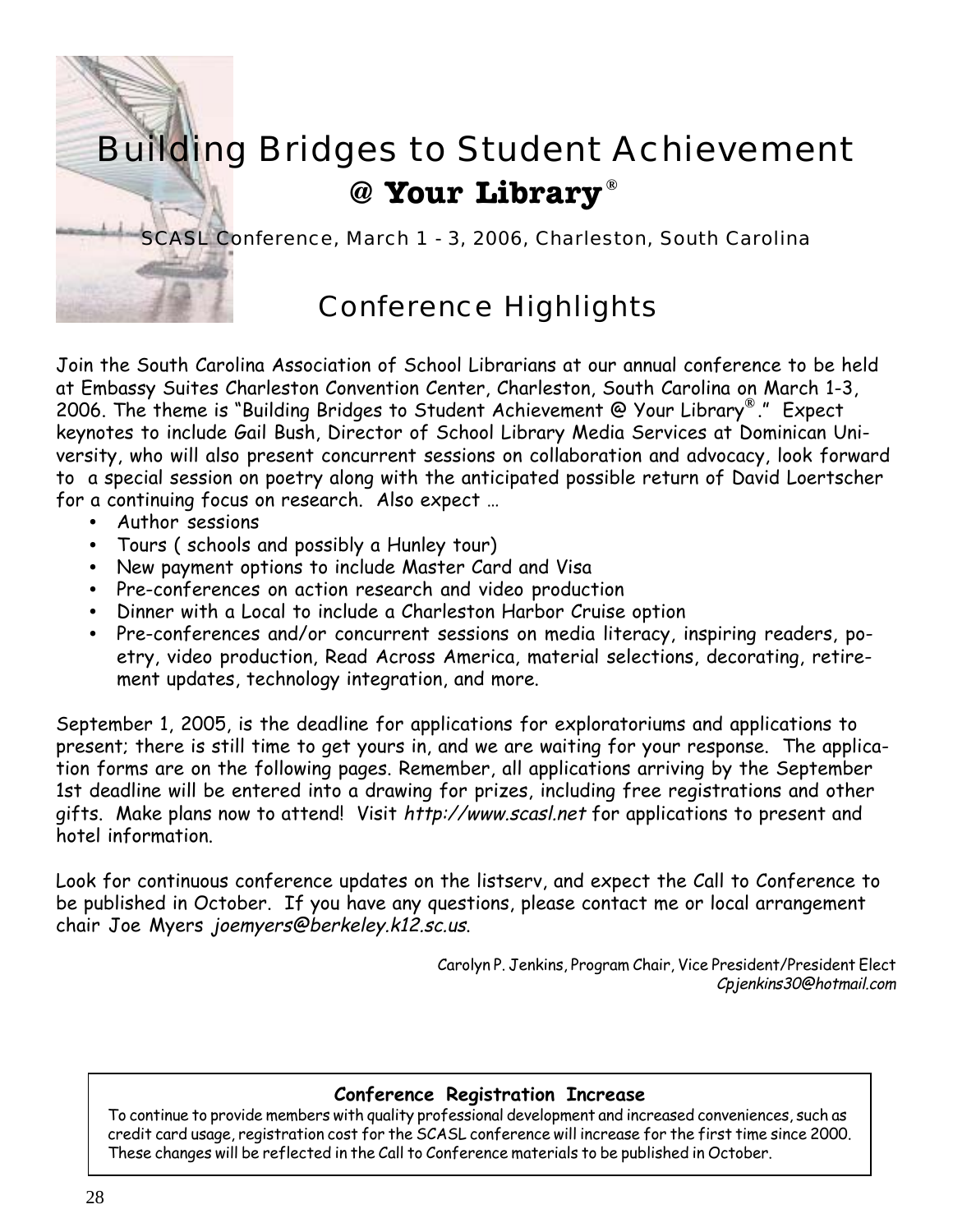#### **South Carolina Association of School Librarians**

**March 1-3, 2006**

Embassy Suites Charleston Convention Center North Charleston, South Carolina 29418

#### **Application To Present**

(Deadline for submission: Received by September 1, 2005)

Please type or print all information.

| Main Presenter                                                                         | Co -Presenter                                                                                                                                                                                                                               |
|----------------------------------------------------------------------------------------|---------------------------------------------------------------------------------------------------------------------------------------------------------------------------------------------------------------------------------------------|
|                                                                                        |                                                                                                                                                                                                                                             |
|                                                                                        | Name                                                                                                                                                                                                                                        |
|                                                                                        |                                                                                                                                                                                                                                             |
|                                                                                        |                                                                                                                                                                                                                                             |
|                                                                                        |                                                                                                                                                                                                                                             |
|                                                                                        |                                                                                                                                                                                                                                             |
|                                                                                        |                                                                                                                                                                                                                                             |
|                                                                                        |                                                                                                                                                                                                                                             |
|                                                                                        |                                                                                                                                                                                                                                             |
|                                                                                        |                                                                                                                                                                                                                                             |
|                                                                                        |                                                                                                                                                                                                                                             |
|                                                                                        |                                                                                                                                                                                                                                             |
|                                                                                        |                                                                                                                                                                                                                                             |
|                                                                                        | Please include a brief statement for the presider to use to introduce you before the                                                                                                                                                        |
|                                                                                        | Equipment Needs: Computer hardware, peripherals, and Internet connectivity will NOT be provided.                                                                                                                                            |
|                                                                                        | For technology sessions, what level of expertise is required? Novice ___________ Experienced ____________<br>When?                                                                                                                          |
| Would you be willing to make your presentation twice? Yes ______ No _____              |                                                                                                                                                                                                                                             |
|                                                                                        |                                                                                                                                                                                                                                             |
| Is the appeal for: Elementary ______ Middle ______ High _____? (Check all that apply.) |                                                                                                                                                                                                                                             |
|                                                                                        | Return to: Carolyn Jenkins / 16 Crooked Pond Drive / Hilton Head Island, SC 29926<br>Phone 843-681-7422 / Email: cpjenkins30@hotmail.com<br>All applications must be received by September 1, 2005. Electronic submissions are permissible. |

**All applications must be received by September 1, 2005. Electronic submissions are permissible. All presenters must be listed on the application. Vendor presenters must be conference exhibitors. Presenters are responsible for their own conference expenses, including registration. Notification of acceptance will be mailed to the main presenter.**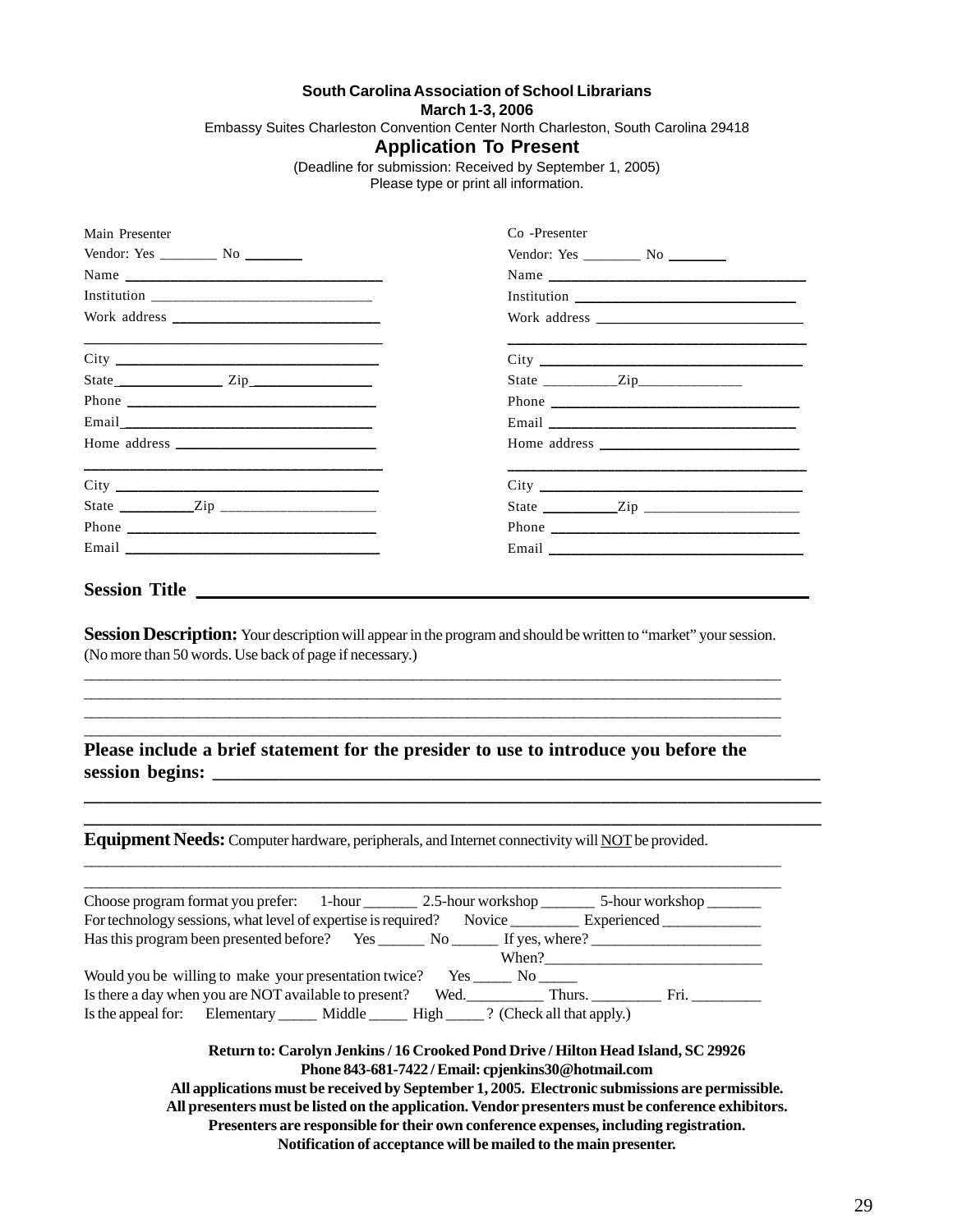| <b>SCASL 2006 Conference</b><br><b>Proposal to Present One Hour Exploratorium Session</b><br><b>Embassy Suites Charleston Convention Center</b><br><b>North Charleston, South Carolina 29418</b><br>March 1-3, 2006 |                                                                                                                                                                                                                                                                           |  |  |
|---------------------------------------------------------------------------------------------------------------------------------------------------------------------------------------------------------------------|---------------------------------------------------------------------------------------------------------------------------------------------------------------------------------------------------------------------------------------------------------------------------|--|--|
| Exploratorium Session will be a one-hour tabletop exhibit session. Selected presenters will have<br>the opportunity to share great program ideas via portable display and handouts (optional).                      |                                                                                                                                                                                                                                                                           |  |  |
|                                                                                                                                                                                                                     |                                                                                                                                                                                                                                                                           |  |  |
| Description (Please limit to 50 words or less)                                                                                                                                                                      |                                                                                                                                                                                                                                                                           |  |  |
|                                                                                                                                                                                                                     |                                                                                                                                                                                                                                                                           |  |  |
|                                                                                                                                                                                                                     |                                                                                                                                                                                                                                                                           |  |  |
| <b>Main Presenter:</b>                                                                                                                                                                                              | <b>Additional Presenter (if any)</b>                                                                                                                                                                                                                                      |  |  |
| School Name                                                                                                                                                                                                         | School Name                                                                                                                                                                                                                                                               |  |  |
|                                                                                                                                                                                                                     |                                                                                                                                                                                                                                                                           |  |  |
|                                                                                                                                                                                                                     |                                                                                                                                                                                                                                                                           |  |  |
|                                                                                                                                                                                                                     |                                                                                                                                                                                                                                                                           |  |  |
|                                                                                                                                                                                                                     | <b>Return to:</b><br>Carolyn Pearson Jenkins, 16 Crooked Pond Drive, Hilton Head Island, SC 29926<br>843-681-7422, email: cpjenkins30@hotmail.com<br>All proposals must be received by September 1, 2005.<br>Notification of acceptance will be mailed to main presenter. |  |  |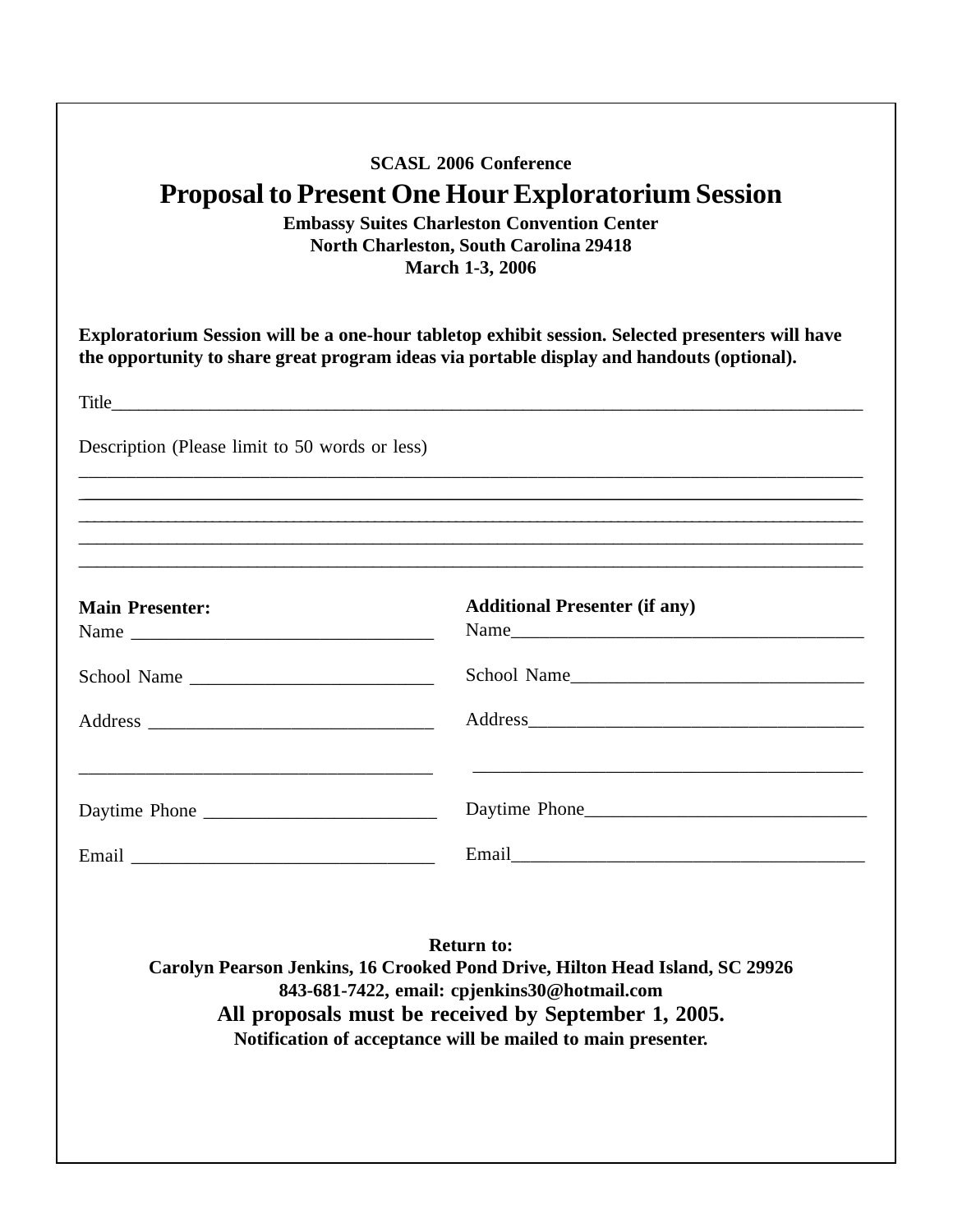### **SCASL Executive Board and Committee Chairs, 2005-2006**

**Executive Committee President**: Lawren Hammond *lhammond@aiken.k12.sc.us*

**Vice Pres/Pres Elect**: Carolyn P. Jenkins *cpjenkins30@hotmail.com*

S**ecretary**: Valerie Byrd Fort *val\_byrd@yahoo.com*

**Treasurer**: Stephen Reed *screed3103@aol.com*

**Past President**: Martha Taylor *Martha\_Taylor@charter.net*

**Advisor**: Ida Thompson *ithompson@richlandone.org*

**Regional Network Director**: Frances O'Neal *francesoneal@hotmail.com*

**Standing Committees Advocacy**: Greta Flinn *mflinn@acsd.k12.sc.us*

**Archives and History**: Mitzi Burden *burdenm@charter.net*

**Awards**: Patty Bynum *pbynum@greenville.k12.sc.us*

**Book Awards**: Samantha McManus *smcmanus215@earthlink.net*

**Constitution & By-Laws**: Sally Hursey *sally.hursey@spartanburg2.k12.sc.us*

**Editorial**: Laura Jackson *jmoggles@direcway.com*

**Information Technology**: Catherine Nelson *cnelson@rock-hill.k12.sc.us*

**Intellectual Freedom**: Andi Fansher *andifansher@yahoo.com*

**Legislative**: Martha Taylor *Martha\_Taylor@charter.net*

**Non-Public School Sector**: Patricia Bradley *pbradley@scsu.edu*

**Pre-Service Education**: Debbie Heimbrook *dheimbrook@fsd1.org*

**Public Awareness**: Deb Cooper *dcooper@fairfiels.k12.sc.us*

**Retired LMS Section**: Joan Kruger *mjk2450@att.net*

**Standards & Guidelines**: Cathy Moore *cmoore@mbi.hcs.k12.sc.us*

**Supervisor's Section**: Wayne Martin *wamartin@richlandone.org*

**Ex-Officio Members SC DOE**: Martha Alewine *malewine@sde.state.sc.us*

**SCLA**: Jane Connor *janec@leo.scsl.state.sc.us*

**Legislative Liaison:** Jim Johnson *jim1876@earthlink.net*

**USC-SLIS**: Donna Shannon *dshannon@gwm.scd.edu*

**Young Writers' Conference**: Minerva King *minerva\_king@charleston.k12.sc.us*

**SCASL Executive Secretary** Kathy Sutusky *ksutusky@sc.rr.com*

# **Regional Network, 2005-2006**

Regional Coordinators and District Contacts

(Note: There are changes to this list throughout the year. For the latest information contact Director Frances O'Neal, *francesoneal@hotmail.com)*

**Region 1A: Carolyn Segers** Anderson 1: Becky Bridges Anderson 2: Pam Wright Anderson 3: Deborah Jordan Anderson 4: Pam Owens Anderson 5: Carolyn Segers Oconee: Tracy Whaley Pickens: Yvonne Mayo

#### **Region 1B Sue Fitzgerald**

Cherokee: Darls Cudd Greeville: Sandy Bailey Spartanburg 1: Nancy Gaulden Spartanburg 2: Katie Huhey Spartanburg 3: Judy Mamroth Spartanburg 5: Judy Parham Spartanburg 6: Peggy McQuade Sparganburg 7: Lee Ann Bailie

#### **Region 2: Lyn Wolfe**

Abbeville: Greta Flinn Edgefield: Jean Peeler Covar Greenwood 50: Peggy Harrison Greenwood 51: Linda Martin Greenwood 52: Patricia Henderson Laurens 55: Open Laurens 56: Janice Meeks McCormick: Lyn Wolfe Saluda: Jill Altman

**Region 3: Betty Jordan** Chester: Teresa McKenzie Lancaster: Debbie Hegler Union: Pam Sloss York 1: Caylen Whitesides York 2: Nancy Kivette York 3: Betty Jordan York 4: Susan Cassels

#### **Region 4A: Harriet Pauling**

Fairfield: Harriet Pauling Lexington 1: Dupre Young Lexington 2: Janie Doyle Lexington 3: Judy Derrick Lexington 4: Pam Livingston Newberry: Jessica Felker

#### **Region 4B: Elizabeth Gregory**

Lexington 5: Marilyn Gramling Richland 1: LaDoris Walker Richland 2: Beth Lee

#### **Region 5A: Mary Lou Wallace**

Aiken: Mary Lou Wallace Allendale: Denise Parker Barnwell 19: Donna Taylor Barnwell 45: Heidi Lewis Barnwell 29: John Rainy

**Region 5B: Anita Hutto** Bamberg 1: Cynthia Tucker Bamberg 2: Veretta Abraham Calhoun: Julia Fanning Orangeburg 3: Helen Winningham Orangeburg 4: Wendy Blevins Orangeburg 5 :Verlinda Gunter

#### **Region 6**: **Kitt Lisenby**

Clarendon 1: Sylvia Witherspooon Clarendon 2: Lynda Lee Clarendon 3: Penny Kemp Kershaw: Susan Prettyman Lee: Mary Miller Sumter 2: Carolyn Buckner Sumter 17: Anita Vaughn

#### **Region 7: Debra Heimbrook**

Chesterfield: Shari Caskey Darlington: Judy Hall Dillon 1: Liz Herlong Dillon 2: Ruthann Wooten Dillon 3: Ginger Brown Florence 1: Debra Heimbrook Florence 2: Vonnie Smith Florence 3: Gayla Williams Florence 4: Marie Youmans Florence 5: Pam Hyman Marion 1: Edna E. Rouse Marion 2: Robin Horne Marion 7: Elaine Hite Marlboro: Teresa Reid

**Region 8: Sabra Bell** Georgetown: Grier Rivers Horry: Sabra Bell Williamsburg: Elaine Culick

#### **Region 9A: Linda Buchanan**

Charleston 1: Kim Livingston Charleston 2: Debbie Stroman Charleston 3: Beth Hale Charleston 4: Joyce Smith Charleston 9: Michele Bryan Charleston 10: Melanie Crumpton Charleston 20: Beth McGuire Charleston 21: Richard Amble

**Region 9B**: **Lynne Dubay**

Berkeley: Linda Hall Dorchester 2: Suzanne Craw Dorchester 4: Joyce Pearson

#### **Region 10: Celeste Stone**

Beaufort: Lynn Douglas-Simmons Colleton: Celeste Stone Hampton 1: Carole McGrath Hampton 2: Audrey Koudelka Jasper: Karin Kadar

**Non-Public: Patricia Bradley Retired: Joan Kruger**